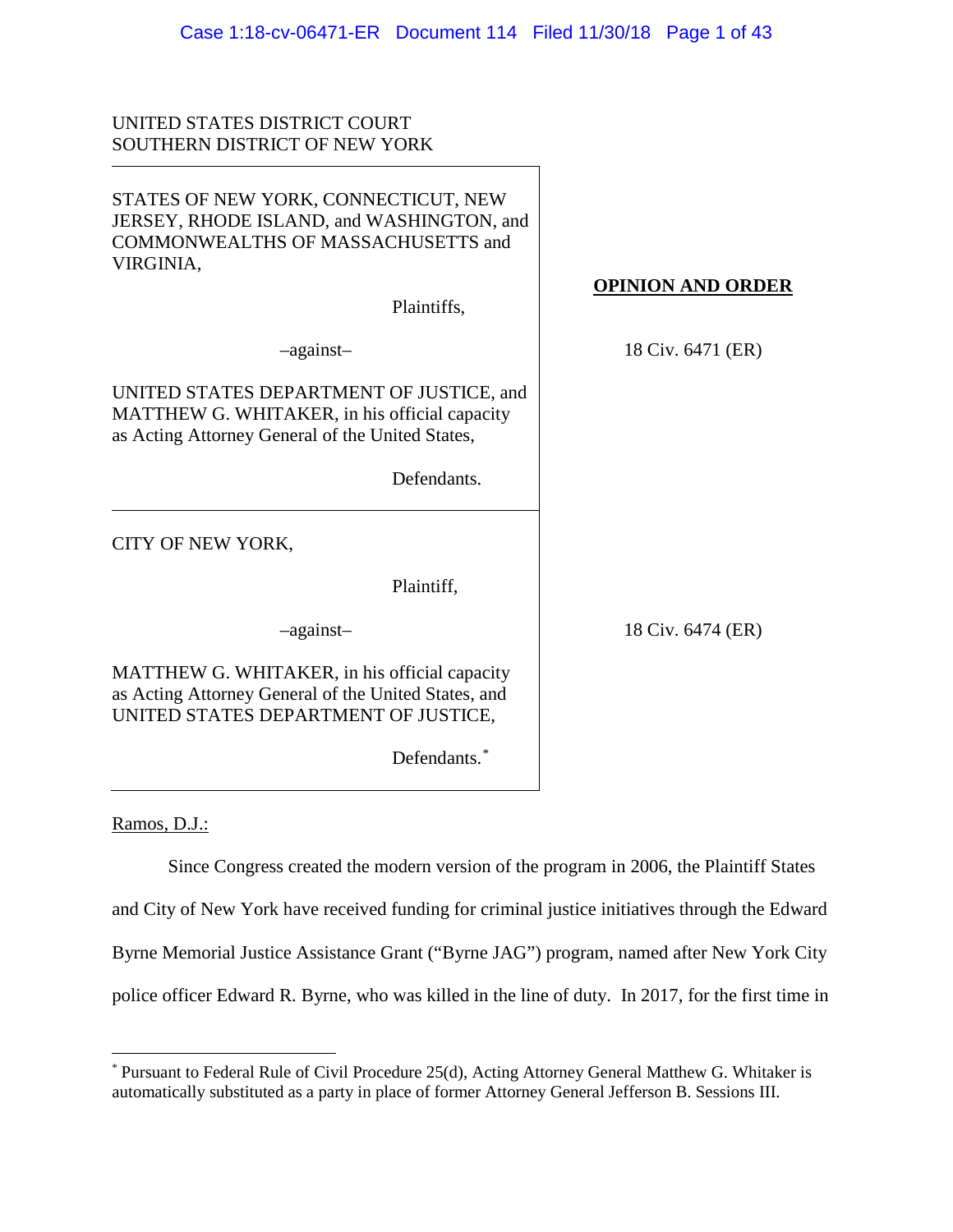#### Case 1:18-cv-06471-ER Document 114 Filed 11/30/18 Page 2 of 43

the history of the program, the U.S. Department of Justice ("DOJ") and Attorney General (collectively, "Defendants") imposed three immigration-related conditions that grantees must comply with in order to receive funding. Plaintiffs bring this suit challenging these new conditions. Consistent with every other court that has considered these issues, the Court concludes that Defendants did not have lawful authority to impose these conditions. For the reasons set forth below, Plaintiffs' motion for partial summary judgment is GRANTED, and Defendants' motion for partial summary judgment or in the alternative to dismiss is DENIED.

### **I. Background**

#### **A. The Byrne JAG Program**

The Byrne JAG program has its origins in the Omnibus Crime Control and Safe Streets Act of 1968, Pub. L. No. 90-351, tit. I, 82 Stat. 197, which created grants to assist the law enforcement efforts of state and local authorities. After undergoing several amendments, the modern Byrne JAG program was created through the Violence Against Women and Department of Justice Reauthorization Act of 2005, Pub. L. No. 109-162, § 1111, 119 Stat. 2960, 3094 (2006). The Byrne JAG program is now codified at 34 U.S.C. §§ 10151–10158.

Under the Byrne JAG program, states and localities may apply for funds to support criminal justice programs in a variety of categories, including law enforcement, prosecution, crime prevention, corrections, drug treatment, technology, victim and witness services, and mental health. 34 U.S.C. §§ 10152(a)(1), 10153(a). The funds are disbursed according to a formula based on the particular jurisdiction's population and violent crime statistics. *Id.* § 10156. Grantees may also make subgrants to localities or community organizations, *id.* § 10152(b), and some state funds are set aside for subgrants to localities, *id.* § 10156(c)(2).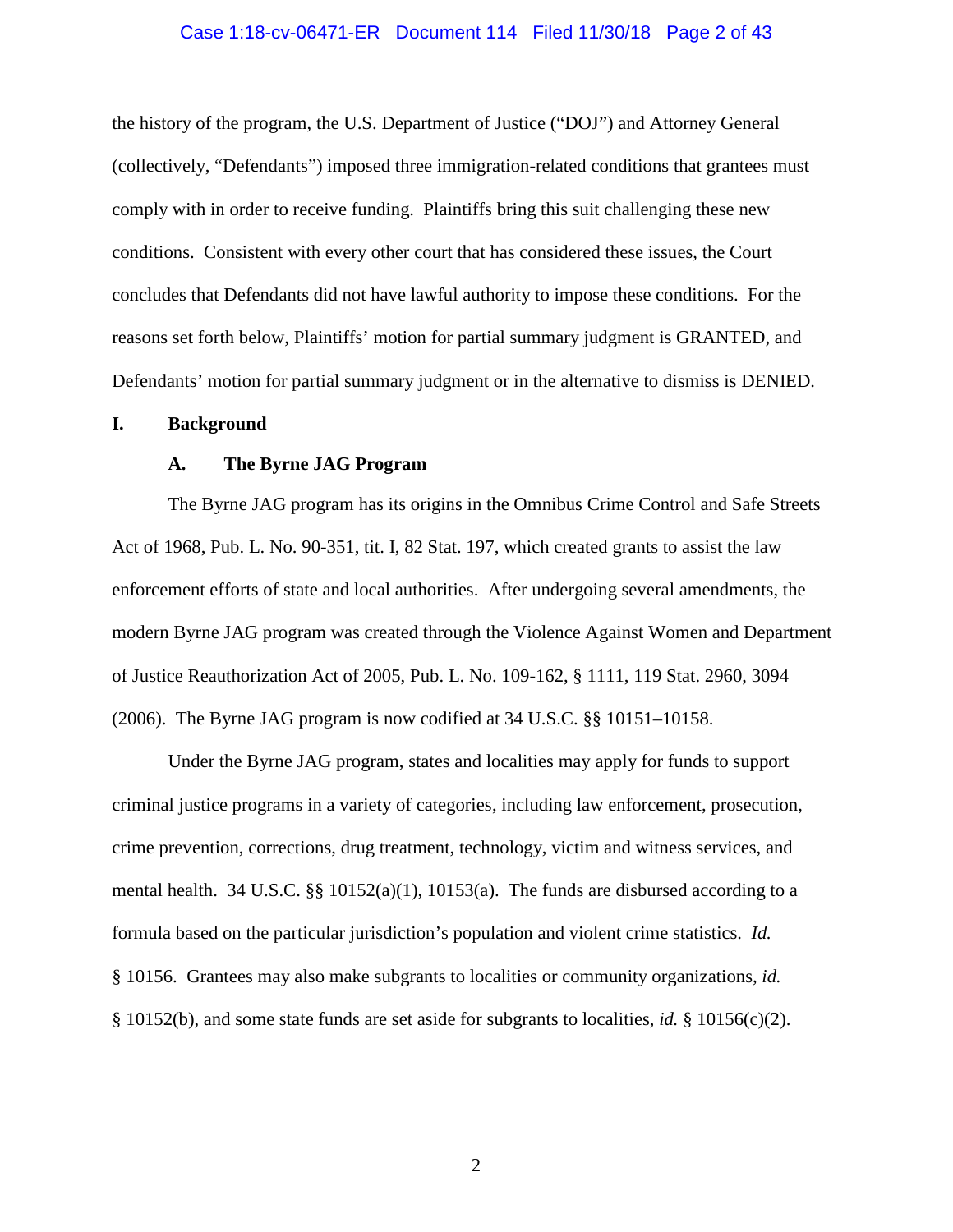### Case 1:18-cv-06471-ER Document 114 Filed 11/30/18 Page 3 of 43

On July 25, 2017, Defendants announced that they were imposing three new

immigration-related conditions on applicants for Byrne JAG funds in fiscal year ("FY")  $2017$  $2017$  $2017$ .<sup>1</sup> According to the press release announcing the change, the conditions were intended to "encourage . . . 'sanctuary' jurisdictions to change their policies and partner with federal law enforcement to remove criminals."<sup>[2](#page-2-1)</sup> Holt Decl. Ex. 17, at AR-00992, Doc. [3](#page-2-2)3-17.<sup>3</sup>

The first condition requires grantees, upon request, to give advance notice to the Department of Homeland Security ("DHS") of the scheduled release date and time of aliens housed in state or local correctional facilities (the "Notice Condition"). As stated in the award documents, the Notice Condition provides:

<span id="page-2-0"></span> <sup>1</sup> In 2016, Defendants imposed a related but different condition on the City of New York's Byrne JAG grant. The condition required the City to "undertake a review to validate its compliance with 8 U.S.C § 1373," a statute which prohibits states and localities from restricting their officials from communicating with immigration authorities regarding anyone's citizenship or immigration status (as will be discussed in detail below). City's FY 2016 Byrne JAG Grant ¶ 53, Trautman Decl. Ex. A, Doc. 53-1. The City was further required to submit documentation several months after accepting the grant showing that it was in compliance or that it came into compliance. *Id.* The City accepted the condition and submitted documents certifying that "its laws and policies comply with and operate within the constitutional bounds of § 1373." City's June 27, 2017 Letter 2, Soler Decl. Ex. A, Doc. 41-1. This condition was not imposed on the Plaintiff States. *See* New York State's FY 2016 Byrne JAG Grant, Trautman Decl. Ex. B, Doc. 53-2; Trautman Decl. ¶ 3, Doc. 53.

<span id="page-2-1"></span><sup>2</sup> The Court notes that the label of "sanctuary" cities or states "is commonly misunderstood." *City of Chicago v. Sessions*, 888 F.3d 272, 281 (7th Cir. 2018), *vacated in part*, No. 17-2991, 2018 WL 4268814 (7th Cir. Aug. 10, 2018). Although Defendants claim that "'sanctuary' policies . . . intentionally undermine our laws and protect illegal aliens who have committed crimes," AR-00992, many so-called sanctuary jurisdictions "do[] not interfere in any way with the federal government's lawful pursuit of its civil immigration activities, and presence in such localities will not immunize anyone to the reach of the federal government," *Chicago*, 888 F.3d at 281. Indeed, many such jurisdictions will cooperate with immigration enforcement authorities for persons most likely to present a threat to the community, and "refuse such coordination where the threat posed by the individual is lesser, reflect[ing] the decision by the state and local authorities as how best to further the law enforcement objectives of their communities with the resources at their disposal." *Id.*; *see also United States v. California*, 314 F. Supp. 3d 1077, 1105 (E.D. Cal. 2018) ("Standing aside does not equate to standing in the way.").

<span id="page-2-2"></span><sup>3</sup> Unless otherwise indicated, references to "Doc." relate to documents filed in the City's action, No. 18 Civ. 6474. The motion papers and supporting documents submitted in the two related actions are essentially identical.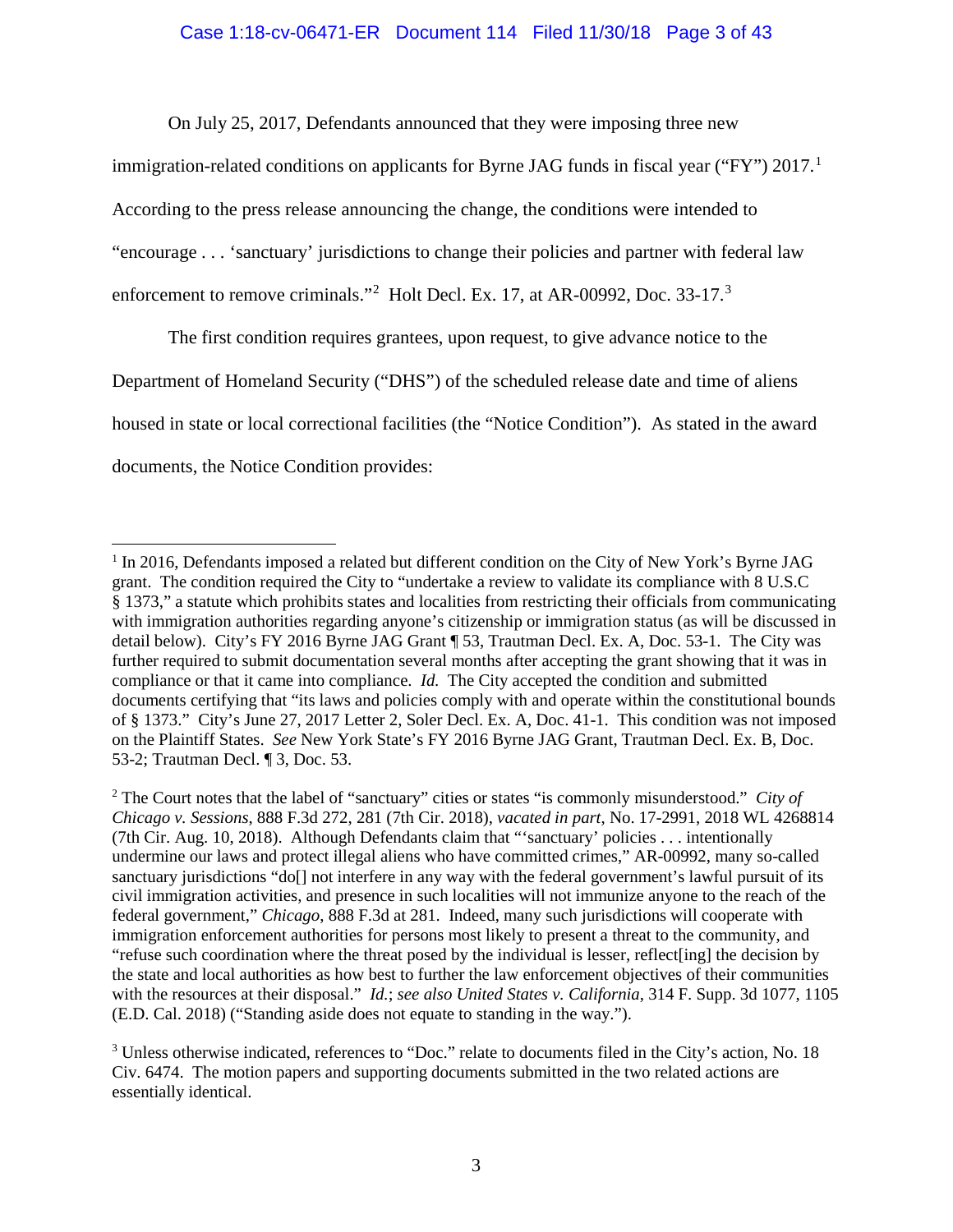A State statute, or a State rule, -regulation, -policy, or -practice, must be in place that is designed to ensure that, when a State (or State-contracted) correctional facility receives from DHS a formal written request authorized by the Immigration and Nationality Act that seeks advance notice of the scheduled release date and time for a particular alien in such facility, then such facility will honor such request and — as early as practicable . . . — provide the requested notice to DHS.

New York State's FY 2017 Byrne JAG Grant ¶ 55(1)(B), Holt Decl. Ex. 1, Doc. 33-1.

The second condition requires grantees to give federal agents access to aliens in state or

local correctional facilities in order to question them about their immigration status (the "Access

Condition"). The Access Condition provides:

A State statute, or a State rule, -regulation, -policy, or -practice, must be in place that is designed to ensure that agents of the United States acting under color of federal law in fact are given to access any State (or State-contracted) correctional facility for the purpose of permitting such agents to meet with individuals who are (or are believed by such agents to be) aliens and to inquire as to such individuals' right to be or remain in the United States.

*Id.*  $\P$  55(1)(A).<sup>[4](#page-3-0)</sup>

The third condition requires grantees to certify their compliance with 8 U.S.C. § 1373,

which prohibits states and localities from restricting their officials from communicating with

immigration authorities regarding anyone's citizenship or immigration status (the "Compliance

Condition"). The Compliance Condition provides:

[N]o State or local government entity, -agency, or -official may prohibit or in any way restrict  $-$  (1) any government entity or -official from sending or receiving information regarding citizenship or immigration status as described in 8 U.S.C. 1373(a); or (2) a government entity or -agency from sending, requesting or receiving, maintaining, or exchanging information regarding immigration status as described in 8 U.S.C. 1373(b).

*Id.*  $\sqrt{53(1)}$ .

<span id="page-3-0"></span> <sup>4</sup> While the quoted provisions apply to state jurisdictions, similar terms apply to local jurisdictions. *See* New York State's FY 2017 Byrne JAG Grant ¶ 56(1)(A)–(B).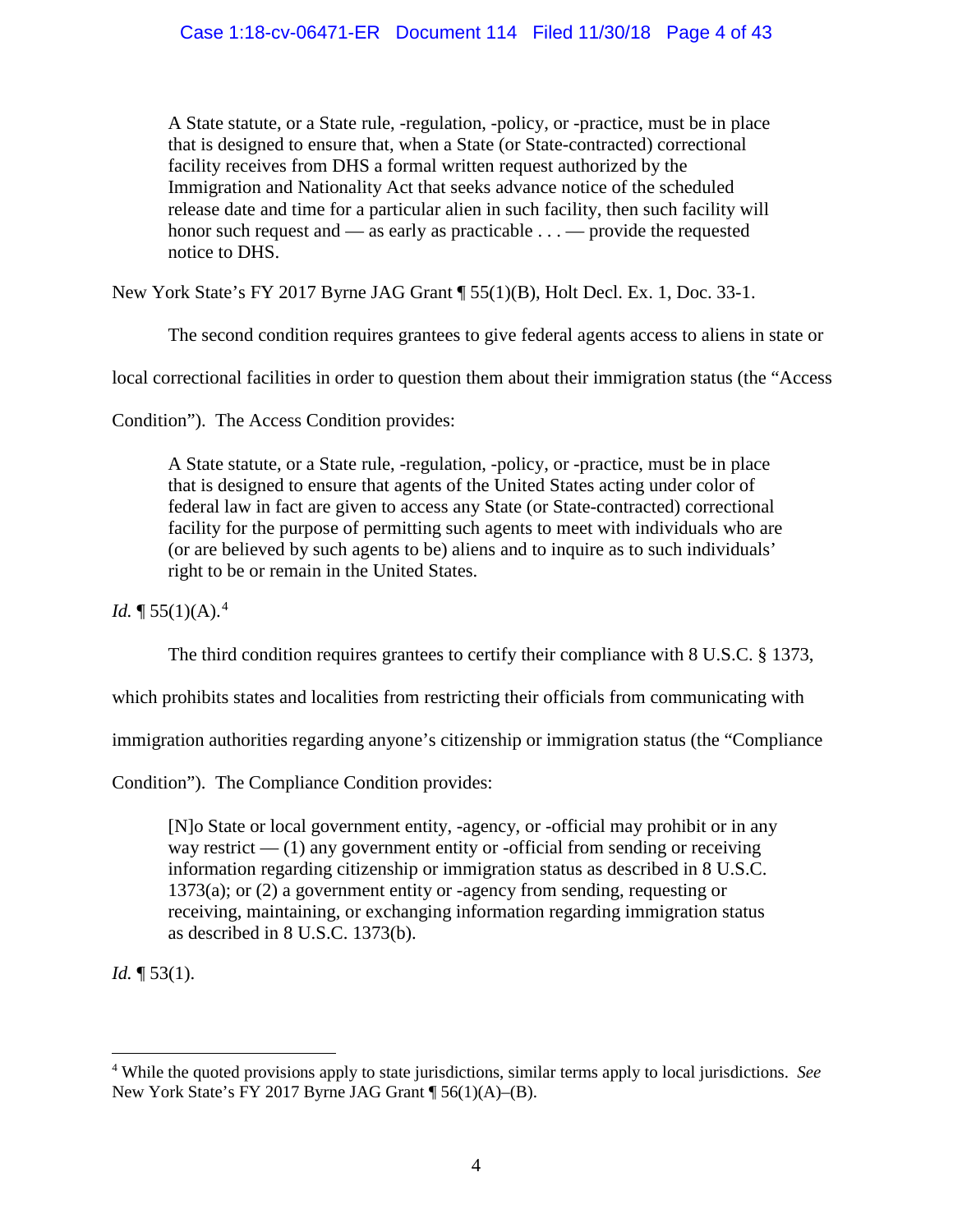#### Case 1:18-cv-06471-ER Document 114 Filed 11/30/18 Page 5 of 43

Grantees are also required to monitor any subgrantees' compliance with the three conditions, and to notify DOJ if they become aware of "credible evidence" of a violation of the Compliance Condition. *Id.* ¶¶ 53(3), 54(1)(D), 55(2), 56(2). Grantees must certify their compliance with the three conditions, which carries the risk of criminal prosecution, civil penalties, and administrative remedies. *Id.* ¶ 1; Holt Decl. Ex. 17, at AR-01031, -01033.

### **B. Plaintiffs**

The States of New York, Connecticut, New Jersey, Rhode Island, and Washington, the Commonwealths of Massachusetts and Virginia (collectively, the "States"), and the City of New York (the "City") have received Byrne JAG funds since at least 2006 (and some had received predecessor grants for decades). Pls.' 56.1 ¶¶ 63, 66, 89, 114, Doc. 23. Plaintiffs have used these funds to support a broad array of law enforcement, criminal justice, public safety, and drug treatment programs. *Id.* ¶¶ 64, 115.

On June 26, 2018, DOJ issued award letters to the States requiring their acceptance of the new conditions described above in order to receive their FY 2017 Byrne JAG funds, which collectively totaled over \$25 million. *Id.* ¶¶ 26, 30. Although the City had also applied for a FY 2017 Byrne JAG grant of over \$4 million, the City did not receive an award letter at that time. *Id.*  $\P\P$  44, 51, 114. Instead, in letters sent several months earlier, DOJ informed the City that, "based on a preliminary review, the Department has determined that [the City] appears to have laws, policies, or practices that violate 8 U.S.C. § 1373," DOJ's Oct. 11, 2017 Letter 1, Soler Decl. Ex. B., Doc. 41-2, which could result in the City's "ineligib[ility] for FY 2017 Byrne JAG funds," DOJ's Jan. 24, 2018 Letter 2, Soler Decl. Ex. D, Doc. 41-4.

DOJ cited, among other things, the City's Executive Order No. 41 as a policy that "appears to . . . violate" § 1373's prohibition on restricting communications between local officials and immigration authorities regarding immigration status. DOJ's Oct. 11, 2017 Letter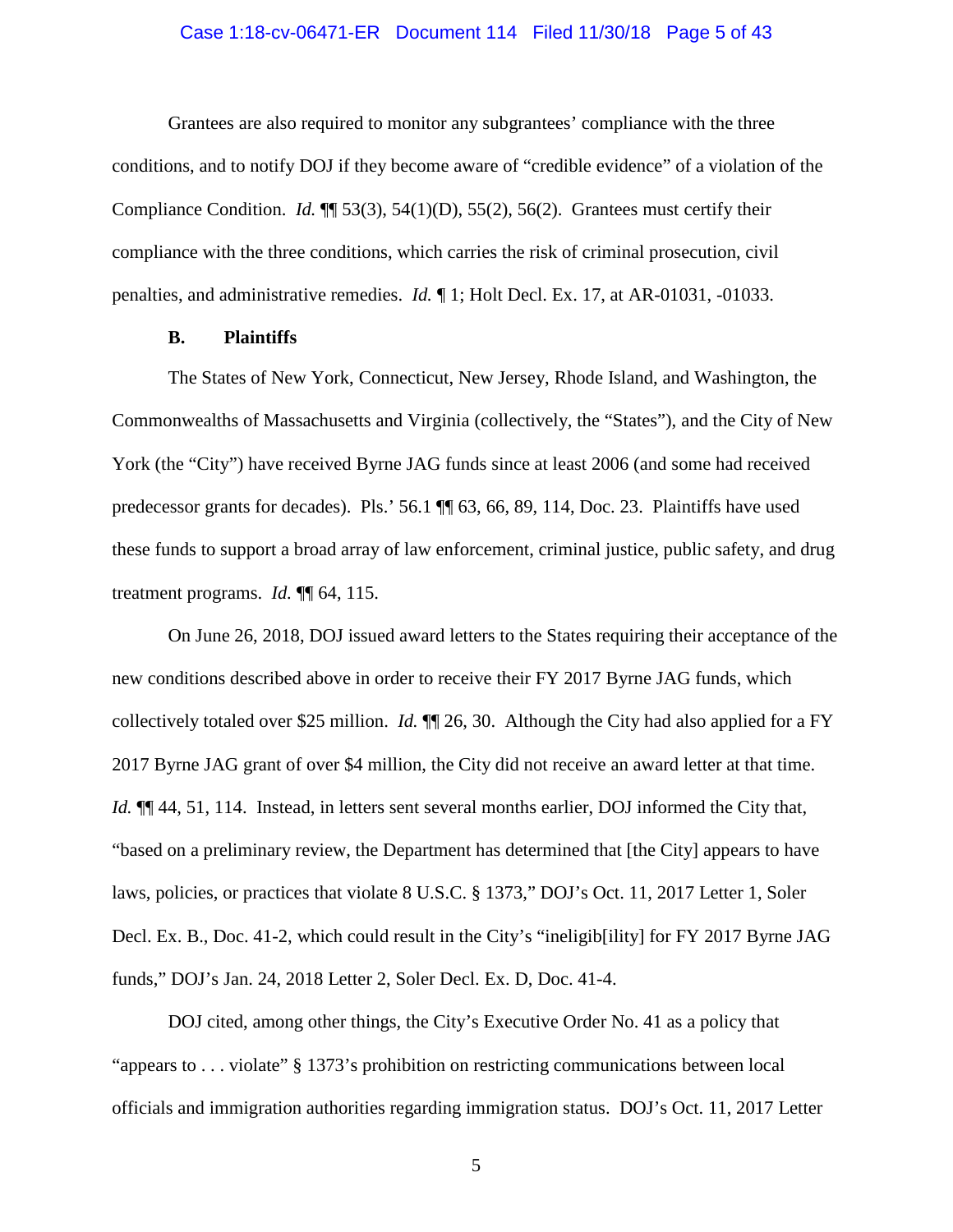#### Case 1:18-cv-06471-ER Document 114 Filed 11/30/18 Page 6 of 43

1–2. Executive Order No. 41, together with Executive Order No. 34, forms the City's "General Confidentiality Policy," which was issued by then-Mayor Michael Bloomberg in 2003. Pls.' 56.1 ¶ 143. This policy protects "confidential information," which is defined as including, as relevant here, information concerning an individual's immigration status.<sup>[5](#page-5-0)</sup> Exec. Order No. 41, § 1 (2003), Negrón Decl. Ex. B, Doc. 42-2. Under the policy, City employees may not disclose an individual's immigration status except in limited circumstances, such as when the disclosure is authorized by the individual, is required by law, is to another City employee as necessary to fulfill a governmental purpose, pertains to an individual suspected of illegal activity (other than mere status as an undocumented immigrant), or is necessary to investigate or apprehend persons suspected of terrorist or illegal activity (other than mere undocumented status). *Id.* § 2. Additionally, police officers may not inquire about a person's immigration status unless investigating illegal activity other than mere undocumented status, and may not inquire about the immigration status of crime victims or witnesses at all. *Id.* § 4(4). Other City employees may not inquire about any person's immigration status unless the inquiry is required by law or is necessary to determine eligibility for or to provide government services. *Id.* § 4(3).

The purpose of the City's General Confidentiality Policy is to assure residents that "they may seek and obtain the assistance of City agencies regardless of personal or private attributes, without negative consequences to their personal lives," because "the obtaining of pertinent information, which is essential to the performance of a wide variety of governmental functions, may in some cases be difficult or impossible if some expectation of confidentiality is not preserved." *Id.* at 1. The City maintains that its General Confidentiality Policy, in conjunction

<span id="page-5-0"></span><sup>&</sup>lt;sup>5</sup> "[C]onfidential information" also includes information relating to an individual's sexual orientation, status as a victim of domestic violence or sexual assault, status as a crime witness, receipt of public assistance, or income tax records. Exec. Order No. 41, § 1.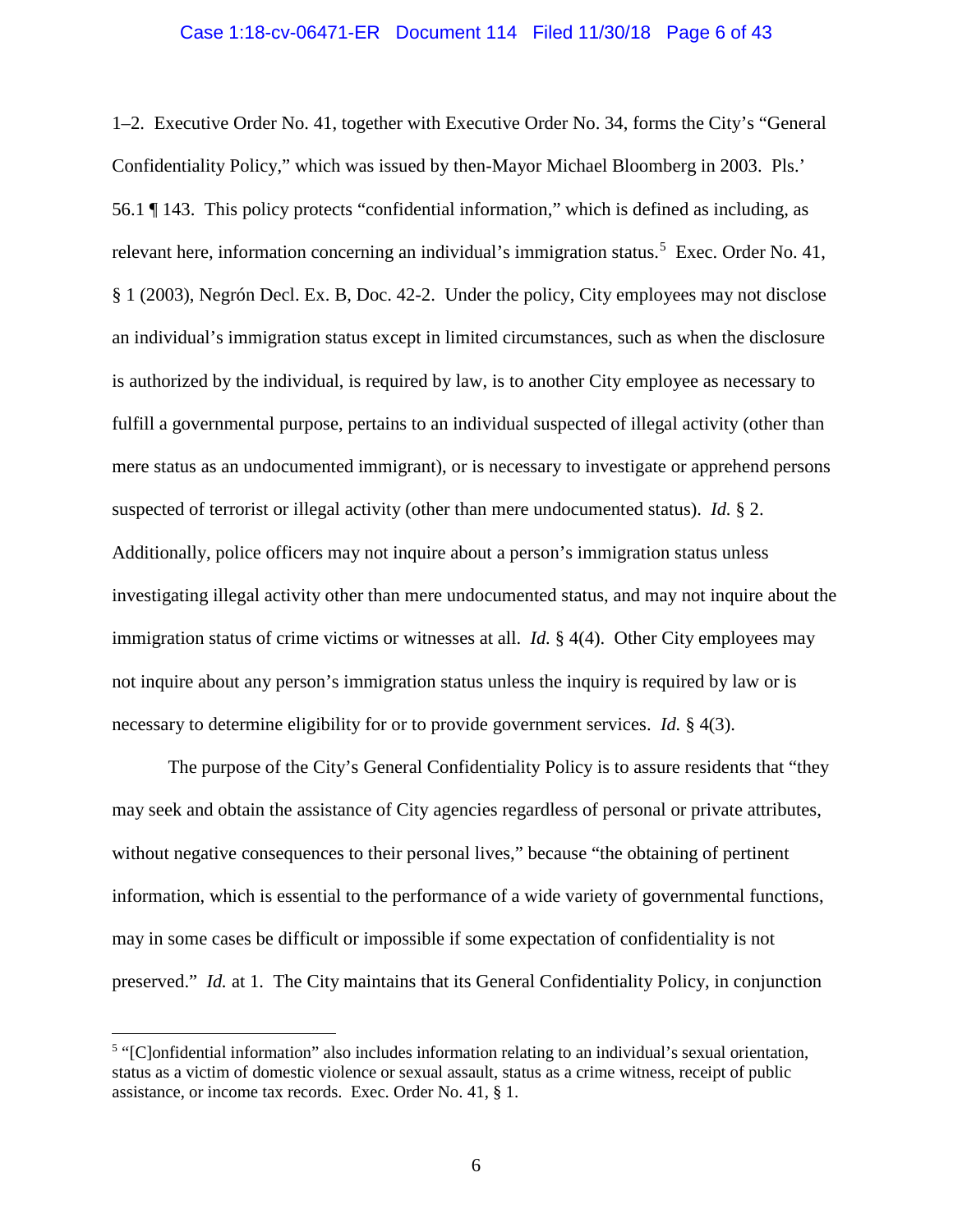#### Case 1:18-cv-06471-ER Document 114 Filed 11/30/18 Page 7 of 43

with other privacy laws and policies, encourages residents to report crimes, seek medical treatment, and use other City services because they can trust that the City will protect their personal information. Pls.' 56.1 ¶ 177. The City believes that these laws and policies are instrumental in maintaining the City's historically low crime rates by promoting trust and cooperation between the New York Police Department and the public, including immigrant communities that otherwise may retreat into the shadows if they believe that the police will share their information with federal immigration authorities. *Id.* ¶¶ 184, 187, 189. Similarly, if people fear that the City could disclose their information to immigration authorities, they may refuse to cooperate with public health investigations or obtain medical services such as immunizations. *Id.* ¶ 194.

#### **C. Related Litigation**

The new conditions on Byrne JAG funding have generated litigation throughout the country. In Chicago, a district court in the Northern District of Illinois issued a nationwide preliminary injunction against the Notice and Access Conditions. *City of Chicago v. Sessions*, 264 F. Supp. 3d 933 (N.D. Ill. 2017). On an interlocutory appeal, the Seventh Circuit affirmed that decision, *City of Chicago v. Sessions*, 888 F.3d 272 (7th Cir. 2018), but later stayed the nationwide scope of the injunction pending en banc review, *see generally City of Chicago v. Sessions*, No. 17-2991, 2018 WL 4268814, at \*1 (7th Cir. Aug. 10, 2018). The district court, on summary judgment, then permanently enjoined not only the Notice and Access Conditions, but also the Compliance Condition, citing the Supreme Court's intervening decision in *Murphy v. NCAA*, 138 S. Ct. 1461 (2018), and similarly stayed the injunction's nationwide scope. *City of Chicago v. Sessions*, 321 F. Supp. 3d 855 (N.D. Ill. 2018).

In a related case also in the Northern District of Illinois, the City of Evanston and the U.S. Conference of Mayors obtained a preliminary injunction against all three conditions, but the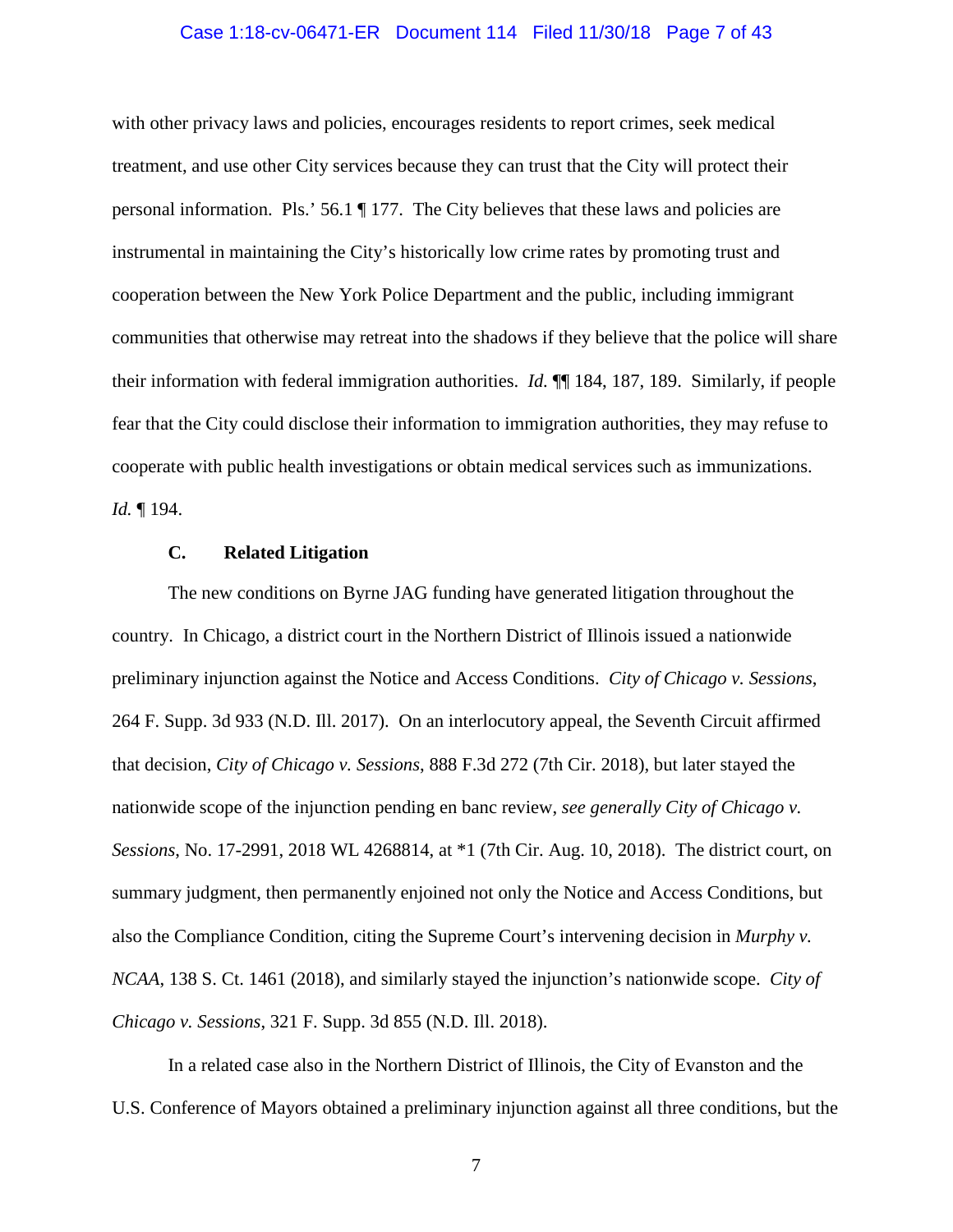#### Case 1:18-cv-06471-ER Document 114 Filed 11/30/18 Page 8 of 43

district court stayed the injunction's "near-nationwide effect" as to the Conference. *City of Evanston v. Sessions*, No. 18 Civ. 4853, slip op. at 11 (N.D. Ill. Aug. 9, 2018), Doc. 23. The Seventh Circuit then lifted the stay as to the Conference given that the injunction was "limited to the parties actually before the court." *U.S. Conference of Mayors v. Sessions*, No. 18-2734, slip op. at 2 (7th Cir. Aug. 29, 2018), Doc. 13. In other words, the injunction applied only to the City of Evanston and those local jurisdictions that are actually members of the U.S. Conference of Mayors.<sup>[6](#page-7-0)</sup>

In Philadelphia, a district court in the Eastern District of Pennsylvania preliminarily enjoined the Attorney General from denying that city FY 2017 Byrne JAG funds on the basis of the challenged conditions. *City of Philadelphia v. Sessions*, 280 F. Supp. 3d 579 (E.D. Pa. 2017). Following a bench trial, the district court then permanently enjoined all three conditions. *City of Philadelphia v. Sessions*, 309 F. Supp. 3d 289 (E.D. Pa. 2018). The Attorney General has appealed to the Third Circuit.

In California, the state and the City and County of San Francisco sued over the conditions in the Northern District of California, and the district court initially denied California's request for a preliminary injunction against the Compliance Condition. *California ex rel. Becerra v. Sessions*, 284 F. Supp. 3d 1015 (N.D. Cal. 2018). Subsequently, with the benefit of a full record on summary judgment, the district court then permanently enjoined all three conditions but

<span id="page-7-0"></span> <sup>6</sup> The City of New York is a member of the U.S. Conference of Mayors. As a result of the *Evanston* litigation, DOJ issued the City's FY 2017 Byrne JAG award on October 10, 2018, and represented that it will not at this time enforce the challenged conditions against the City. The parties agree that (1) the City's claims are not moot because DOJ may in the future enforce the challenged conditions against the City if the preliminary injunction in *Evanston* is dissolved or reversed on appeal, *see N.Y. State Nat. Org. for Women v. Terry*, 159 F.3d 86, 92 (2d Cir. 1998) ("[V]oluntary cessation of misconduct does not engender mootness where the cessation resulted from a coercive order and a threat of sanctions."), and (2) the City's claims under the Administrative Procedure Act are ripe in light of DOJ's reaching a decision on the City's Byrne JAG application. *See* Docs. 65, 72.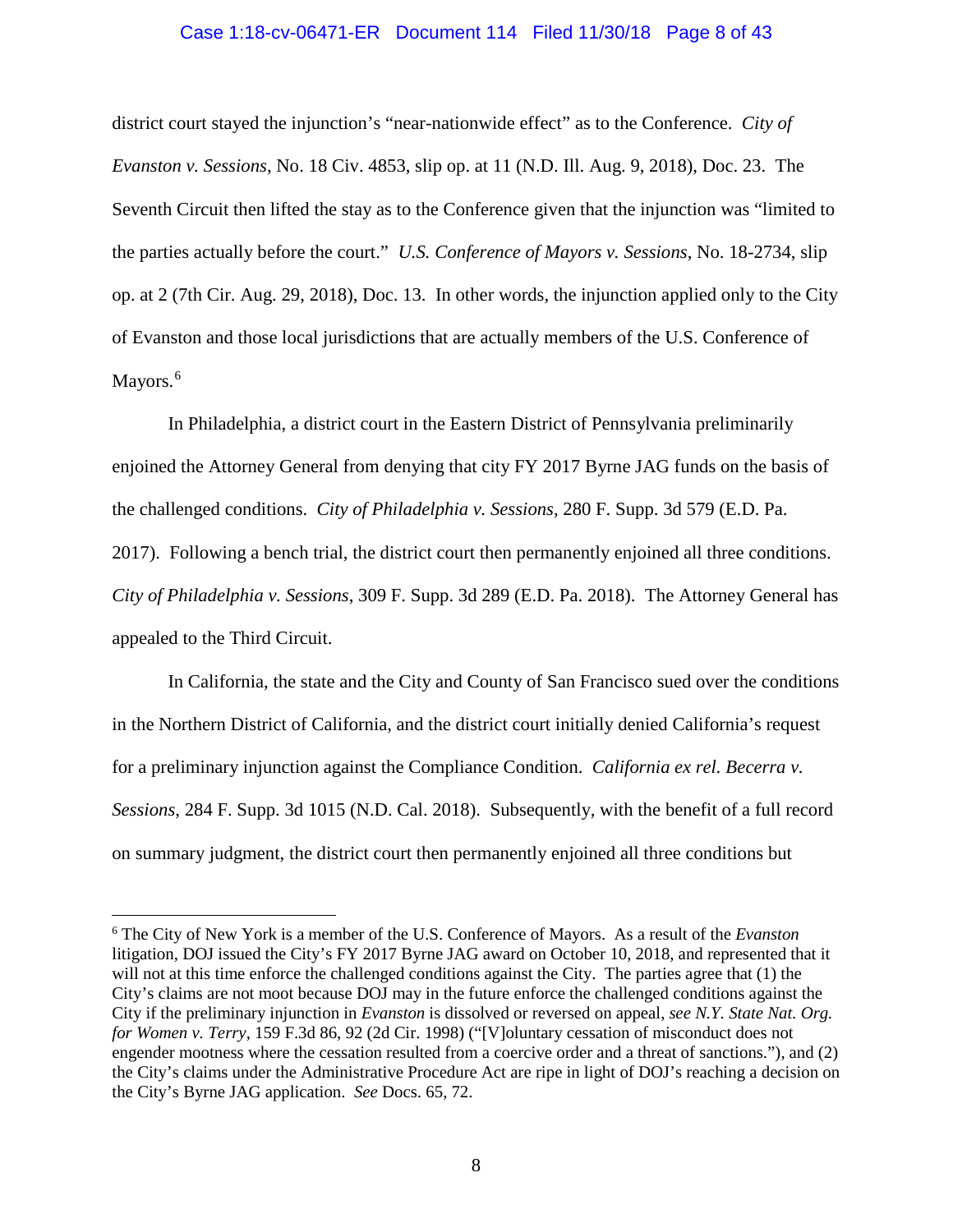#### Case 1:18-cv-06471-ER Document 114 Filed 11/30/18 Page 9 of 43

stayed the injunction's nationwide scope. *City & County of San Francisco v. Sessions*, Nos. 17 Civ. 04642, 17 Civ. 04701 (WHO), 2018 WL 4859528 (N.D. Cal. Oct. 5, 2018).

### **D. This Case**

The States and the City brought two related actions on July 18, 2018, and filed amended complaints on August 6, 2018. States' First Am. Compl. ("FAC"), No. 18 Civ. 6471, Doc. 32; City's FAC, No. 18 Civ. 6474, Doc. 15. The States challenge the imposition of the three FY 2017 conditions on five bases: (1) the conditions violate the separation of powers, (2) the conditions are ultra vires under the Administrative Procedure Act ("APA"), (3) the conditions are not in accordance with law under the APA, (4) the conditions are arbitrary and capricious under the APA, and (5) § 1373 violates the Tenth Amendment's prohibition on commandeering. States' FAC ¶¶ 116–150. In addition to these claims, the City also asserts that the conditions violate the Spending Clause and seeks a declaratory judgment that § 1373 is unconstitutional or, in the alternative, that the City complies with § 13[7](#page-8-0)3. City's FAC  $\P$  111–148, 173–179.<sup>7</sup>

The States and the City have moved for partial summary judgment on their claims challenging the FY 2017 conditions. No. 18 Civ. 6471, Doc. 56; No. 18 Civ. 6474, Doc. 21. Defendants have moved to dismiss or, alternatively, for partial summary judgment on those

<span id="page-8-0"></span> <sup>7</sup> In their amended complaints, the States and the City also assert related claims challenging identical conditions as well as additional conditions attached to FY 2018 funds, which were announced on July 20, 2018. States' FAC ¶¶ 4, 151–173; City's FAC ¶¶ 6, 149–172. According to the amended complaints, in addition to the three conditions imposed on FY 2017 grants, recipients of FY 2018 funds must also certify that they will not (1) violate 8 U.S.C. § 1644, another statute prohibiting restrictions on exchanging immigration status information with federal authorities; (2) violate 8 U.S.C. § 1324(a), which prohibits knowingly or recklessly concealing or harboring aliens; (3) impede federal authorities in the arrest or removal of aliens as authorized by 8 U.S.C. §§ 1226(a), (c), 1231(a)(4); (4) impede federal authorities in the interrogation of aliens as authorized by 8 U.S.C. § 1357(a)(1); or (5) impede the Attorney General's reports on the number of undocumented immigrants incarcerated in federal and state prisons for felonies and efforts to remove them pursuant to 8 U.S.C.  $\S$  1366(1), (3). States' FAC  $\P$ 4; City's FAC  $\P$ 6. The FY 2018 conditions are not at issue in the instant motions for partial summary judgment.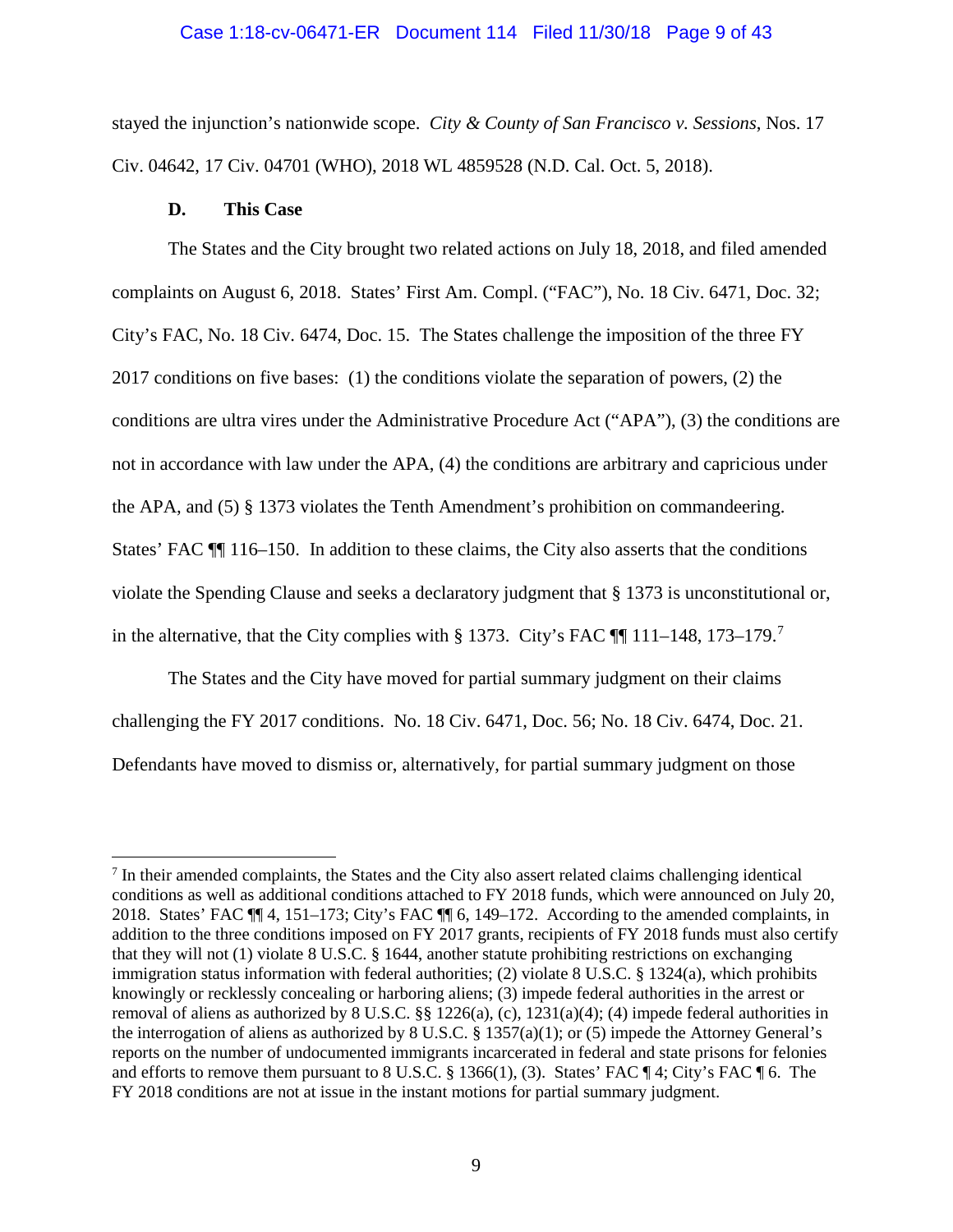claims. No. 18 Civ. 6471, Doc. 88; No. 18 Civ. 6474, Doc. 50. The motions are fully briefed, and oral argument was held on November 16, 2018.

### **II. Legal Standard**

Summary judgment is appropriate when "the movant shows that there is no genuine dispute as to any material fact and the movant is entitled to judgment as a matter of law." Fed. R. Civ. P. 56(a). "An issue of fact is 'genuine' if the evidence is such that a reasonable jury could return a verdict for the non-moving party." *Senno v. Elmsford Union Free Sch. Dist.*, 812 F. Supp. 2d 454, 467 (S.D.N.Y. 2011) (citing *SCR Joint Venture L.P. v. Warshawsky*, 559 F.3d 133, 137 (2d Cir. 2009)). A fact is "material" if it might affect the outcome of the litigation under the governing law. *Id.*

The party moving for summary judgment is initially responsible for demonstrating the absence of any genuine issue of material fact. *Celotex Corp. v. Catrett*, 477 U.S. 317, 323 (1986). If the moving party meets its burden, the nonmoving party must "come forward with specific evidence demonstrating the existence of a genuine dispute of material fact." *FDIC. v. Great Am. Ins. Co.*, 607 F.3d 288, 292 (2d Cir. 2010).

In deciding a motion for summary judgment, the Court must "construe the facts in the light most favorable to the non-moving party and must resolve all ambiguities and draw all reasonable inferences against the movant." *Brod v. Omya, Inc.*, 653 F.3d 156, 164 (2d Cir. 2011) (quoting *Williams v. R.H. Donnelley, Corp.*, 368 F.3d 123, 126 (2d Cir. 2004)). However, in opposing a motion for summary judgment, the non-moving party may not rely on unsupported assertions, conjecture, or surmise. *Goenaga v. March of Dimes Birth Defects Found.*, 51 F.3d 14, 18 (2d Cir. 1995). Rather, "the non-moving party must set forth significant, probative evidence on which a reasonable fact-finder could decide in its favor." *Senno*, 812 F. Supp. 2d at 467–68 (citing *Anderson v. Liberty Lobby*, 477 U.S. 242, 256–57 (1986)).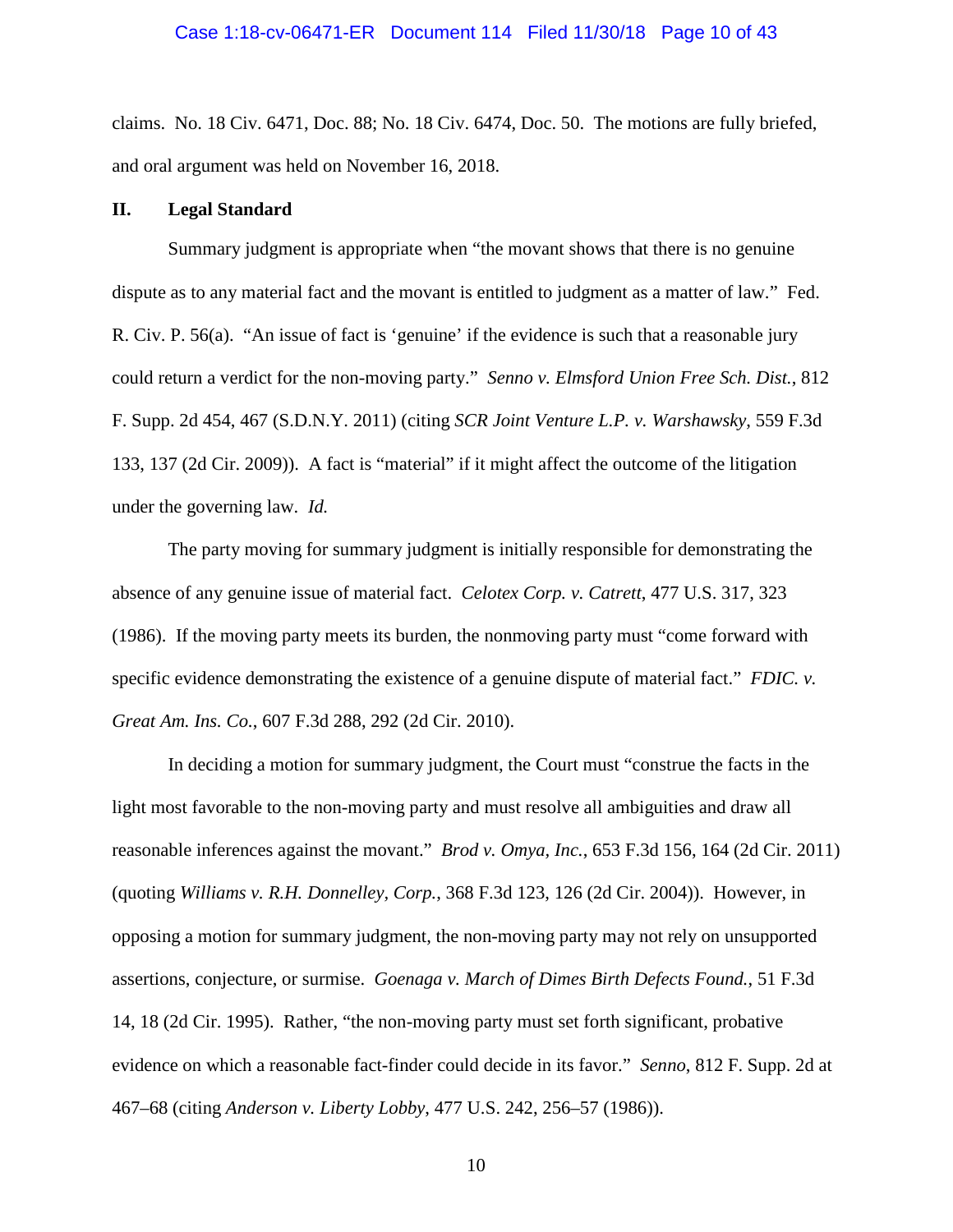#### Case 1:18-cv-06471-ER Document 114 Filed 11/30/18 Page 11 of 43

In challenges to agency action under the APA, summary judgment is the mechanism for deciding, as a matter of law, whether the agency action is supported by the administrative record and is otherwise consistent with the APA standard of review. *Chen v. Bd. of Immigration Appeals*, 164 F. Supp. 3d 612, 617 (S.D.N.Y. 2016). "Where, as here, a party seeks review of agency action under the APA and 'the entire case on review is a question of law,' summary judgment is generally appropriate." *Noroozi v. Napolitano*, 905 F. Supp. 2d 535, 541 (S.D.N.Y. 2012) (quoting *Citizens Against Casino Gambling in Erie Cty. v. Hogen*, No. 07 Civ. 0451 (S), 2008 WL 2746566, at \*25 (W.D.N.Y. July 8, 2008)).

### **III. Discussion**

This case challenges the authority of the Executive Branch of the federal government to compel states to adopt its preferred immigration policies by imposing conditions on congressionally authorized funding to which the states are otherwise entitled. As such, this case is fundamentally about the separation of powers among the branches of our government and the interplay of dual sovereign authorities in our federalist system. "The founders of our country well understood that the concentration of power threatens individual liberty and established a bulwark against such tyranny" through limits on concentrated power. *Chicago*, 888 F.3d at 277. "Concentration of power in the hands of a single branch is a threat to liberty," which "is always at stake when one or more of the branches seek to transgress the separation of powers." *Clinton v. City of New York*, 524 U.S. 417, 450 (1998) (Kennedy, J., concurring). "Just as the separation and independence of the coordinate branches of the Federal Government serve to prevent the accumulation of excessive power in any one branch, a healthy balance of power between the States and the Federal Government will reduce the risk of tyranny and abuse from either front." *Gregory v. Ashcroft*, 501 U.S. 452, 458–59 (1991). That balance of power must be maintained "[b]y guarding against encroachments by the Federal Government on fundamental aspects of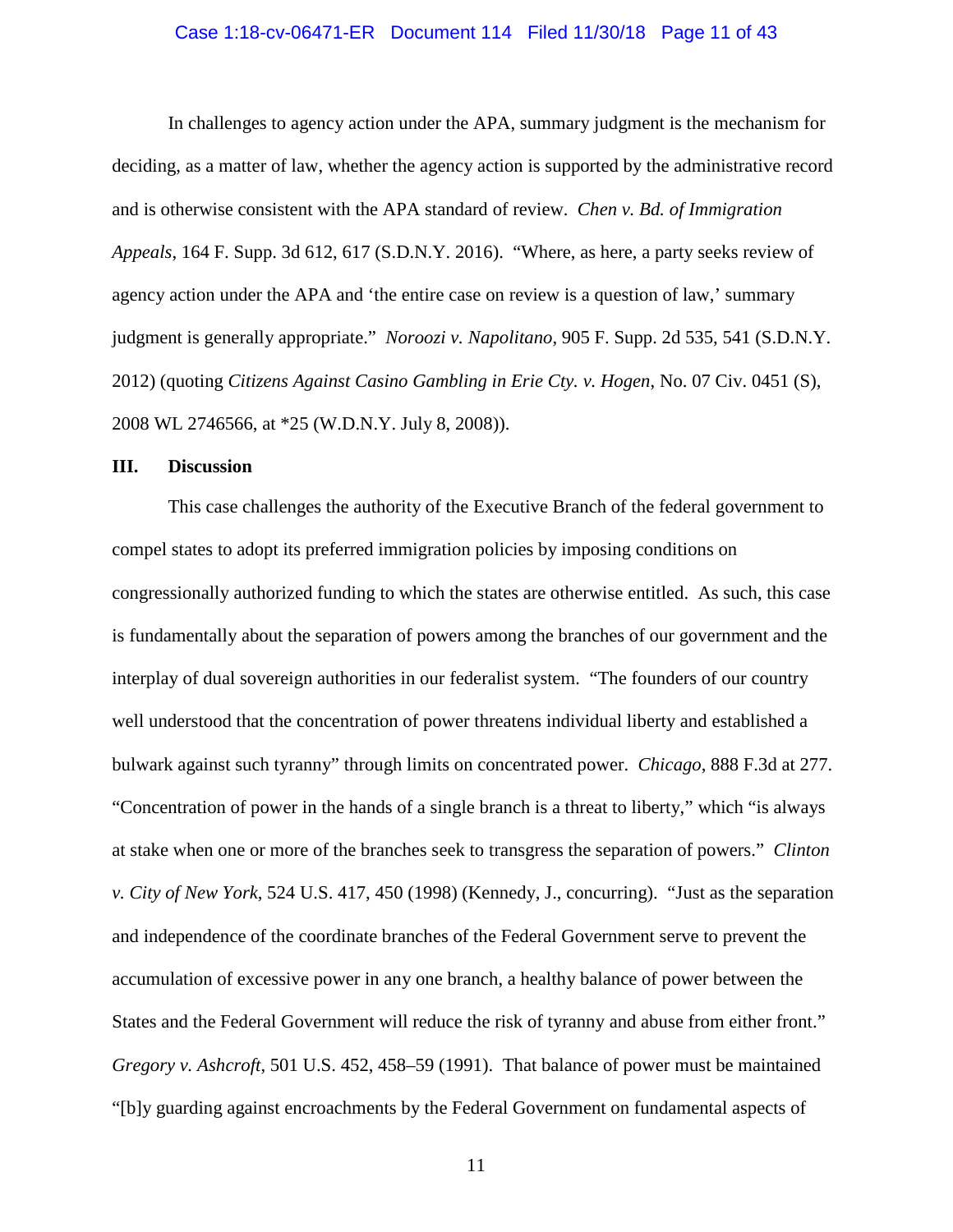#### Case 1:18-cv-06471-ER Document 114 Filed 11/30/18 Page 12 of 43

state sovereignty." *Fed. Mar. Comm'n v. S.C. State Ports Auth.*, 535 U.S. 743, 769 (2002). It is incumbent on the judiciary "to act as a check on such usurpation of power," whether among the branches of government or the federal and state governments. *Chicago*, 888 F.3d at 277. With these principles in mind, the Court turns to the legal issues that govern this case.

#### **A. Statutory Authority for the Conditions**

Under the APA, courts must "hold unlawful and set aside agency action . . . found to be . . . in excess of statutory jurisdiction, authority, or limitations, or short of statutory right," "or otherwise not in accordance with law." 5 U.S.C. § 706(2)(A), (C). In determining whether an agency action is ultra vires, "the question . . . is always whether the agency has gone beyond what Congress has permitted it to do." *City of Arlington v. FCC*, 569 U.S. 290, 297–98 (2013); *see also NRDC v. Abraham*, 355 F.3d 179, 202 (2d Cir. 2004) (discussing the "well-established principle" that "an agency literally has no power to act . . . unless and until Congress confers power upon it" (quoting *La. Pub. Serv. Comm'n v. FCC*, 476 U.S. 355, 374 (1986))).

At the outset, the Court notes that the Byrne JAG grant is "a formula grant rather than a discretionary grant," *Chicago*, 888 F.3d at 285, which means it is "not awarded at the discretion of a state or federal agency, but . . . pursuant to a statutory formula," *City of Los Angeles v. McLaughlin*, 865 F.2d 1084, 1088 (9th Cir. 1989). Under the Byrne JAG statute, "the Attorney General *shall* . . . allocate" grant money pursuant to a statutory formula based on the state's population and violent crime statistics.  $34 \text{ U.S.C.}$  §  $10156(a)(1)$  (emphasis added).

Because § 10156(a)(1) does not give the Attorney General discretion to award or withhold Byrne JAG grants or determine the conditions under which they are disbursed, the authority for the challenged conditions must come from some other statutory provision, if at all. Defendants point to two potential provisions:  $34 \text{ U.S.C.}$  §  $10102(a)(6)$  and  $34 \text{ U.S.C.}$  $§ 10153(a)(5)(D).$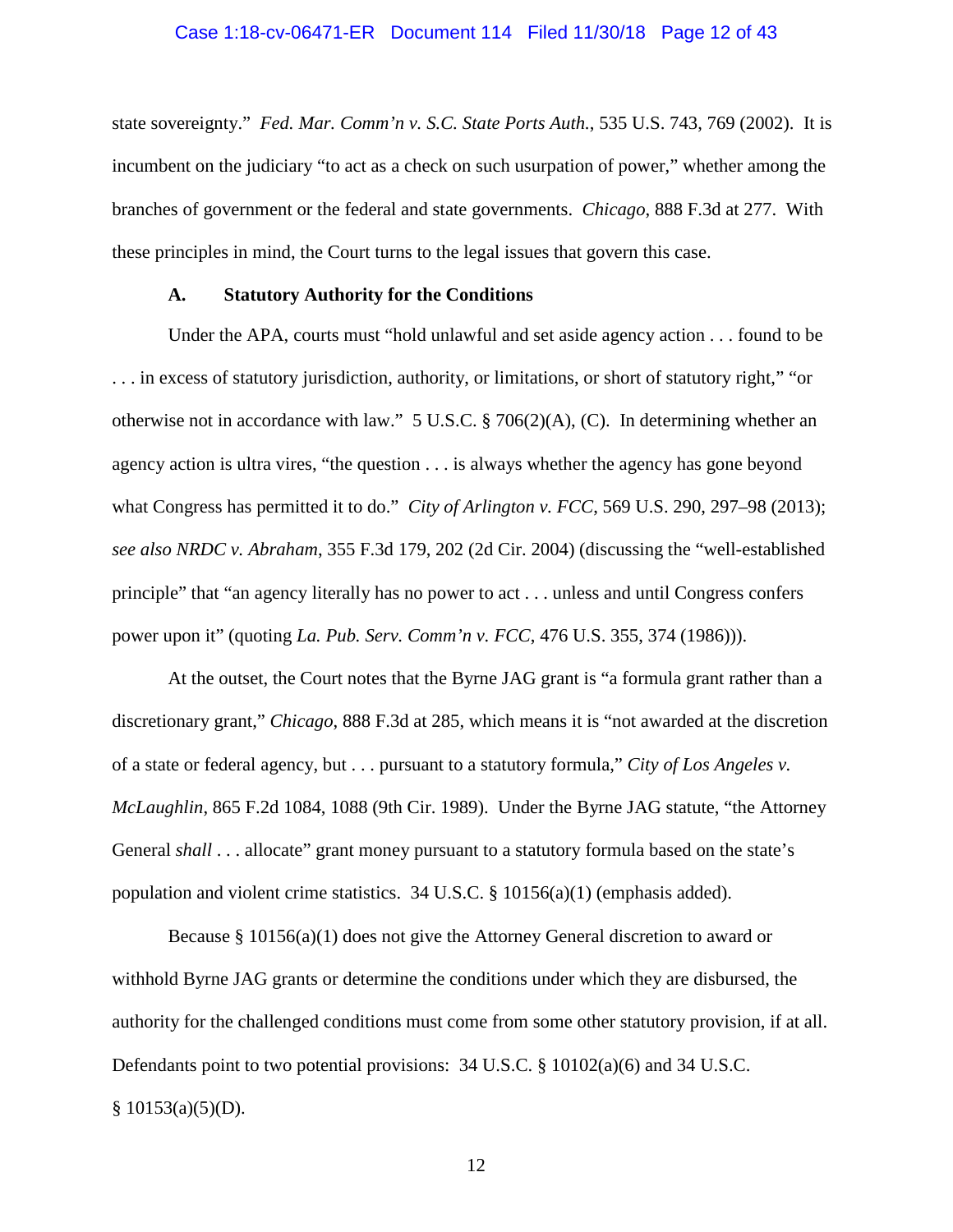# **i. 34 U.S.C. § 10102(a)(6)**

Section 10102, which is located in a different subchapter from the Byrne JAG program,

sets out the duties of the Assistant Attorney General for the Office of Justice Programs<sup>[8](#page-12-0)</sup> and

provides as follows:

The Assistant Attorney General shall—

(1) publish and disseminate information on the conditions and progress of the criminal justice systems;

(2) maintain liaison with the executive and judicial branches of the Federal and State governments in matters relating to criminal justice;

(3) provide information to the President, the Congress, the judiciary, State and local governments, and the general public relating to criminal justice;

(4) maintain liaison with public and private educational and research institutions, State and local governments, and governments of other nations relating to criminal justice;

(5) coordinate and provide staff support to coordinate the activities of the Office and the Bureau of Justice Assistance, the National Institute of Justice, the Bureau of Justice Statistics, the Office for Victims of Crime, and the Office of Juvenile Justice and Delinquency Prevention; and

(6) exercise such other powers and functions as may be vested in the Assistant Attorney General pursuant to this chapter or by delegation of the Attorney General, *including placing special conditions on all grants, and determining priority purposes for formula grants*.

34 U.S.C. § 10102(a) (emphasis added).

Defendants contend that the italicized language permits the Assistant Attorney General to

"prioritize federal grant monies for those state and local jurisdictions that assist in furthering

relevant federal purposes," by imposing "special conditions" such as those challenged here "on

all grants" including the Byrne JAG program. Defs.' Mem. 15, 18 (emphases omitted), Doc. 51.

<span id="page-12-0"></span> <sup>8</sup> By statute, DOJ's Office of Justice Programs is headed by this Assistant Attorney General. 34 U.S.C. § 10101.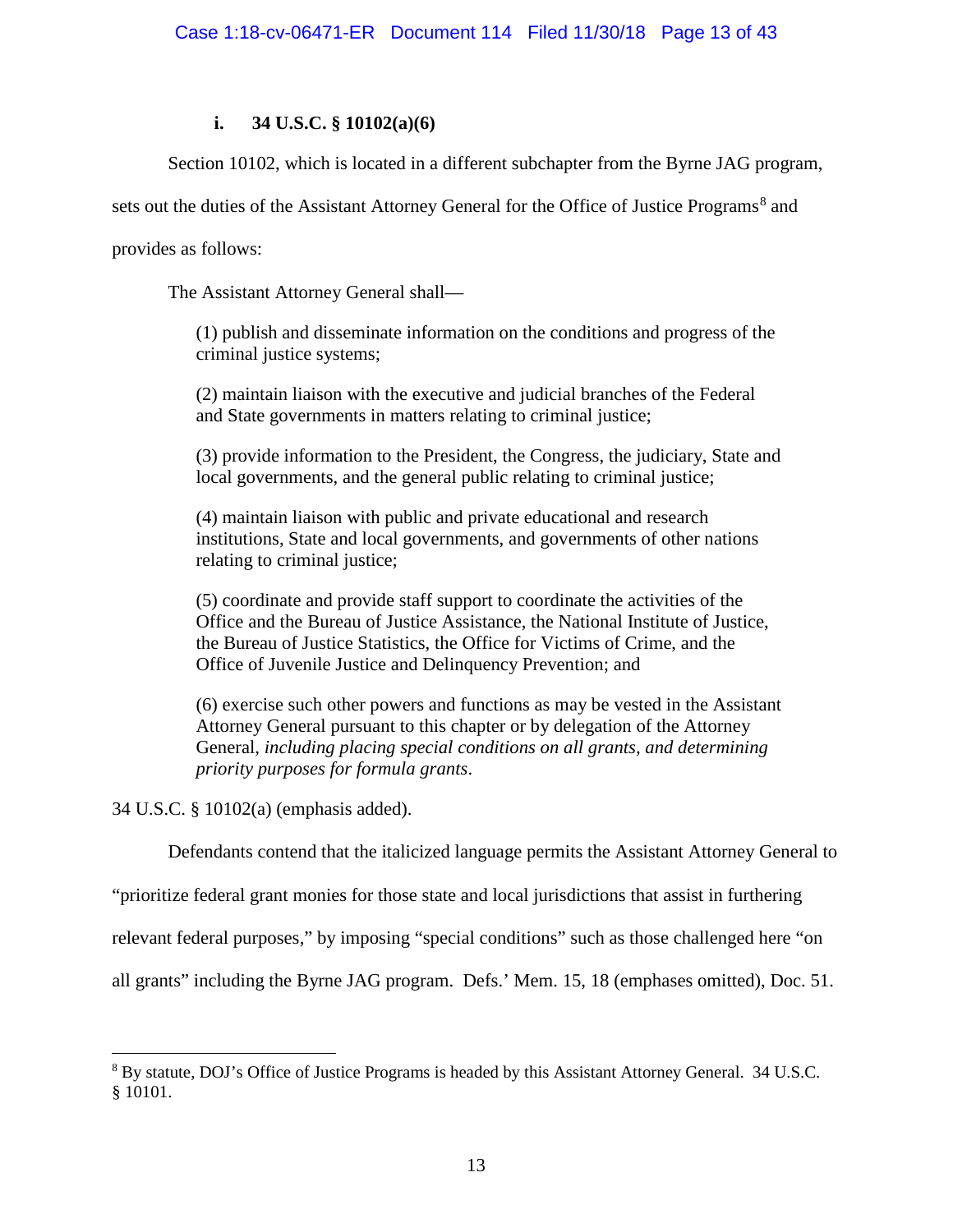#### Case 1:18-cv-06471-ER Document 114 Filed 11/30/18 Page 14 of 43

However, Defendants' "interpretation is contrary to the plain meaning of the statutory language." *Chicago*, 888 F.3d at 284. The problem for Defendants is that the italicized language begins with the word "including," which "by definition is used to designate that a . . . thing is part of a particular group." *Id.* (citing *Including*, Oxford English Dictionary (3d ed. 2016)). Thus, the Assistant Attorney General can only place special conditions or determine priority purposes to the extent that power already "may be vested in the Assistant Attorney General pursuant to this chapter or by delegation of the Attorney General." 34 U.S.C. § 10102(a)(6). In other words, the italicized language is not a "stand-alone grant of authority to the Assistant Attorney General to attach any conditions to any grants"; rather, such authority must come from elsewhere in the chapter or have been delegated by the Attorney General, who may only delegate it to the extent that he has such power himself. *Chicago*, 888 F.3d at 285. Because Defendants cannot cite another provision granting that power to the Assistant Attorney General or the Attorney General, § 10102(a)(6) does not provide authority for imposing any of the challenged conditions.

Moreover, the statutory structure indicates that  $\S 10102(a)(6)$  is "an unlikely place for Congress to place a power as broad" as Defendants would have it. *Id.* The "including" clause is tacked on to a catch-all provision at the end of a list of explicit powers, which "would be an odd place indeed to put a sweeping power to impose any conditions on any grants—a power much more significant than all of the duties and powers that precede it in the listing, and a power granted to the Assistant Attorney General that was not granted to the Attorney General." *Id.* It would also be "inconsistent with the goal of the statute to support the needs of law enforcement while providing flexibility to state and local governments" and "at odds with the nature of the Byrne JAG grant, which is a formula grant rather than a discretionary grant." *Id.* "[I]t is inconceivable that Congress would have anticipated that the Assistant Attorney General could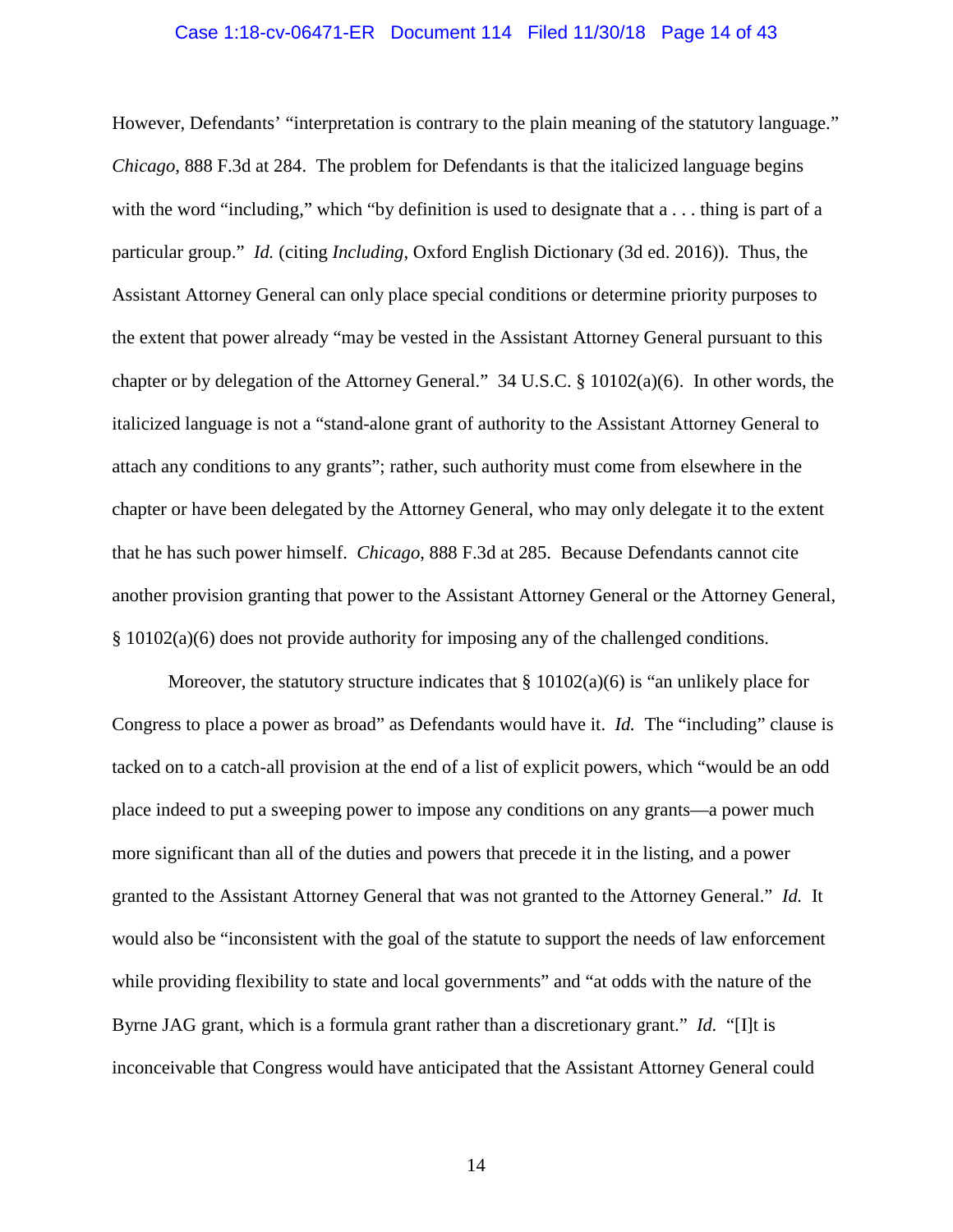abrogate the entire distribution scheme and deny all funds to states and localities . . . based on the

Assistant Attorney General's decision to impose his or her own conditions—the putative

authority for which is provided in a different statute." *Id.* at 286.<sup>[9](#page-14-0)</sup>

# **ii. 34 U.S.C. § 10153(a)(5)(D)**

Defendants contend that  $\S 10153(a)(5)(D)$  provides authority for imposing the

Compliance Condition only. This section provides that applicants for Byrne JAG funds must

submit an application with a number of certifications, assurances, and details, including:

A certification, made in a form acceptable to the Attorney General and executed by the chief executive officer of the applicant (or by another officer of the applicant, if qualified under regulations promulgated by the Attorney General), that—

(A) the programs to be funded by the grant meet all the requirements of this part;

(B) all the information contained in the application is correct;

(C) there has been appropriate coordination with affected agencies; and

(D) the applicant will comply with all provisions of this part and *all other applicable Federal laws*.

34 U.S.C. § 10153(a)(5) (emphasis added).

Defendants argue that 8 U.S.C. § 1373 is an "applicable Federal law," with which

applicants must certify compliance. Defendants contend that § 10153(a)(5)(D) covers all federal

laws applicable to Byrne JAG applicants, i.e., states and localities (as opposed to private

individuals or entities). Defs.' Mem. 20. They further contend that the authority to require a

<span id="page-14-0"></span> <sup>9</sup> The Court need not address whether Defendants' "argument might fail for an additional reason, that the term 'special conditions' is a term of art referring to conditions for high-risk grantees with difficulty adhering to grant requirements" that does not apply to the challenged conditions. *Chicago*, 888 F.3d at 285 n.2 (citing *Philadelphia*, 280 F. Supp. 3d at 617).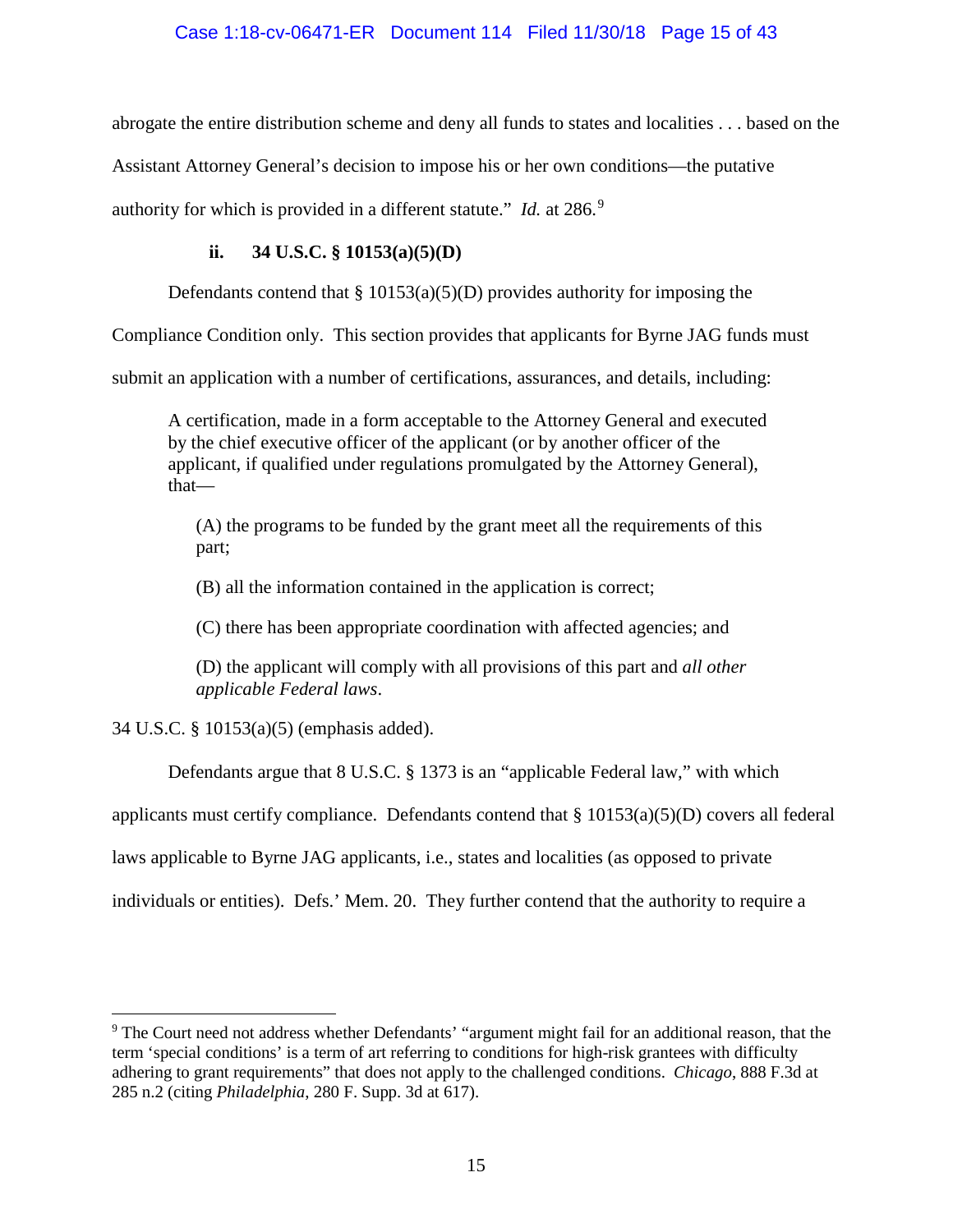### Case 1:18-cv-06471-ER Document 114 Filed 11/30/18 Page 16 of 43

"certification, made in a form acceptable to the Attorney General," 34 U.S.C. § [10](#page-15-0)153(a)(5),  $^{10}$ constitutes "a delegation to the Attorney General to determine whether a particular federal law constitutes an 'applicable Federal law[],'" Defs.' Mem. 19 (alteration in original) (quoting 34 U.S.C. § 10153(a)(5)(D)).

Plaintiffs respond that "applicable Federal laws" refers to only those laws that expressly apply to federal grants. Pls.' Mem. 26, Doc. 22. For example, prohibitions on discrimination in "any program or activity receiving Federal financial assistance" would meet this definition, 42 U.S.C. § 2000d, while the provisions concerning communications with immigration authorities in § 1373 would not. They argue that Congress could not have intended to require applicants to certify, under threat of criminal prosecution, their compliance with every possible law that could conceivably apply to them.<sup>11</sup> They argue that such a broad interpretation would be inconsistent with the structure of § 10153, which sets forth largely technical and ministerial application requirements pertaining to the grant itself;  $12$  past practice of DOJ, which understood applicable laws to have the narrower construction;<sup>[13](#page-15-3)</sup> and the goal of the program to reduce administrative

<span id="page-15-0"></span><sup>&</sup>lt;sup>10</sup> *See also* 34 U.S.C. § 10153(a) (providing that applicants "shall submit an application to the Attorney General . . . in such form as the Attorney General may require").

<span id="page-15-1"></span> $11$  While vast, presumably the range of applicable laws would be limited by the constitutional principle that the conditions must "bear some relation to the purpose of the federal funds." *Chicago*, 264 F. Supp. 3d at 945 (citing *South Dakota v. Dole*, 483 U.S. 203, 207–08 (1987)).

<span id="page-15-2"></span><sup>12</sup> *See* 34 U.S.C. § 10153(a)(1) (Byrne JAG funds may not be used to supplant state or local funds); *id.* § 10153(a)(2)–(3) (application must be submitted for review and public comment); *id.* § 10153(a)(4) (applicant must report programmatic and financial data during the grant period); *id.* § 10153(a)(6) (applicant must set forth plan for how the funds will be used).

<span id="page-15-3"></span><sup>13</sup> *See* Dep't of Justice Study Grp., *Report to the Attorney General: Restructuring the Justice Department's Program of Assistance to State and Local Governments for Crime Control and Criminal Justice System Improvement* 8–9 (1977) (identifying "over twenty Federal statutes impos[ing] controls and limitations on the use of [Law Enforcement Assistance Administration] grant funds"), Holt Decl. Ex. 22, Doc. 33-25; *see also* New York State's FY 2016 Byrne JAG Grant, Trautman Decl. Ex. B (requiring compliance with certain laws applicable to federal grants, such as those pertaining to nondiscrimination, but not § 1373). Even a certification form currently in use still appears to equate "applicable federal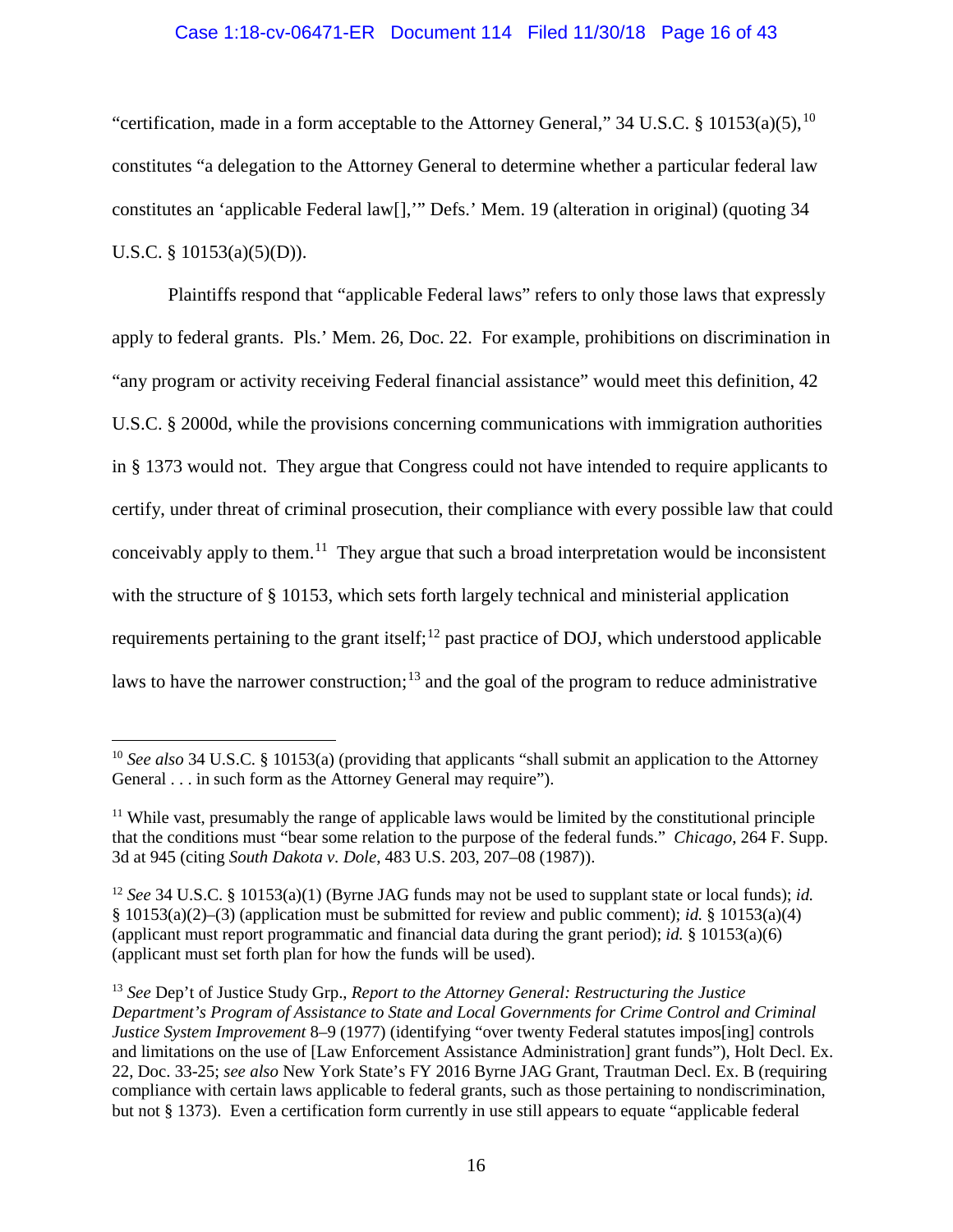### Case 1:18-cv-06471-ER Document 114 Filed 11/30/18 Page 17 of 43

burdens in the grant process.[14](#page-16-0) Pls.' Mem. 27–29; *see also* ACLU's Amici Br. 3–8, Doc. 71. Plaintiffs further argue that the Attorney General's authority to determine the "form" of the application cannot constitute authority to alter the substantive requirements of compliance with particular laws, 34 U.S.C. § 10153(a)(5), and in any event, Congress could not have intended to delegate the authority to determine what constitutes an "applicable" law, because otherwise it would have done so explicitly, as it has done in other statutes.<sup>15</sup> Pls.' Reply 16–17, Doc. 56.

On this final point, Plaintiffs are surely correct that the Attorney General's authority to determine the "form" of the application does not include the ability to dictate the "substance" of which laws an applicant must comply with as a condition of grant funding. *Form*, Black's Law Dictionary (10th ed. 2014) (defining "form" as "[t]he outer shape, structure, or configuration of something, as distinguished from its substance or matter"). "There is no indication that an acceptable form of the certification would encompass additional substantive compliance with laws not directly required by Congress." *San Francisco*, 2018 WL 4859528, at \*18; *see Gonzales v. Oregon*, 546 U.S. 243, 262 (2006) (stating that "[i]t would be anomalous for Congress to have so painstakingly described the Attorney General's limited authority . . . but to have given him, just by implication," much broader authority). If Congress wanted to delegate

 $\overline{a}$ 

statutes and regulations" with "federal statutes and regulations *applicable to the award*." Holt Decl. Ex. 17, at AR-01037 (emphasis added) (certifying that "(a) the Applicant will comply with all award requirements and all federal statutes and regulations applicable to the award; (b) the Applicant will require all subrecipients to comply with all applicable award requirements and all applicable federal statutes and regulations").

<span id="page-16-0"></span><sup>14</sup> *See* S. Rep. No. 96-142, at 8 (1979) (listing "reduced red tape" as the first goal of reforms to a predecessor program); *Federal Assistance to State and Local Criminal Justice Agencies: Hearing on S. 1245, S. 1882, S. 3270, and S. 3280 Before the Subcomm. on Criminal Laws and Procedures of the S. Comm. on the Judiciary*, 95th Cong. 383 (1978) (letter of Att'y Gen. Griffin B. Bell) (stating that the bill was "designed" to "simplify[] the grant process"), Holt Decl. Ex. 25, Doc. 33-28.

<span id="page-16-1"></span><sup>15</sup> *See* 26 U.S.C. § 432(e)(9)(E)(iv)(II) (referencing compliance with "other applicable law, *as determined by the Secretary of the Treasury*" (emphasis added)).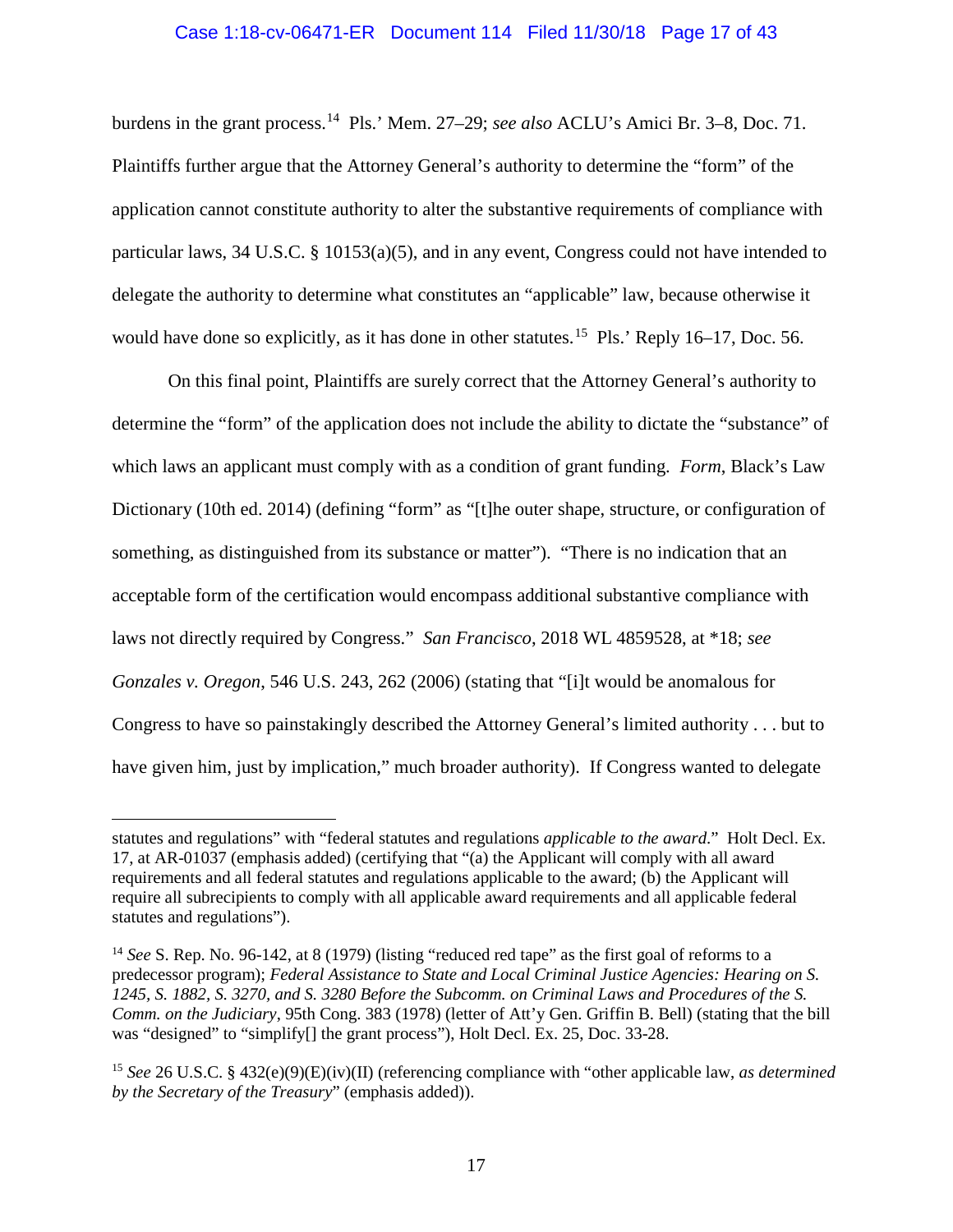#### Case 1:18-cv-06471-ER Document 114 Filed 11/30/18 Page 18 of 43

this substantive authority to the Attorney General, it would have done so explicitly. "Congress . . . does not alter the fundamental details of a regulatory scheme in vague terms or ancillary provisions—it does not, one might say, hide elephants in mouseholes." *Whitman v. Am. Trucking Ass'ns*, 531 U.S. 457, 468 (2001).

However, the question remains as to the scope of "applicable" federal laws with which applicants must certify compliance: Does this mean laws applicable to the state or locality, or laws applicable to the grant? "Both positions are plausible," *Chicago*, 264 F. Supp. 3d at 944, and "the question is a 'close call,'" *Philadelphia*, 280 F. Supp. 3d at 619. On one hand, "Congress could expect an entity receiving federal funds to certify its compliance with federal law, as the entity is—independent of receiving federal funds—obligated to comply." *Chicago*, 264 F. Supp. 3d at 945. And the command that "the applicant will comply with . . . all other applicable Federal laws," by virtue of the proximity of the words, suggests laws that are applicable to the "applicant." 34 U.S.C. § 10153(a)(5)(D). But this does not answer the question of whether this means laws applicable to the applicant as a state or locality, or laws applicable to the applicant *as an applicant for federal grant funding*. The structure of § 10153, which concerns requirements pertaining to the grant and the application, points toward the latter reading. *See San Francisco*, 2018 WL 4859528, at \*17 ("[B]ecause all the other conditions in Section 10153(a) apply to the grant itself, the statutory context does not support imposing a condition beyond the grant administration process.").

In any event, it is unclear from the statutory language whether Congress intended to condition Byrne JAG funds on compliance with all federal laws applicable to the state or locality or compliance with all federal laws applicable to federal grants. What is clear, however, is that "if Congress intends to impose a condition on the grant of federal moneys, it must do so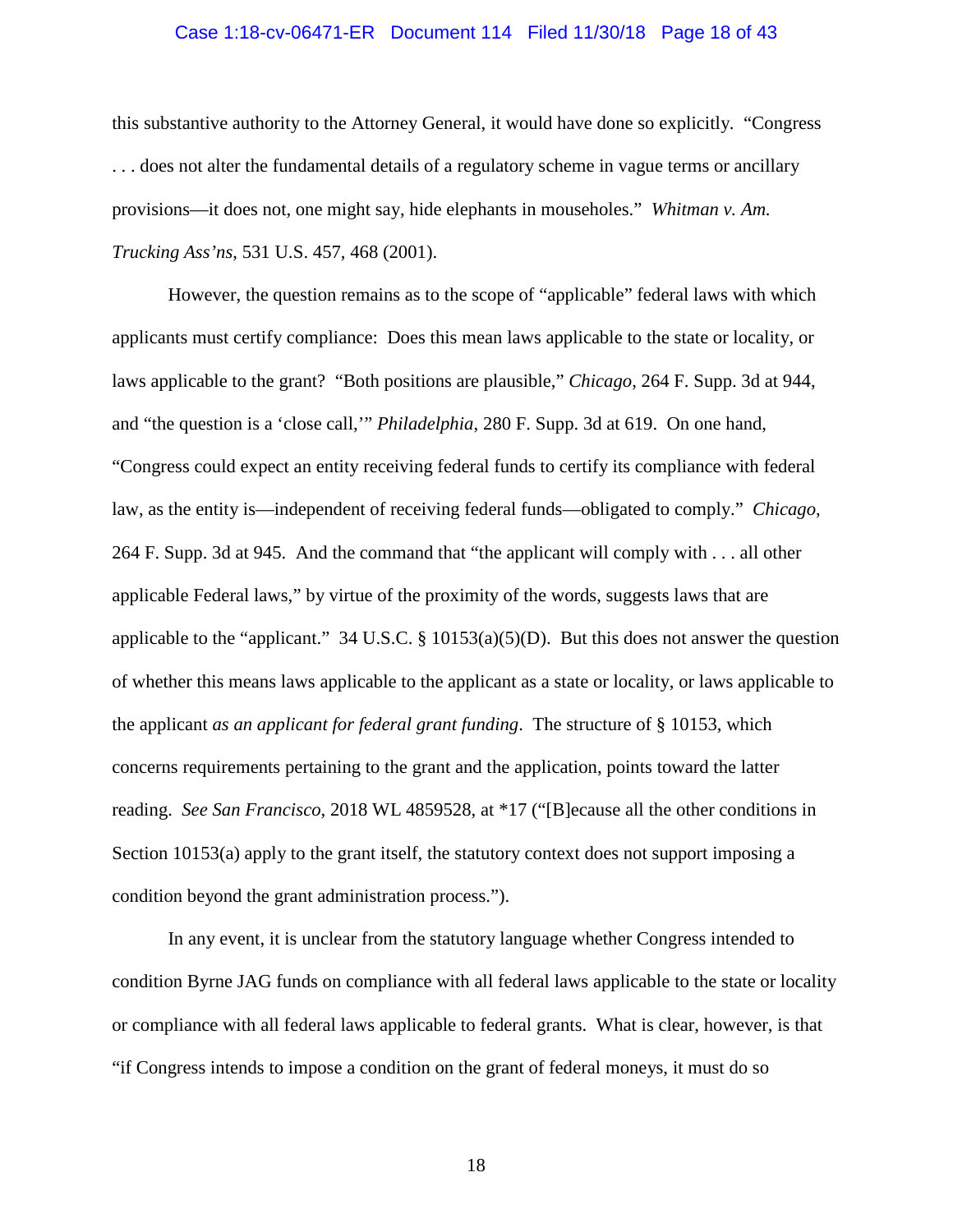#### Case 1:18-cv-06471-ER Document 114 Filed 11/30/18 Page 19 of 43

unambiguously." *Pennhurst State Sch. & Hosp. v. Halderman*, 451 U.S. 1, 17 (1981). "By insisting that Congress speak with a clear voice, we enable the States to exercise their choice knowingly, cognizant of the consequences of their participation." *Id.* Under this "clear notice" rule, the Court must view the statute "from the perspective of a state official who is engaged in the process of deciding whether the State should accept [the] funds and the obligations that go with those funds," and "must ask whether such a state official would clearly understand that one of the obligations of the Act is the [purported] obligation," *Arlington Cent. Sch. Dist. Bd. of Educ. v. Murphy*, 548 U.S. 291, 296 (2006), i.e., to comply with all federal laws "applicable" to the state. "This malleable language does not provide the 'clear notice that would be needed to attach such a condition to a State's receipt of . . . funds.'" *Philadelphia*, 280 F. Supp. 3d at 647 (quoting *Arlington Cent.*, 548 U.S. at 300). Conversely, given the structure of § 10153, which concerns the requirements of the application and the grant, as well as the parties' long history of treating "applicable Federal laws" as encompassing laws applicable to federal grants, grant recipients, and the grant-making process, such a construction gives fair notice of the terms of the funding. Accordingly, the Court concludes that "applicable Federal laws" for purposes of 34 U.S.C. § 10153(a)(5)(D) means federal laws applicable to the grant.

As the parties do not dispute, § 1373 is not one of those applicable laws under this narrower construction of § 10153(a)(5)(D). Accordingly, Defendants did not have statutory authority to condition Byrne JAG funding on compliance with § 1373. But even if Defendants' broader interpretation of  $\S$  10153(a)(5)(D) carried the day,  $\S$  1373 would still not be an "applicable" law because it is unconstitutional, as will be explained below, and "no matter the breadth of this provision, it will never capture an unconstitutional statute." *Chicago*, 321 F. Supp. 3d at 875.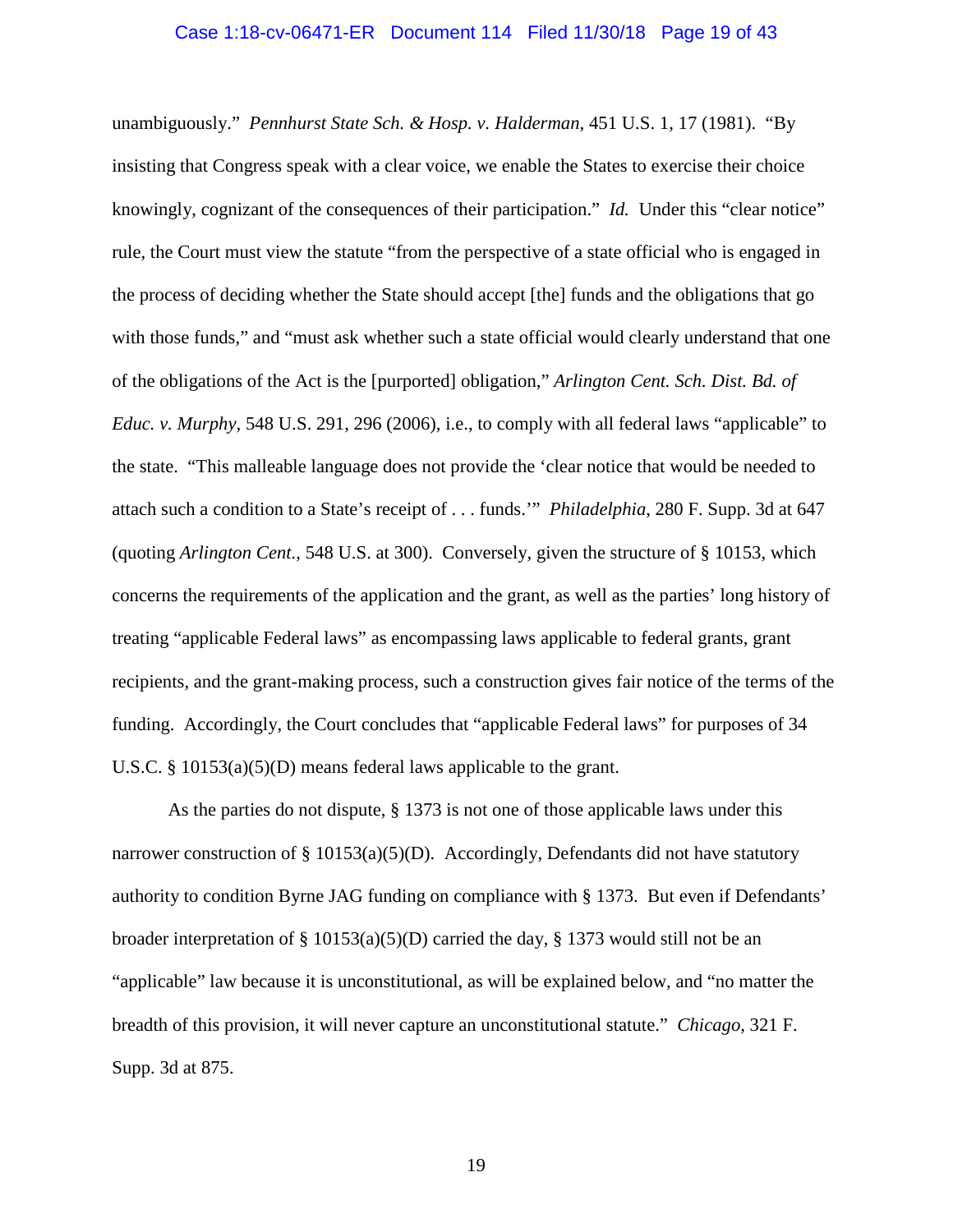### **B. Section 1373 and the Tenth Amendment**

#### **i. The Anticommandeering Doctrine**

The Tenth Amendment provides: "The powers not delegated to the United States by the Constitution, nor prohibited by it to the States, are reserved to the States respectively, or to the people." U.S. Const. amend. X. "[T]he Tenth Amendment confirms that the power of the Federal Government is subject to limits that may, in a given instance, reserve power to the States." *New York v. United States*, 505 U.S. 144, 157 (1992).

The Tenth Amendment embodies an "anticommandeering principle," which "withhold[s] from Congress the power to issue orders directly to the States." *Murphy v. NCAA*, 138 S. Ct. 1461, 1475 (2018); *see Printz v. United States*, 521 U.S. 898, 935 (1997) ("The Federal Government may neither issue directives requiring the States to address particular problems, nor command the States' officers, or those of their political subdivisions, to administer or enforce a federal regulatory program."); *New York*, 505 U.S. at 188 ("The Federal Government may not compel the States to enact or administer a federal regulatory program.").

There are three significant purposes served by the anticommandeering doctrine. First, by "divid[ing] authority between federal and state governments," it promotes a "healthy balance of power between the States and the Federal Government [that reduces] the risk of tyranny and abuse from either front." *Murphy*, 138 S. Ct. at 1477 (quoting *New York*, 505 U.S. at 181). Second, the anticommandeering doctrine supports "political accountability," because "if a State imposes regulations only because it has been commanded to do so by Congress, responsibility is blurred." *Id.* And third, the anticommandeering rule "prevents Congress from shifting the costs of regulation to the States," because "if Congress can compel the States to enact and enforce its program, Congress need not" "weigh the expected benefits of the program against its costs." *Id.*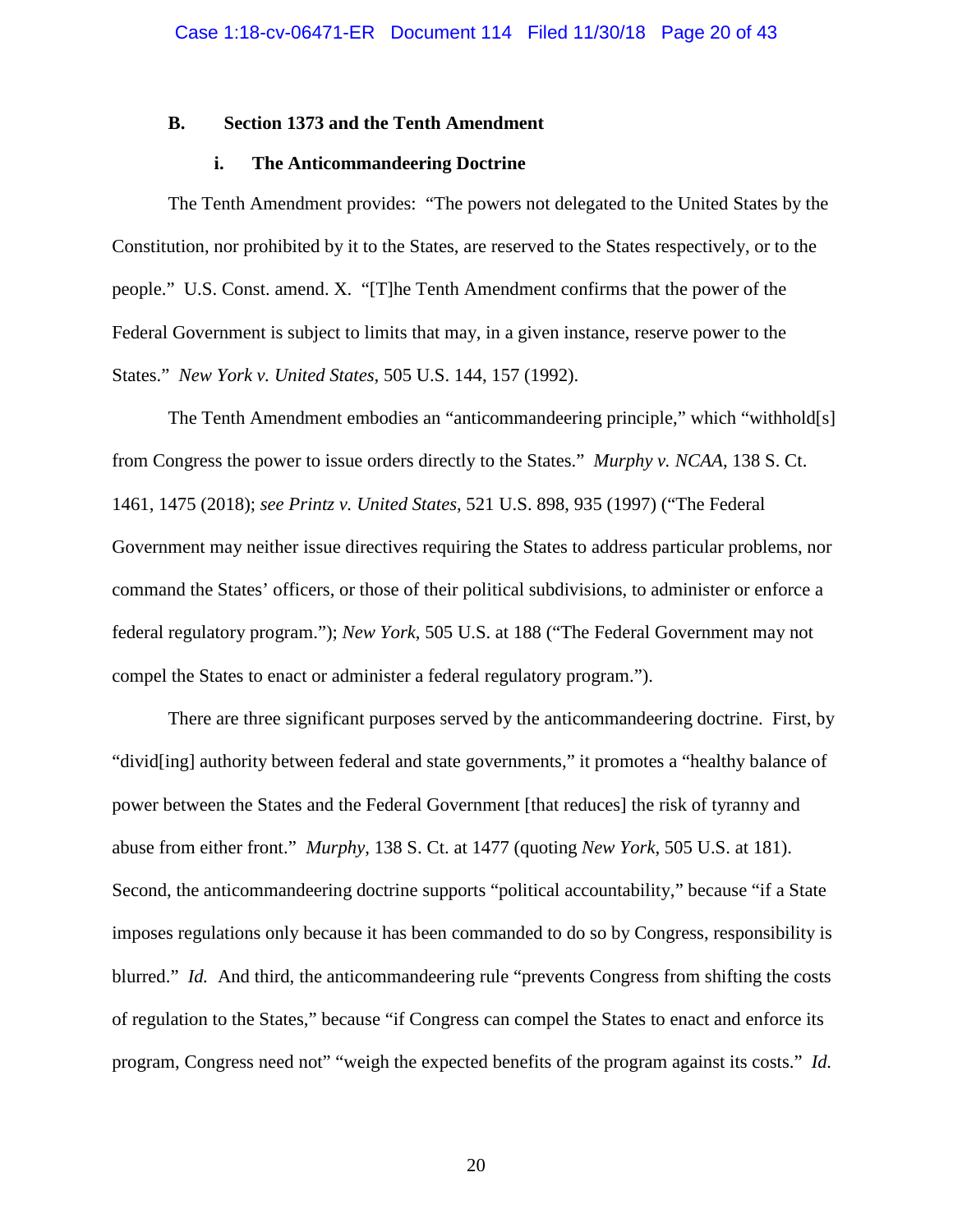#### Case 1:18-cv-06471-ER Document 114 Filed 11/30/18 Page 21 of 43

Most recently, in *Murphy*, the Supreme Court held that the Professional and Amateur Sports Protection Act ("PASPA"), which prohibited states from authorizing sports gambling, violated the anticommandeering rule because it "unequivocally dictates what a state legislature may and may not do." *Id.* at 1478. The Court explained that PASPA operated "as if federal officers were installed in state legislative chambers and were armed with the authority to stop legislators from voting on any offending proposals," which was a "direct affront to state sovereignty." *Id.*

In *Murphy*, the supporters of PASPA argued that commandeering occurs only when Congress "command[s] 'affirmative' action as opposed to imposing a prohibition," but the Supreme Court rejected that distinction as "empty." *Id.* "The basic principle—that Congress cannot issue direct orders to state legislatures—applies in either event." *Id.*

There are two important limits on the anticommandeering doctrine. First, "[t]he anticommandeering doctrine does not apply when Congress evenhandedly regulates an activity in which both States and private actors engage." *Id.* Thus, Congress may enact laws that "appl[y] equally to state and private actors." *Id.* at 1479.

Second, commandeering does not occur when Congress validly preempts state law through the Supremacy Clause. In preemption, "Congress enacts a law that imposes restrictions or confers rights on private actors; a state law confers rights or imposes restrictions that conflict with the federal law; and therefore the federal law takes precedence and the state law is preempted." *Id.* at 1480. To qualify as a preemption provision, the law "must represent the exercise of a power conferred on Congress by the Constitution," and it "must be best read as one that regulates private actors" because "the Constitution 'confers upon Congress the power to regulate individuals, not States.'" *Id.* at 1479 (quoting *New York*, 505 U.S. at 166). Although a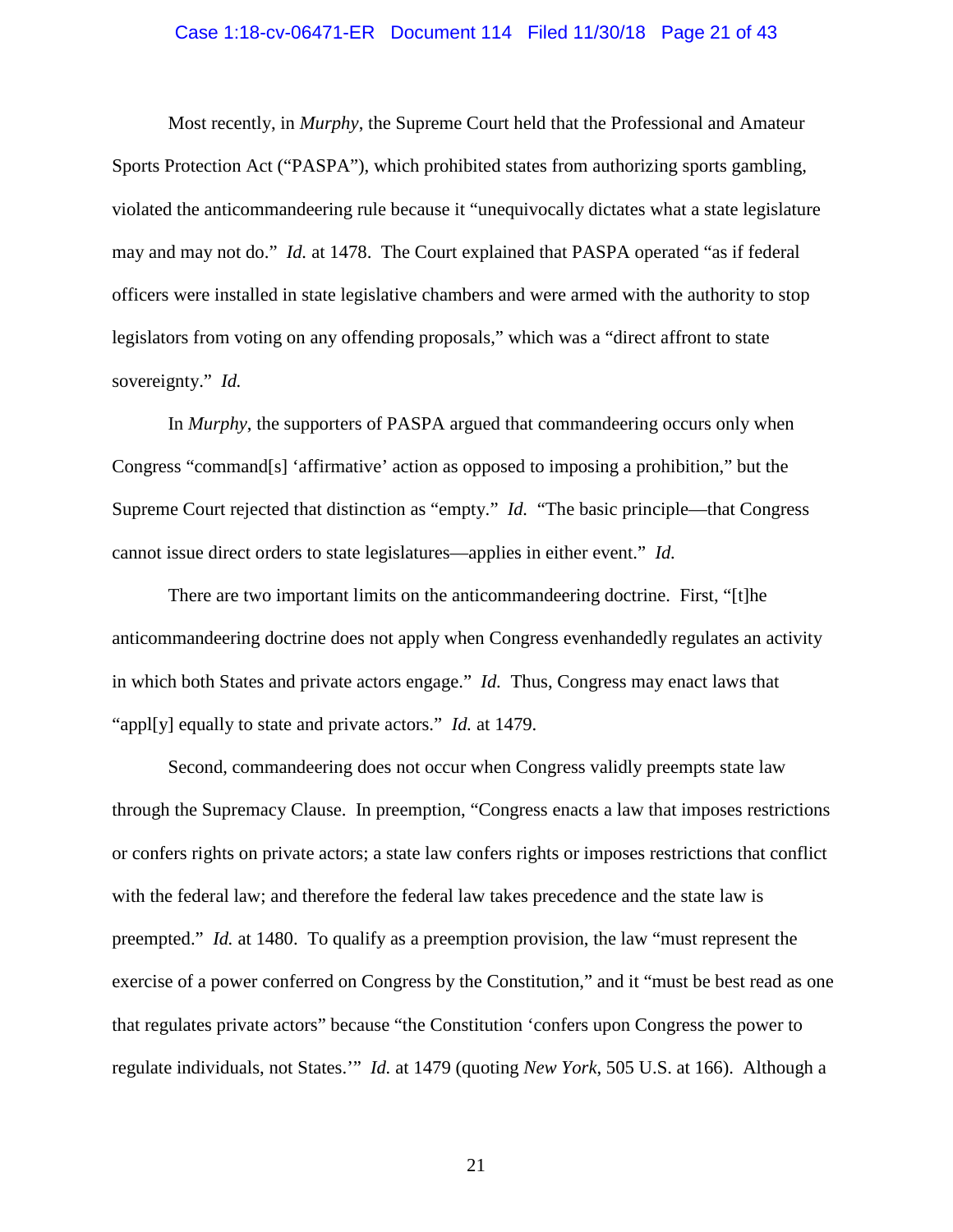## Case 1:18-cv-06471-ER Document 114 Filed 11/30/18 Page 22 of 43

preemption provision that prohibits contrary state law "might appear to operate directly on the States," in fact, it "confers on private entities . . . a federal right to engage in certain conduct subject only to certain (federal) constraints" and "to be free from any other . . . requirements." *Id.* at 1480–81. In sum, "every form of preemption is based on a federal law that regulates the conduct of private actors, not the States." *Id.* at 1481. Thus, the PASPA provision prohibiting state authorization of sports gambling, which did not confer any federal rights nor impose any federal restrictions on private actors, could not be understood "as anything other than a direct command to the States," which put it firmly in the category of impermissible commandeering and not permissible preemption. *Id.*

### **ii. Section 1373**

Section 1373 provides, in relevant part:

(a) In general

Notwithstanding any other provision of Federal, State, or local law, a Federal, State, or local government entity or official may not prohibit, or in any way restrict, any government entity or official from sending to, or receiving from, the Immigration and Naturalization Service information regarding the citizenship or immigration status, lawful or unlawful, of any individual.

## (b) Additional authority of government entities

Notwithstanding any other provision of Federal, State, or local law, no person or agency may prohibit, or in any way restrict, a Federal, State, or local government entity from doing any of the following with respect to information regarding the immigration status, lawful or unlawful, of any individual:

(1) Sending such information to, or requesting or receiving such information from, the Immigration and Naturalization Service.

(2) Maintaining such information.

(3) Exchanging such information with any other Federal, State, or local government entity.

8 U.S.C. § 1373(a)–(b).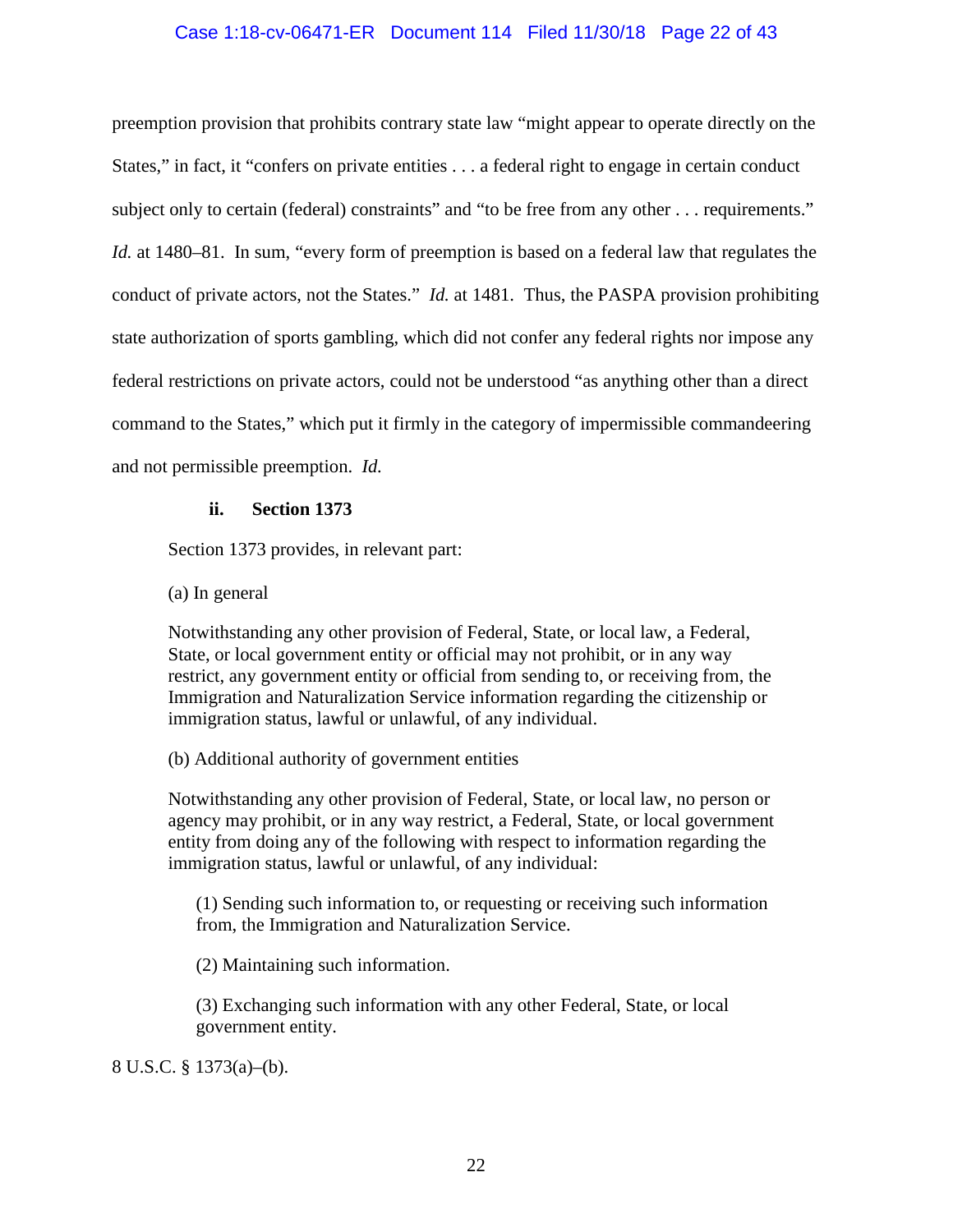### Case 1:18-cv-06471-ER Document 114 Filed 11/30/18 Page 23 of 43

In sum, § 1373 "prohibits any 'government entity or official' from restricting any other 'government entity or official' from exchanging immigration status information" with immigration authorities.[16](#page-22-0) *Chicago*, 321 F. Supp. 3d at 868. Plaintiffs contend that this command to state and local governments offends the Tenth Amendment's anticommandeering rule.

The Second Circuit has once before passed on the constitutionality of § 1373, in *City of* 

*New York v. United States*, 179 F.3d 29 (2d Cir. 1999), nineteen years before *Murphy* was

decided. There, the court rejected the City's facial challenge under the Tenth Amendment to

§ 1373 and the related provision 8 U.S.C. § 1644, which had conflicted with a mayoral executive

order that prohibited City employees from transmitting immigration information to federal

immigration authorities specifically, except in certain circumstances. [17](#page-22-1) *Id.* at 31–32. Crucially,

the court reasoned that through these provisions,

Congress has not compelled state and local governments to enact or administer any federal regulatory program. Nor has it affirmatively conscripted states, localities, or their employees into the federal government's service. These Sections do not directly compel states or localities to require or prohibit anything. Rather, they prohibit state and local governmental entities or officials only from directly restricting the voluntary exchange of immigration information with [federal immigration authorities].

<span id="page-22-0"></span><sup>&</sup>lt;sup>16</sup> For purposes of this case, subsections (a) and (b) essentially overlap. Subsection (a) applies the prohibition on restricting government communication to any "government entity or official," and subsection (b) applies a similar prohibition to any "person or agency." 8 U.S.C. § 1373 (a)–(b). "Subsection (b) does not meaningfully expand the statute's scope by including 'person[s]': Who but a government actor can restrict the activities of a government entity or official?" *Chicago*, 321 F. Supp. 3d at 868–69 (alteration in original).

<span id="page-22-1"></span><sup>&</sup>lt;sup>17</sup> The court expressly declined to opine on whether  $\S$  1373 "would survive a constitutional challenge in the context of generalized confidentiality policies that are necessary to the performance of legitimate municipal functions and that include federal immigration status." *City of New York*, 179 F.3d at 37. The City's current General Confidentiality Policy repealed and replaced the executive order at issue in *City of New York*. Exec. Order No. 34, § 1 (2003), Negrón Decl. Ex. A, Doc. 42-1.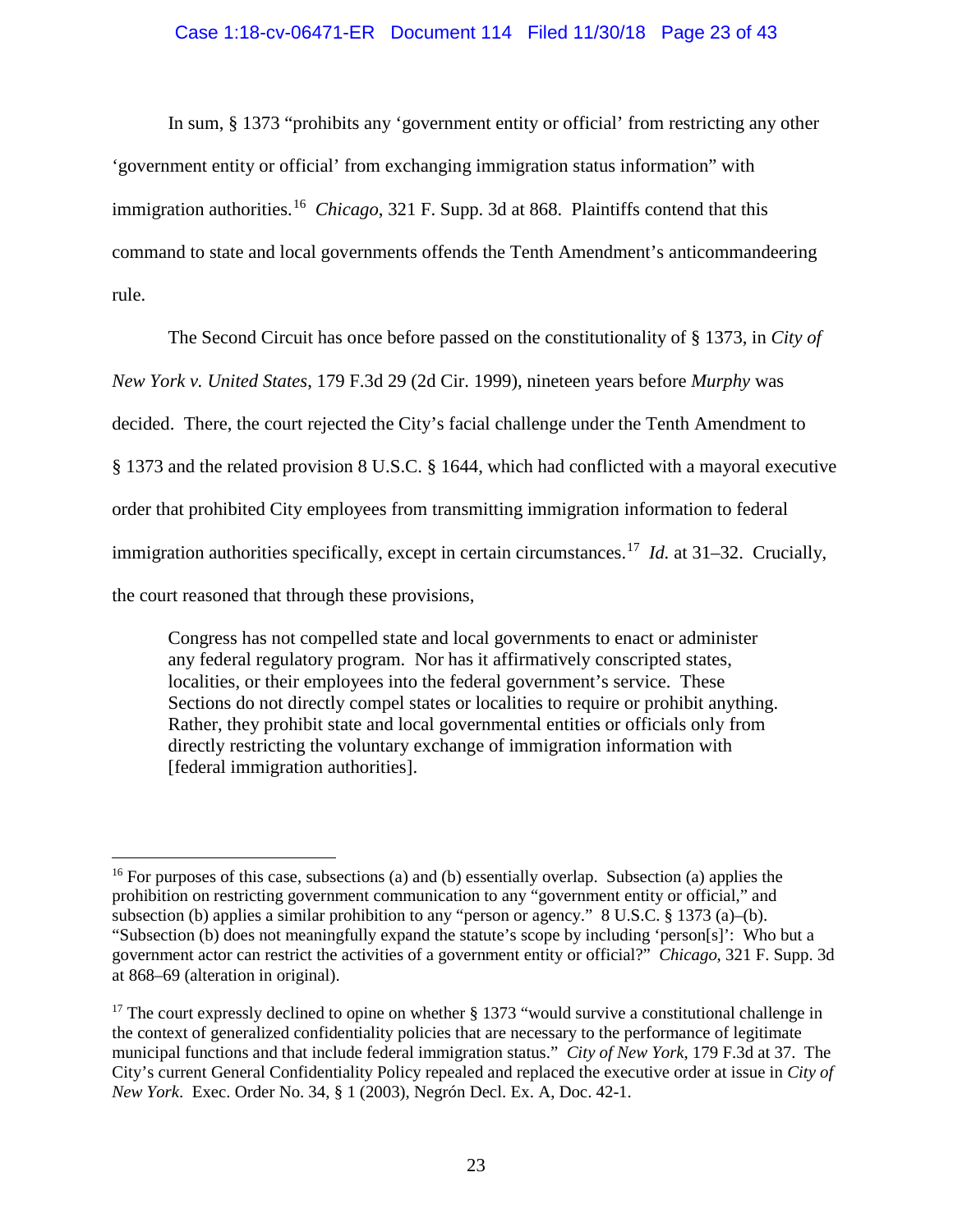#### Case 1:18-cv-06471-ER Document 114 Filed 11/30/18 Page 24 of 43

*Id.* at 35. The court thus drew a clear distinction "between invalid federal measures that seek to impress state and local governments into the administration of federal programs and valid federal measures that prohibit states from compelling passive resistance to particular federal programs," and concluded that the challenged provisions fell into the latter category. *Id.*

This Court is, of course, required to follow Second Circuit precedent. But this Court is also duty bound to follow the U.S. Constitution as authoritatively interpreted by the Supreme Court. "When 'a subsequent decision of the Supreme Court so undermines [Second Circuit precedent] that it will almost inevitably be overruled,' the District Court is bound by the Supreme Court's ruling and not by the Second Circuit's prior decisions." *Austin v. United States*, 280 F. Supp. 3d 567, 572 (S.D.N.Y. 2017) (alteration in original) (quoting *United States v. Emmenegger*, 329 F. Supp. 2d 416, 429 (S.D.N.Y. 2004)).

It is clear that *City of New York* cannot survive the Supreme Court's decision in *Murphy*. *See Chicago*, 321 F. Supp. 3d at 873 ("*Murphy*'s holding deprives *City of New York* of its central support . . . ."); *United States v. California*, 314 F. Supp. 3d 1077, 1108 (E.D. Cal. 2018) ("[T]he Supreme Court's holding in *Murphy* undercuts portions of the Second Circuit's reasoning [in *City of New York*] and calls its conclusion into question."). *City of New York* rested on the premise that § 1373 does not "affirmatively conscript[] states, localities, or their employees into the federal government's service" or "directly compel states or localities to require or prohibit anything," and rather merely "prohibit[s] state and local governmental entities or officials" from taking certain action. *City of New York*, 179 F.3d at 35. In other words, *City of New York* depended on "the distinction it draws between affirmative obligations and proscriptions." *Chicago*, 321 F. Supp. 3d at 873. That is precisely the distinction that the Supreme Court in *Murphy* characterized as "empty." *Murphy*, 138 S. Ct. at 1478. Whether Congress attempts to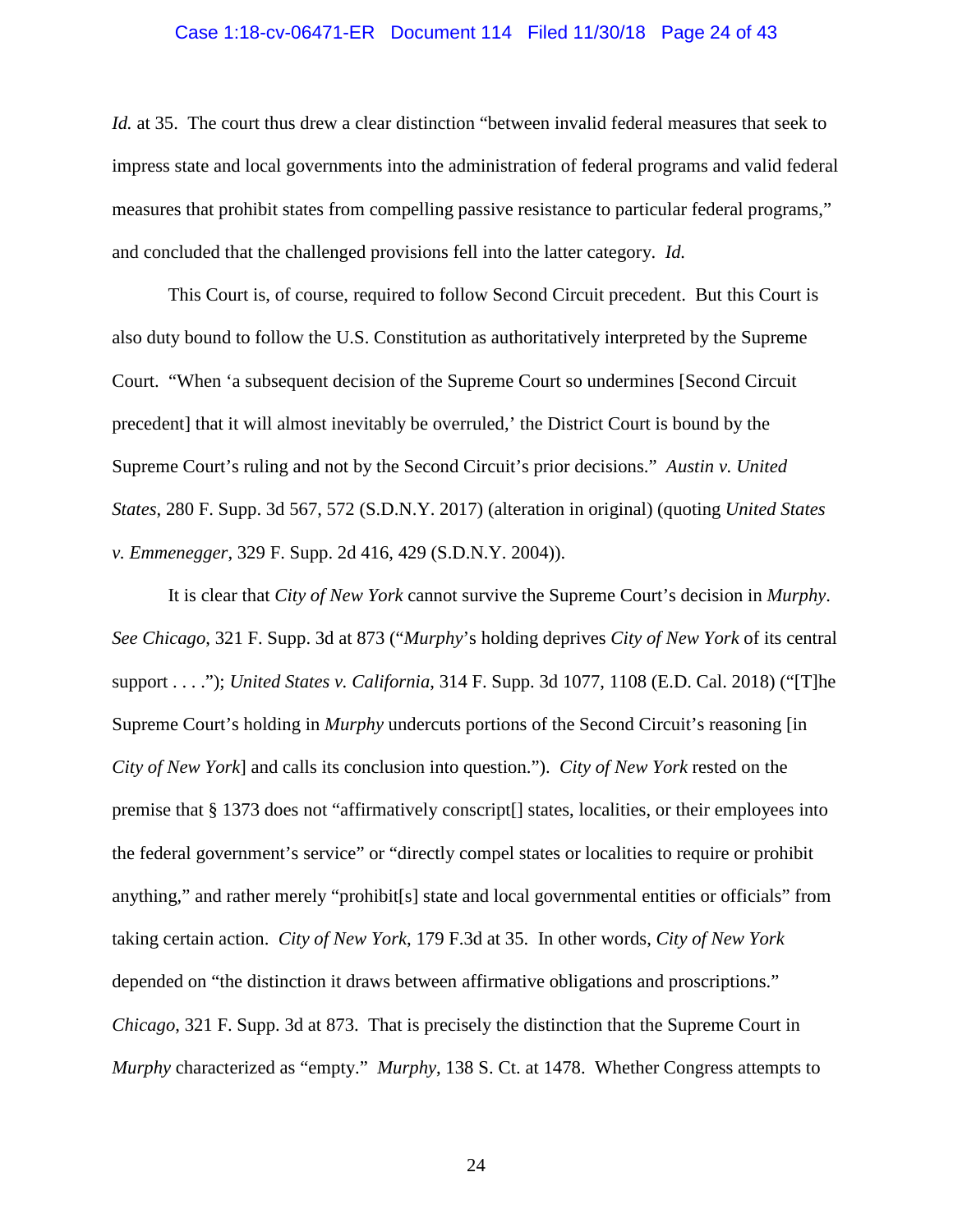#### Case 1:18-cv-06471-ER Document 114 Filed 11/30/18 Page 25 of 43

command affirmative action or impose a prohibition, "[t]he basic principle—that Congress cannot issue direct orders to state legislatures—applies in either event." *Id.* Accordingly, this Court is not bound by *City of New York* and must follow the Supreme Court's clear direction in *Murphy*.

It necessarily follows that § 1373 is unconstitutional under the anticommandeering principles of the Tenth Amendment. Section 1373 "unequivocally dictates what a state legislature may and may not do." *Id.* Section 1373's prohibition on states and localities from restricting their officials from communicating with immigration authorities constitutes a "direct order[]" to states and localities in violation of the anticommandeering rule. *Id.*

The purposes served by the anticommandeering rule illustrate why it compels this result. First, § 1373 impinges on Plaintiffs' sovereign authority and their citizens' liberty to be regulated under their preferred state and local policies. Section 1373 requires Plaintiffs "to submit control of their own officials' communications to the federal government and forego passing laws contrary to Section 1373." *San Francisco*, 2018 WL 4859528, at \*15. "[T]he statute prevents [Plaintiffs] from extricating [themselves] from federal immigration enforcement," *Chicago*, 321 F. Supp. 3d at 870, and thereby denies Plaintiffs the "critical alternative" required by the Tenth Amendment to "decline to administer the federal program," *New York*, 505 U.S. at 176–77. [18](#page-24-0)

Second, § 1373 undermines political accountability because "the statute makes it difficult for citizens to distinguish between state and federal policy in the immigration context by barring states from adopting policies contrary to those preferred by the federal government." *Chicago*,

<span id="page-24-0"></span> <sup>18</sup> *See also* Jessica Bulman-Pozen, *Preemption and Commandeering Without Congress*, 70 Stan. L. Rev. 2029, 2046 (2018) ("Because states operate through their officials, the power of the state to decline to carry out a federal program entails the power to forbid state officials from carrying out that federal program.").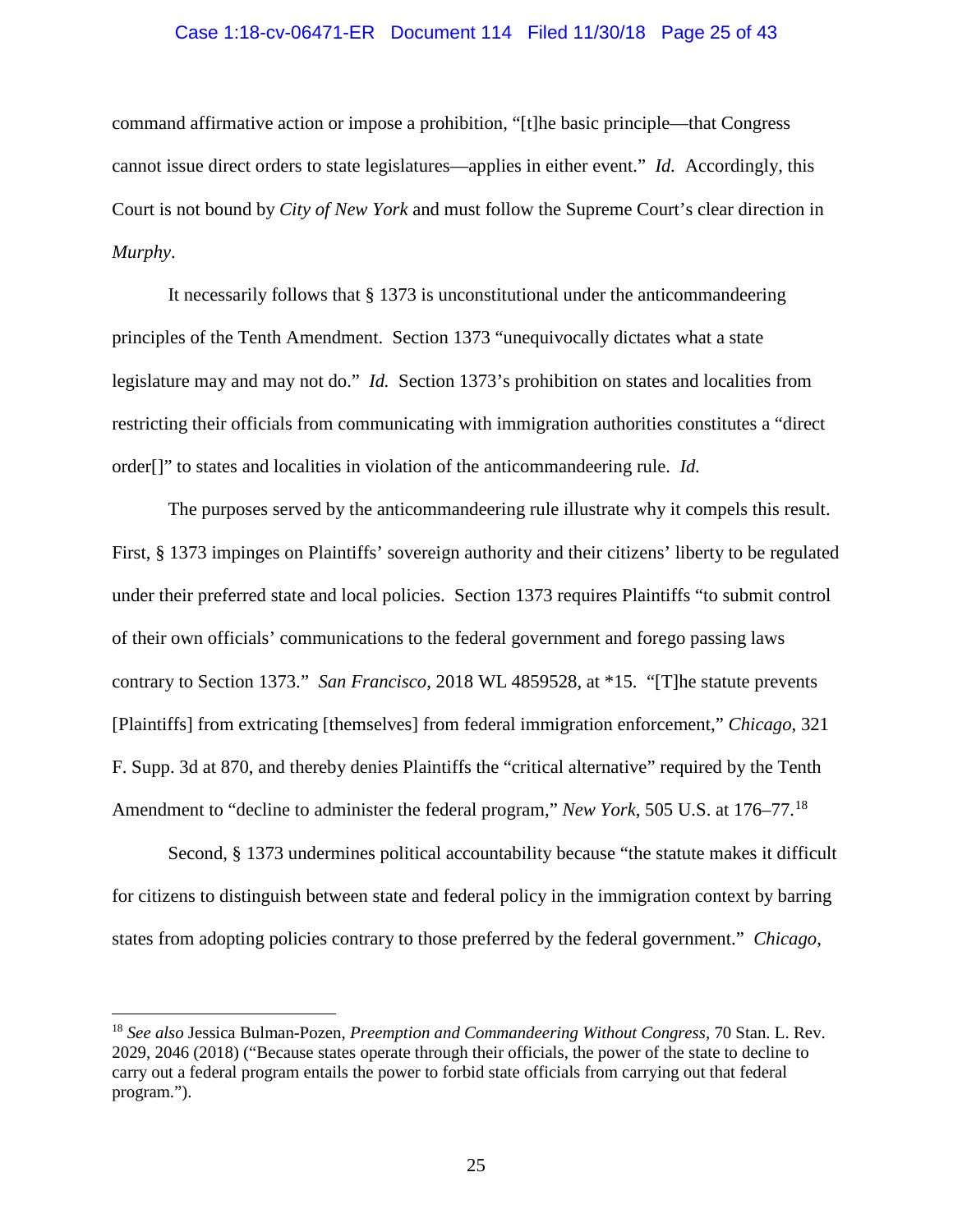#### Case 1:18-cv-06471-ER Document 114 Filed 11/30/18 Page 26 of 43

321 F. Supp. 3d at 870. Faced with the "appearance of a uniform federal/state/local immigration enforcement policy indiscernible to [Plaintiffs'] residents," those residents cannot properly credit or blame their state or local officials when their policies are compelled by the federal government. *San Francisco*, 2018 WL 4859528, at \*15.

Third, § 1373 "shifts a portion of immigration enforcement costs onto the States." *Id.* at \*16. "The statute . . . forces states to allow their employees to participate in the federal scheme, shifting employee time—and thus corresponding costs—to federal initiatives and away from state priorities." *Chicago*, 321 F. Supp. 3d at 870.

Defendants attempt to save § 1373 by claiming that it is a preemption provision, Defs.' Mem. 38–39, "but it is no such thing," *Murphy*, 138 S. Ct. at 1479. To validly preempt, the provision "must be best read as one that regulates private actors." *Id.* A preemption provision "confers on private entities . . . a federal right to engage in certain conduct subject only to certain (federal) constraints." *Id.* at 1480. Parroting back this language, Defendants claim that "Section 1373 confers upon entities or individuals a federal right to engage in certain conduct (the voluntary transmission of information to federal immigration authorities) subject only to certain federal constraints." Defs.' Mem. 39. Conspicuously absent from this recitation is the key word "*private*." That is because by its own terms, § 1373 confers this purported federal right to transmit information only on "*government* entit[ies] or official[s]." 8 U.S.C. § 1373(a) (emphasis added); *see San Francisco*, 2018 WL 4859528, at \*14 ("Section 1373 . . . does not regulate private actors or provide private actors with any additional rights in the [Immigration and Nationality Act]'s statutory scheme."); *Philadelphia*, 309 F. Supp. 3d at 329 ("Given their plain language, neither Section  $1373(a)$  nor Section  $1373(b)$  can be best read as regulating private actors. On their face, they regulate state and local governmental entities and officials,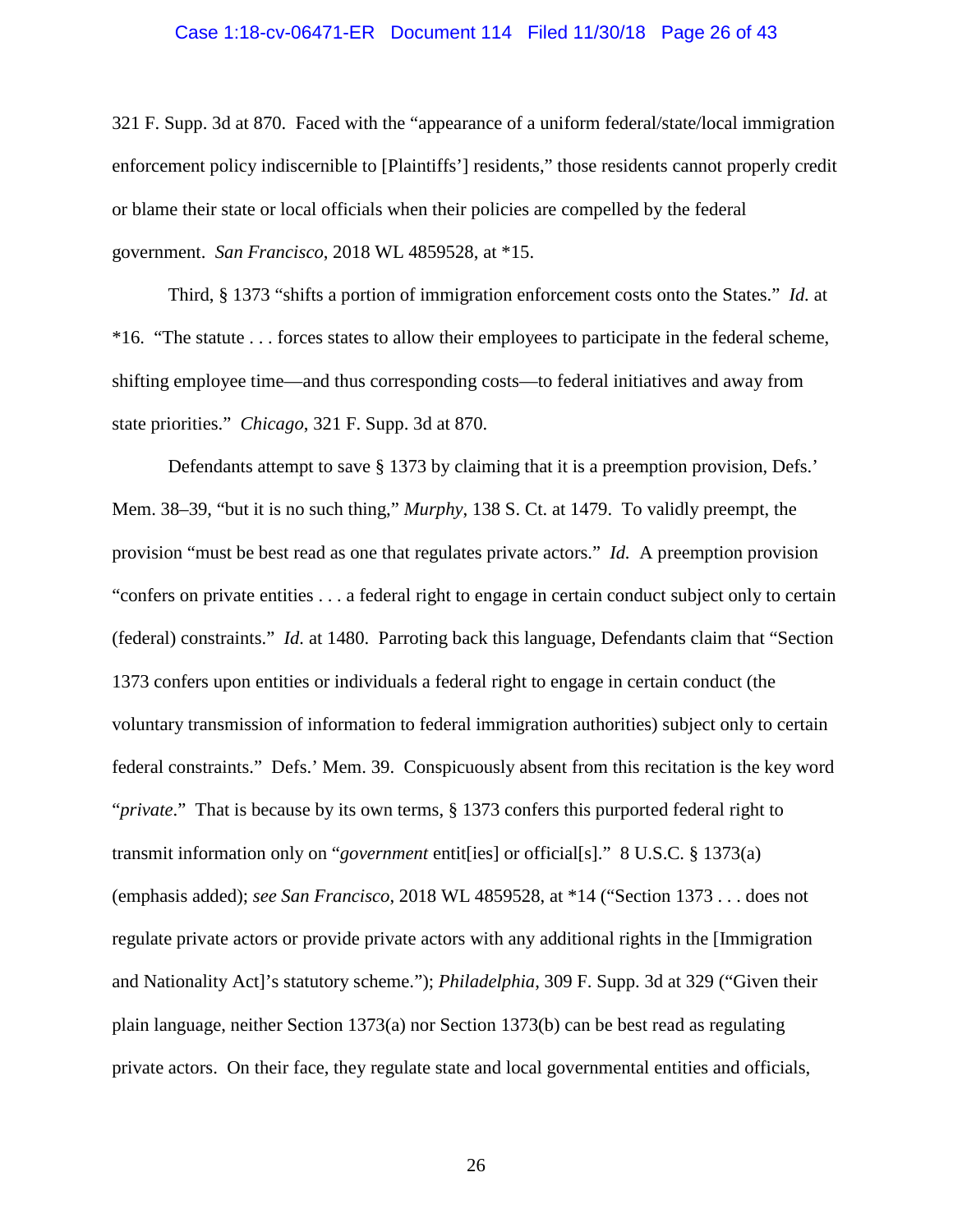# Case 1:18-cv-06471-ER Document 114 Filed 11/30/18 Page 27 of 43

which is fatal to their constitutionality under the Tenth Amendment."). Defendants have failed to show that § 1373 regulates private actors at all, let alone that it is "best read as . . . regulat[ing] private actors." *Murphy*, 138 S. Ct. at 1479.[19](#page-26-0)

Next, Defendants attempt to fit § 1373 into a commandeering carve-out for statutes facilitating "the provision of information to the Federal Government," relying on dicta in *Printz*, 521 U.S. at 918; Defs.' Mem. 40. This argument is similarly unavailing. First, the Supreme Court has never actually held that such an exception to the anticommandeering doctrine exists. *See Printz*, 521 U.S. at 918 ("[Some statutes], which require only the provision of information to the Federal Government, do not involve the precise issue before us here, which is the forced participation of the States' executive in the actual administration of a federal program. We of course do not address these or other currently operative enactments that are not before us; it will be time enough to do so if and when their validity is challenged in a proper case."); *see also id.* at 936 (O'Connor, J., concurring) ("[T]he Court appropriately refrains from deciding whether other purely ministerial reporting requirements imposed by Congress on state and local authorities pursuant to its Commerce Clause powers are similarly invalid."). Second, even if a commandeering exception for certain information reporting did exist, § 1373 would not qualify for it. "Section 1373 is more than just an information-sharing provision," *Chicago*, 321 F. Supp. 3d at 872, because it prevents states and localities from doing anything that "in any way

<span id="page-26-0"></span> <sup>19</sup> Defendants' reliance on *Arizona v. United States*, 567 U.S. 387 (2012), is misplaced. While the federal government has "broad, undoubted power over the subject of immigration and the status of aliens," *id.* at 394, *Arizona* underscores that federal immigration laws may preempt because they "not only impose federal registration obligations on *aliens* but also confer a federal right to be free from any other registration requirements," *Murphy*, 138 S. Ct. at 1481 (emphasis added) (discussing *Arizona*). Here, Defendants have not shown that § 1373 imposes any obligations or confers any rights on aliens, let alone that it is "best read" as doing so. *Id.* at 1479. To the contrary, "[o]n [its] face, [§ 1373] regulate[s] state and local governmental entities and officials." *Philadelphia*, 309 F. Supp. 3d at 329.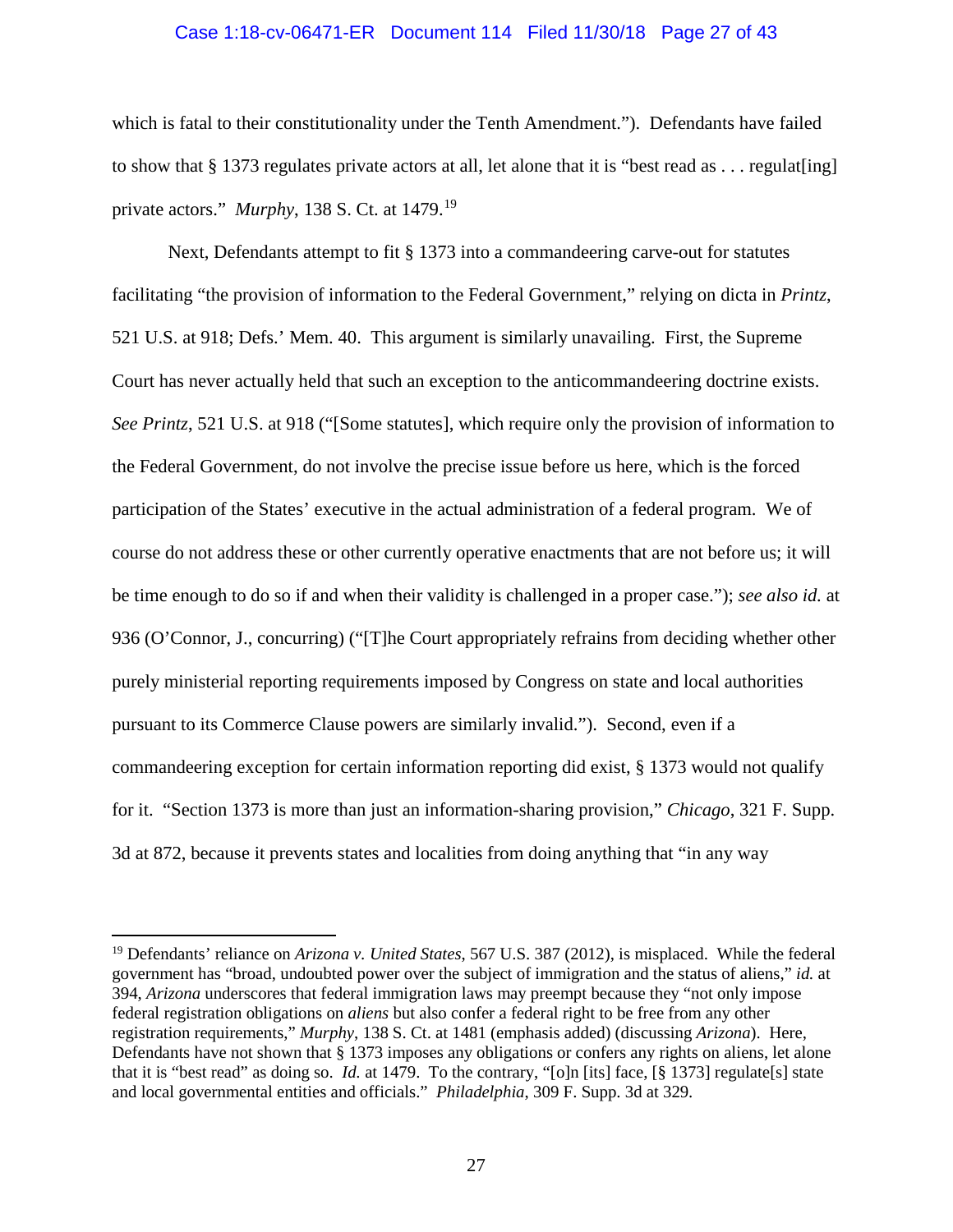### Case 1:18-cv-06471-ER Document 114 Filed 11/30/18 Page 28 of 43

restrict[s]" the flow of certain information to immigration authorities, 8 U.S.C. § 1373(a). As such, § 1373 prevents state and local policymakers from enacting a wide range of informationgovernance rules, *Chicago*, 321 F. Supp. 3d at 872, and even prevents them from "disciplining an employee for choosing to spend her free time or work time assisting in the enforcement of federal immigration laws," *Philadelphia*, 280 F. Supp. 3d at 651. Section 1373 thus presents a graver intrusion into state sovereignty than merely requiring the reporting of certain data. *San Francisco*, 2018 WL 4859528, at \*16; *Chicago*, 321 F. Supp. 3d at 872.[20](#page-27-0)

The Court acknowledges Defendants' argument that access to the information covered by  $§$  1373 would assist them in their immigration enforcement duties.<sup>21</sup> Defs.' Mem. 40–41. However, a "federal need for state information does not automatically free the federal government of the sometimes laborious requirement to acquire that information by constitutional means." *Chicago*, 321 F. Supp. 3d at 872. "[T]he federalist diffusion of power necessarily creates political barriers and inefficiencies. But these inefficiencies are part of federalism's intended structure, not imperfections to be remedied by judicially-wrought consolidation of power." *Id.*

<span id="page-27-0"></span><sup>&</sup>lt;sup>20</sup> Defendants also suggest that  $\S 1373$  is permissible because it "regulates the States as the owners of data bases," as the Driver's Privacy Protection Act of 1994 ("DPPA") validly did in *Reno v. Condon*, 528 U.S. 141, 151 (2000). But it is clear that the DPPA was constitutional because it "applied equally to state and private actors." *Murphy*, 138 S. Ct. at 1479 (discussing *Reno*); *see Reno*, 528 U.S. at 151 ("The DPPA regulates the universe of entities that participate as suppliers to the market for motor vehicle information—the States as initial suppliers of the information in interstate commerce and private resellers or redisclosers of that information in commerce."). Here, as previously discussed, § 1373 applies only to state actors. *See Chicago*, 321 F. Supp. 3d at 869 ("Section 1373 does not evenhandedly regulate activities in which both private and government actors engage. Thus, the saving grace of *Reno* does not apply here.").

<span id="page-27-1"></span><sup>&</sup>lt;sup>21</sup> For instance, Defendants claim that this information assists federal officials in interrogating aliens as to their status, 8 U.S.C. § 1357(a)(1), removing certain deportable aliens, *id.* §§ 1227(a), 1228, or detaining certain deportable aliens when they are released from criminal custody, *id.*  $\S$  1226(c)(1).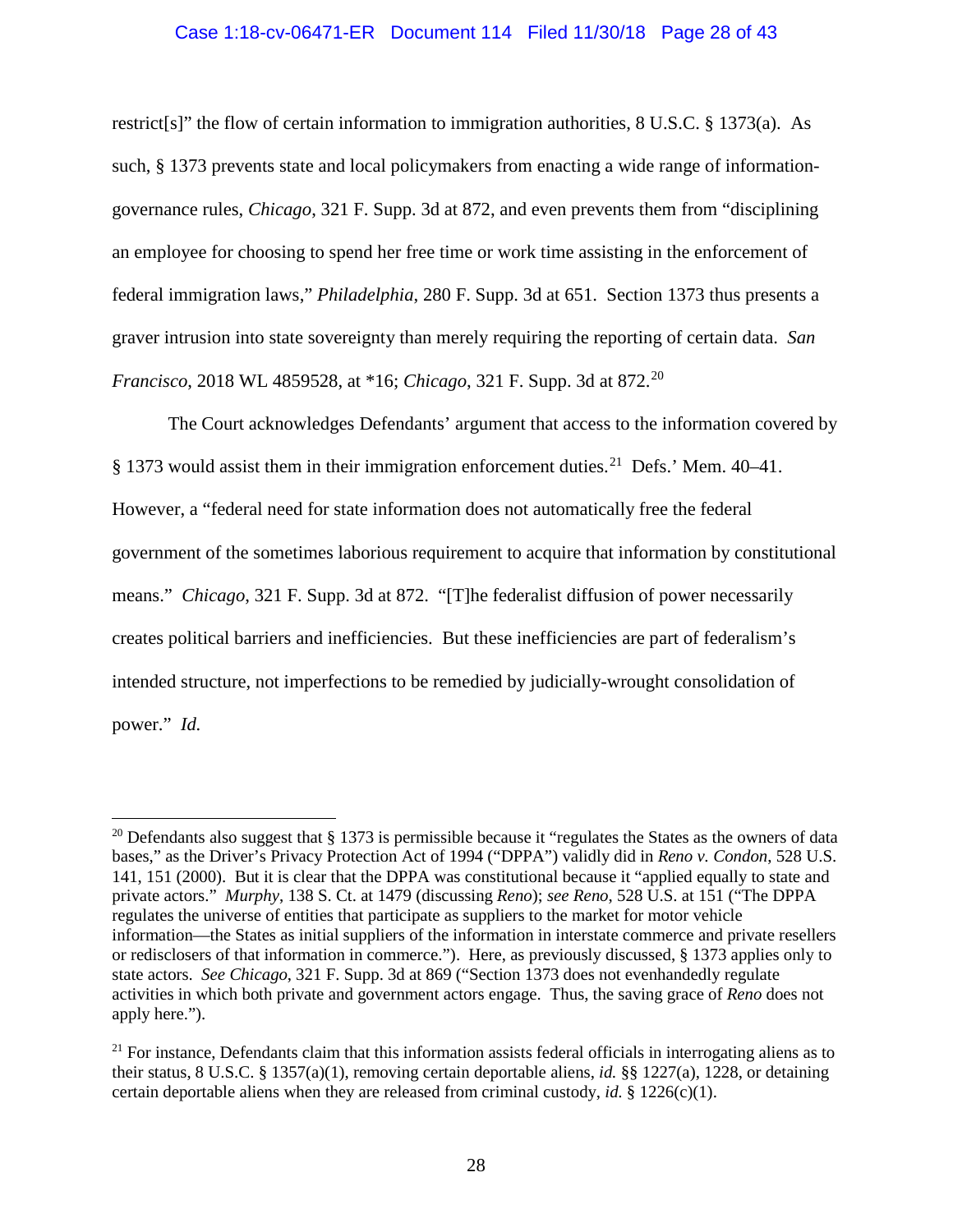#### Case 1:18-cv-06471-ER Document 114 Filed 11/30/18 Page 29 of 43

Finally, Defendants contend that the Tenth Amendment does not apply to the challenged conditions here because the Byrne JAG program is a voluntary federal grant, and "a perceived Tenth Amendment limitation on congressional regulation of state affairs d[oes] not concomitantly limit the range of conditions legitimately placed on federal grants." *South Dakota v. Dole*, 483 U.S. 203, 210 (1987); Defs.' Mem. 36–37. To be sure, Congress may offer funds conditioned on compliance with specified conditions to "induce the States to adopt policies that the Federal Government itself could not impose," such as raising the state drinking age to 21. *Nat'l Fed'n of Indep. Bus. v. Sebelius* ("*NFIB*"), 567 U.S. 519, 537 (2012) (citing *Dole*, 483 U.S. at 205–06). But Defendants' point misunderstands the nature of Plaintiffs' challenge. Congress may impose "conditions *legitimately* placed on federal grants," *Dole*, 483 U.S. at 210 (emphasis added), but Defendants—an agency and official of the Executive Branch administering a nondiscretionary formula grant—did not have statutory authority to legitimately place the three conditions here. With respect to the Compliance Condition, Defendants claimed statutory authority on the basis that § 1373 was an "applicable Federal law[]" requiring compliance under § 10153(a)(5)(D). "As an unconstitutional law, Section 1373 automatically drops out of the possible pool of 'applicable Federal laws' described in the Byrne JAG statute." *Chicago*, 321 F. Supp. 3d at 875. "Thus, the Compliance Condition does not fail because it violates the anticommandeering doctrine. It fails because the statutory authority on which it depends sanctions only the imposition of 'applicable' federal laws; because Section 1373 no longer falls within that category, the authority for the Compliance Condition has been stripped away." *Id.* at 876.

Accordingly, the Court holds that  $8 \text{ U.S.C.} \$   $8 \frac{1373(a)}{b}$ , insofar as it applies to states and localities, is facially unconstitutional under the anticommandeering doctrine of the Tenth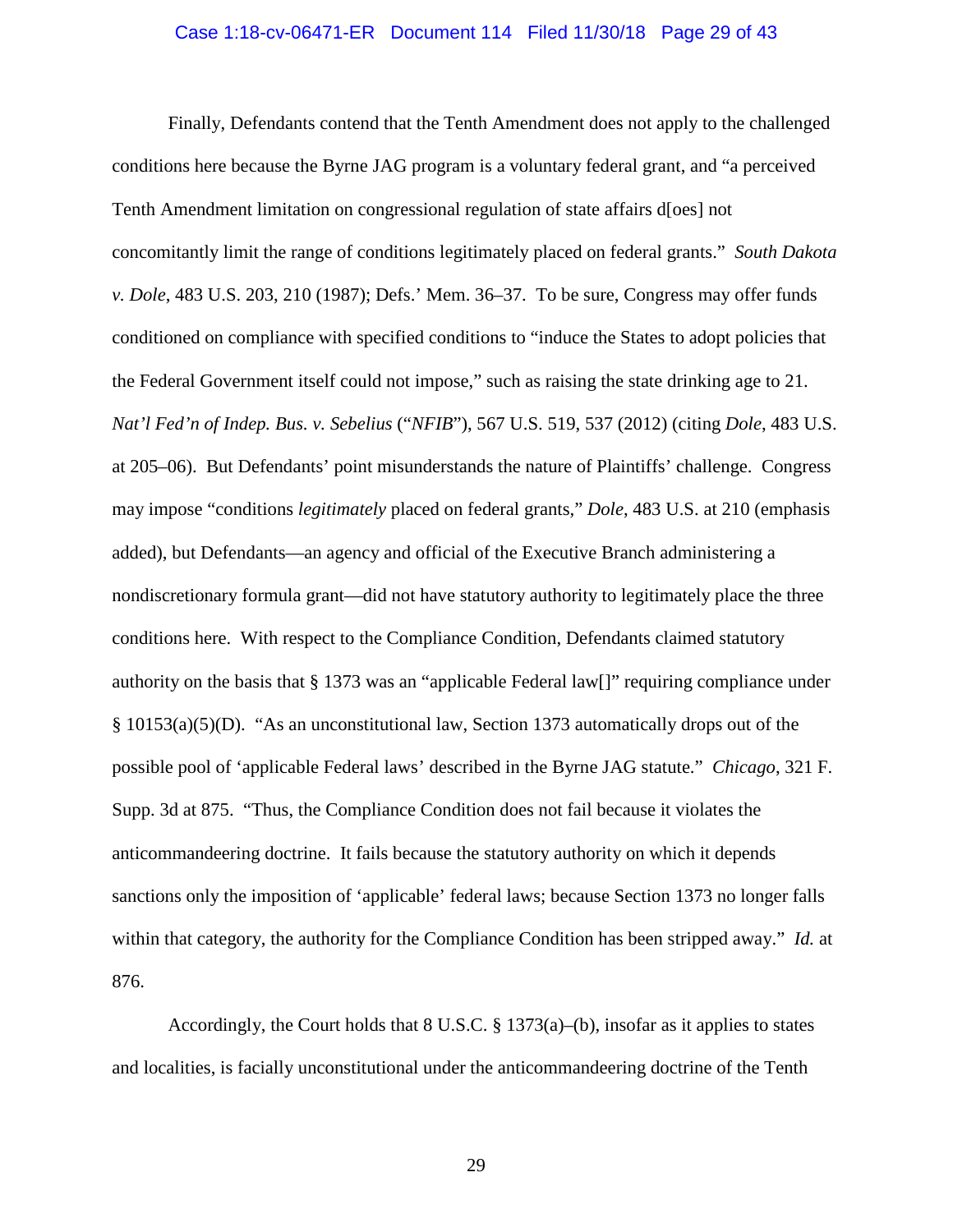Amendment. [22](#page-29-0) *San Francisco*, 2018 WL 4859528, at \*17; *Chicago*, 321 F. Supp. 3d at 872; *Philadelphia*, 309 F. Supp. 3d at 331.

### **C. Separation of Powers**

In light of Defendants' lack of authority to impose the three conditions on federal funding, Plaintiffs contend that the conditions violate the separation of powers. Pls.' Mem. 41– 42.

The Constitution vests Congress with the spending power to "provide for the common Defence and general Welfare of the United States." U.S. Const. art. I, § 8, cl. 1. "[I]n exercising its spending power, Congress may offer funds to the States, and may condition those offers on compliance with specified conditions." *NFIB*, 567 U.S. at 537. Congress may also "delegate such authority to the Executive Branch." *Chicago*, 888 F.3d at 283.

But for the reasons explained above, Congress has neither conditioned Byrne JAG funds on the three conditions here nor delegated the authority to impose these conditions to the Executive Branch. The Executive Branch does not have the power of the purse and "does not otherwise have the inherent authority as to the grant at issue here to condition the payment of such federal funds on adherence to its political priorities." *Id.*; *see also City & County of San Francisco v. Trump*, 897 F.3d 1225, 1235 (9th Cir. 2018) ("Absent congressional authorization, the Administration may not redistribute or withhold properly appropriated funds in order to

<span id="page-29-0"></span><sup>&</sup>lt;sup>22</sup> This holding, of course, does not disturb  $\S$  1373 to the extent it regulates the activities of the federal government. *See* 8 U.S.C. § 1373(a)–(b) (imposing prohibitions on "Federal . . . government entit[ies] or official[s]"); *see also id.* § 1373(c) (requiring that federal immigration authorities respond to inquiries); *Free Enter. Fund v. Pub. Co. Accounting Oversight Bd.*, 561 U.S. 477, 508 (2010) ("'Generally speaking, when confronting a constitutional flaw in a statute, we try to limit the solution to the problem,' severing any 'problematic portions while leaving the remainder intact.'" (quoting *Ayotte v. Planned Parenthood of N. New Eng.*, 546 U.S. 320, 329 (2006))); *Engine Mfrs. Ass'n v. S. Coast Air Quality Mgmt. Dist.*, 498 F.3d 1031, 1049 (9th Cir. 2007) (recognizing that "some of the provisions [of a statute] might be facially invalid, and [others] might not").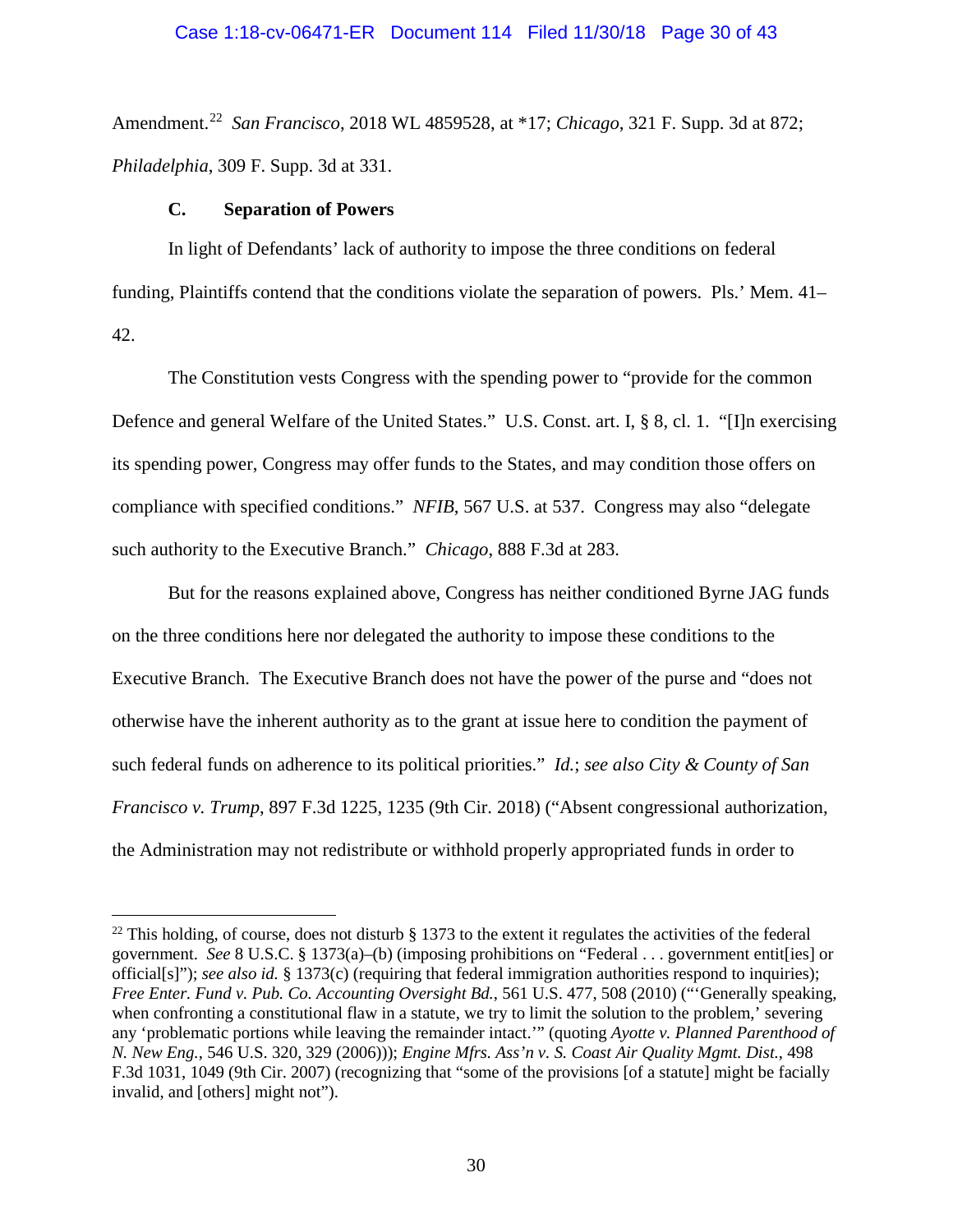#### Case 1:18-cv-06471-ER Document 114 Filed 11/30/18 Page 31 of 43

effectuate its own policy goals."). The Byrne JAG statute provides "a firm commitment" of funding according to statutorily prescribed criteria, and the Executive Branch does not have "the seemingly limitless power to withhold funds" from grantees who refuse to accept its unilaterally imposed conditions. *Train v. City of New York*, 420 U.S. 35, 45–46 (1975).

The separation of powers acts as a check on tyranny and the concentration of power. "If the Executive Branch can determine policy, and then use the power of the purse to mandate compliance with that policy by the state and local governments, all without the authorization or even acquiescence of elected legislators, that check against tyranny is forsaken." *Chicago*, 888 F.3d at 277. Because that is what Defendants attempted to do here by imposing the three challenged conditions, these conditions violate the separation of powers.[23](#page-30-0) *Id.*; *San Francisco*, 2018 WL 4859528, at \*33; *Philadelphia*, 309 F. Supp. 3d at 321.

### **D. Arbitrary and Capricious Agency Action**

Aside from the three conditions' statutory and constitutional flaws, Plaintiffs also contend that the conditions are arbitrary and capricious. Pls.' Reply 24–28.

Under the APA, courts must "hold unlawful and set aside agency action, findings, and conclusions found to be . . . arbitrary, capricious, an abuse of discretion, or otherwise not in accordance with law." 5 U.S.C. § 706(2)(A). Under this standard, the agency is required to "examine the relevant data and articulate a satisfactory explanation for its action including a 'rational connection between the facts found and the choice made.'" *Motor Vehicle Mfrs. Ass'n v. State Farm Mut. Auto. Ins. Co.*, 463 U.S. 29, 43 (1983) (quoting *Burlington Truck Lines, Inc. v. United States*, 371 U.S. 156, 168 (1962)). When an agency changes its policy, the agency

<span id="page-30-0"></span><sup>&</sup>lt;sup>23</sup> Because the Court concludes that the separation of powers prevents Defendants from imposing the three conditions at all, the Court need not consider Plaintiffs' argument that the conditions are impermissibly unrelated or ambiguous under the Spending Clause. *See* Pls.' Reply 38–43 & n.34.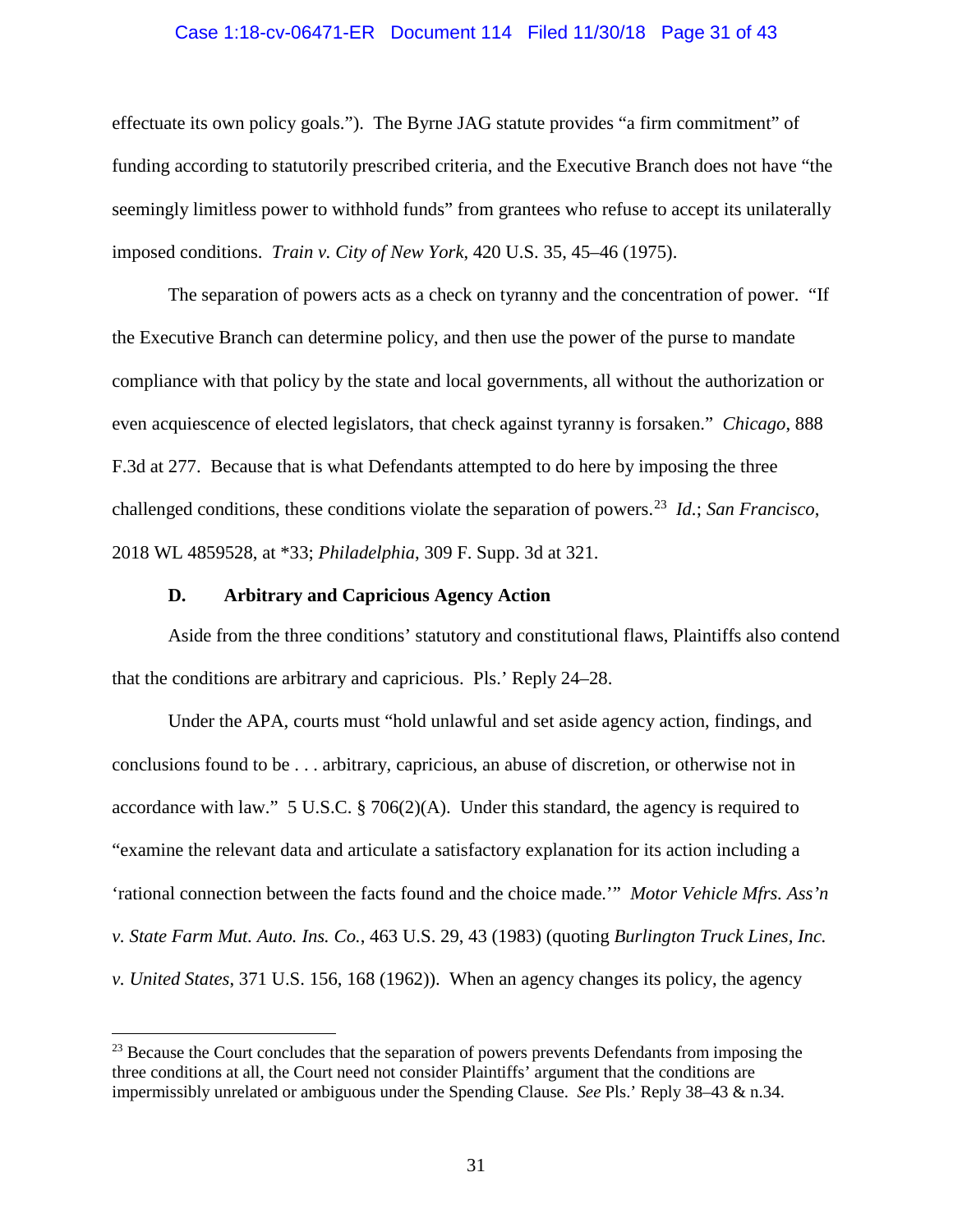# Case 1:18-cv-06471-ER Document 114 Filed 11/30/18 Page 32 of 43

must "'display awareness that it is changing position' and 'show that there are good reasons for the new policy.'" *Encino Motorcars, LLC v. Navarro*, 136 S. Ct. 2117, 2126 (2016) (quoting *FCC v. Fox Television Stations, Inc.*, 556 U.S. 502, 515 (2009)). Agency action is arbitrary and capricious if the agency "relied on factors which Congress has not intended it to consider, entirely failed to consider an important aspect of the problem, offered an explanation for its decision that runs counter to the evidence before the agency, or is so implausible that it could not be ascribed to a difference in view or the product of agency expertise." *State Farm*, 463 U.S. at 43.

In support of the decision to impose the three conditions, Defendants point to five documents in the administrative record: (1) a 2007 audit report by DOJ's Office of the Inspector General on the cooperation of jurisdictions participating in the State Criminal Alien Assistance Program in the removal of criminal aliens ("2007 OIG Audit"), Holt Decl. Ex. 9, at AR-00001– 109, Doc. 33-9; (2) a May 2016 memorandum from DOJ's Office of the Inspector General regarding alleged violations of § 1373 by grant recipients ("2016 OIG Memo"), Holt Decl. Ex. 9, at AR-00366–375; (3) a July 2016 memorandum from DOJ's Office of Justice Programs responding to the aforementioned memo ("2016 OJP Memo"), Holt Decl. Ex. 10, at AR-00384– 391, Doc. 33-10; (4) a one-page "Backgrounder" on the FY 2017 Byrne JAG conditions distributed to the media "on background," Holt Decl. Ex. 17, at AR-00993, Doc. 33-17; and (5) a July 2017 press release announcing the conditions that accompanied the Backgrounder ("Press Release"), Holt Decl. Ex. 17, at AR-00992.[24](#page-31-0) *See* Defs.' Mem. 24–28.

<span id="page-31-0"></span> $24$  Defendants also cite a declaration from Francisco Madrigal of Immigration and Customs Enforcement, Doc. 52, but because it was not part of the administrative record, the Court may not consider it for purposes of arbitrary-and-capricious review. *See Citizens Against Casino Gambling in Erie Cty. v. Chaudhuri*, 802 F.3d 267, 279 (2d Cir. 2015) (stating that review is "limited to examining the administrative record" (quoting *NRDC v. Muszynski*, 268 F.3d 91, 97 (2d Cir. 2001))).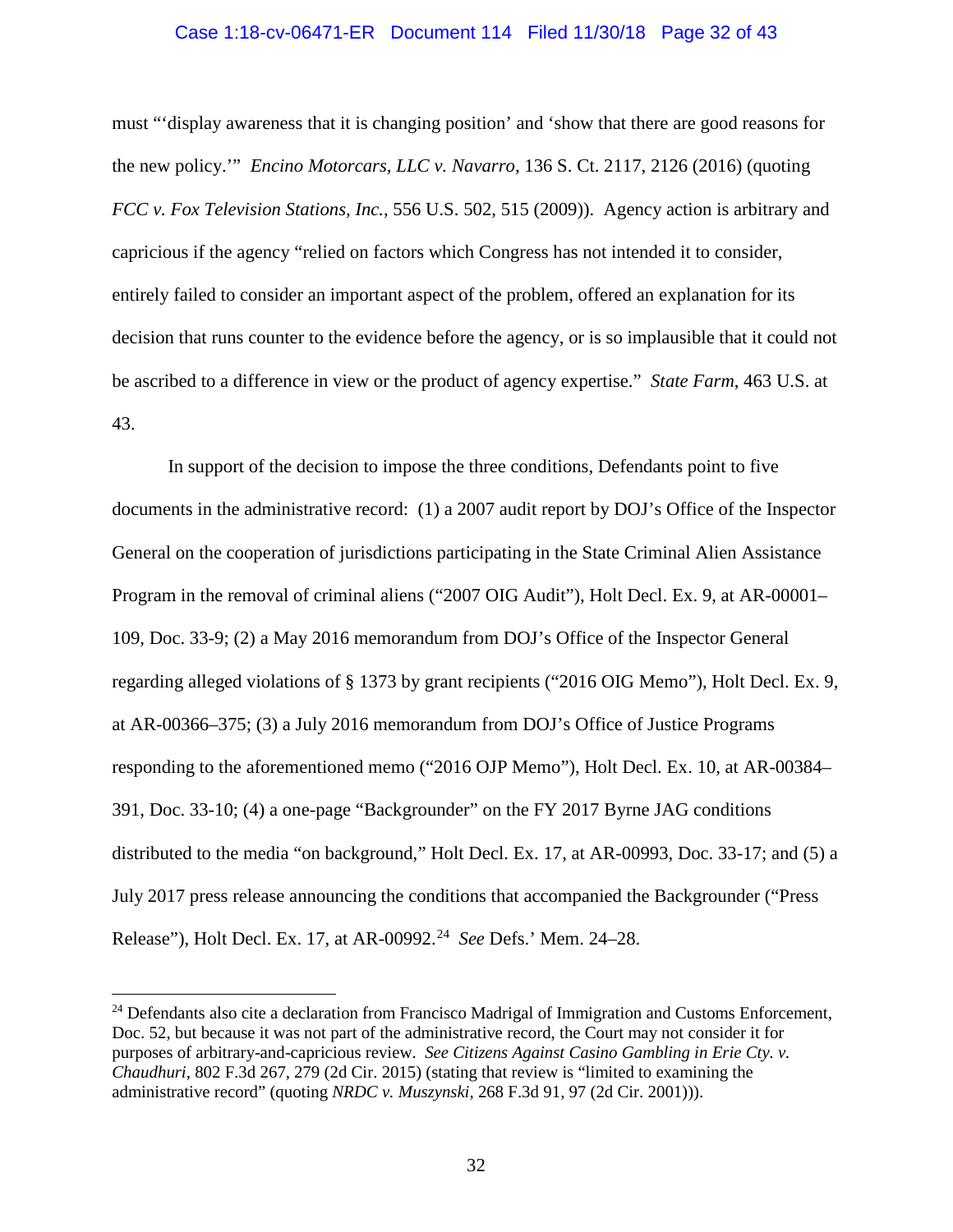#### Case 1:18-cv-06471-ER Document 114 Filed 11/30/18 Page 33 of 43

Defendants claim that the 2007 OIG Audit described a high level of cooperation on immigration between the federal and state governments, which later deteriorated. The audit concluded that "[t]he 99 jurisdictions that responded to the questionnaire stated almost unanimously that there was no legislation or policy impeding the ability of local officers and agencies to communicate with ICE on immigration-enforcement matters," and noted that "many state, county, and local law enforcement agencies are unwilling to initiate immigration enforcement but have policies that suggest they are willing to cooperate with ICE when they arrest individuals on state or local charges and learn that those individuals may be criminal aliens." AR-00040–41, -00044.

The 2016 OIG Memo reported on information that "differs significantly from what OIG personnel found nearly 10 years ago during the earlier audit." AR-00367 n.1. The memo stated that the 10 jurisdictions reviewed had laws or policies that "limited in some way the authority of the jurisdiction to take action with regard to ICE detainers," and opined that certain policies "may be causing local officials to believe and apply the policies in a manner that prohibits or restricts cooperation with ICE in all respects." AR-00369, -00373. The memo suggested that DOJ "consider," among other things, "[r]equir[ing] grant applicants to provide certifications specifying the applicants' compliance with Section 1373, along with documentation sufficient to support the certification." AR-00374.

The 2016 OJP Memo concluded that "Section 1373 is an applicable federal law for the purposes of the [Byrne JAG] program," and stated that OJP had provided guidance to "grantees and applicants with clear direction on the requirements of Section 1373." AR-00384. The memo noted that "OJP already requires all applicants for any grant program electronically to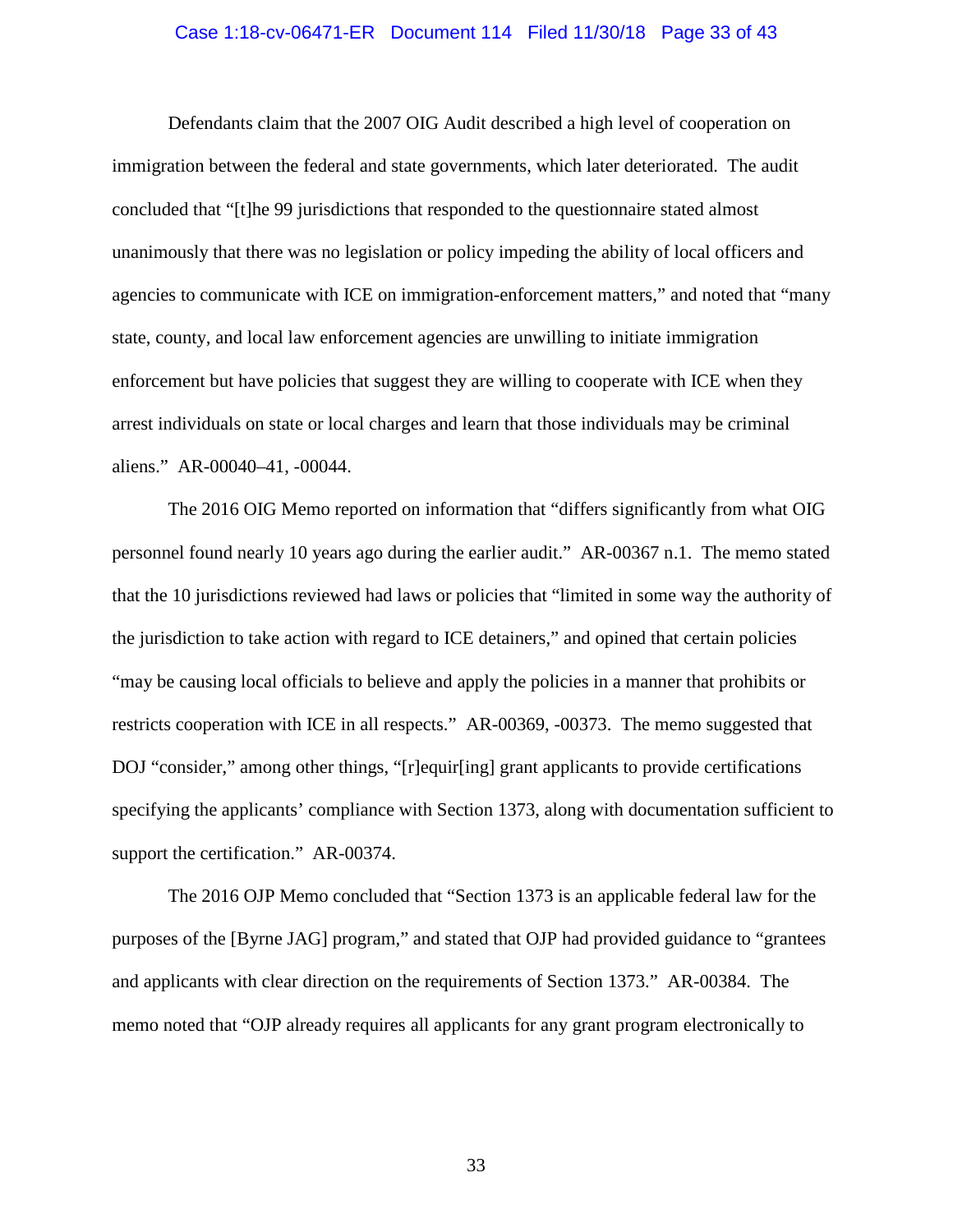#### Case 1:18-cv-06471-ER Document 114 Filed 11/30/18 Page 34 of 43

acknowledge and accept" a document that "assures and certifies compliance with all applicable Federal statutes, regulations, policies, guidelines, and requirements." AR-00385.

The Backgrounder announced that DOJ would impose the Compliance Condition, Access Condition, and Notice Condition on FY 2017 Byrne JAG grantees, stating that these conditions have "the goal of increasing information sharing between federal, state, and local law enforcement" so that "federal immigration authorities have the information they need to enforce the law and keep our communities safe." AR-00993. The Backgrounder stated that some grantees "have adopted policies and regulations that frustrate the enforcement of federal immigration law, including by refusing to cooperate with federal immigration authorities in information sharing about illegal aliens who commit crimes," and the new conditions will "prevent the counterproductive use of federal funds for policies that frustrate federal immigration enforcement." *Id.* Similarly, the Press Release declared DOJ's intent to "encourage these 'sanctuary' jurisdictions to change their policies and partner with federal law enforcement to remove criminals." AR-00992.

Conspicuously absent from all of these documents is any discussion of the negative impacts that may result from imposing the conditions, and the record is devoid of any analysis that the perceived benefits outweigh these drawbacks. This absence is particularly glaring given that Assistant Attorney General Peter J. Kadzik, in a 2015 letter to Senator Richard Shelby, stated that withholding Byrne JAG funding to jurisdictions that do not meet immigration-related conditions "would have a significant, and unintended, impact on the underserved local populations who benefit from these programs, most of whom have no connection to immigration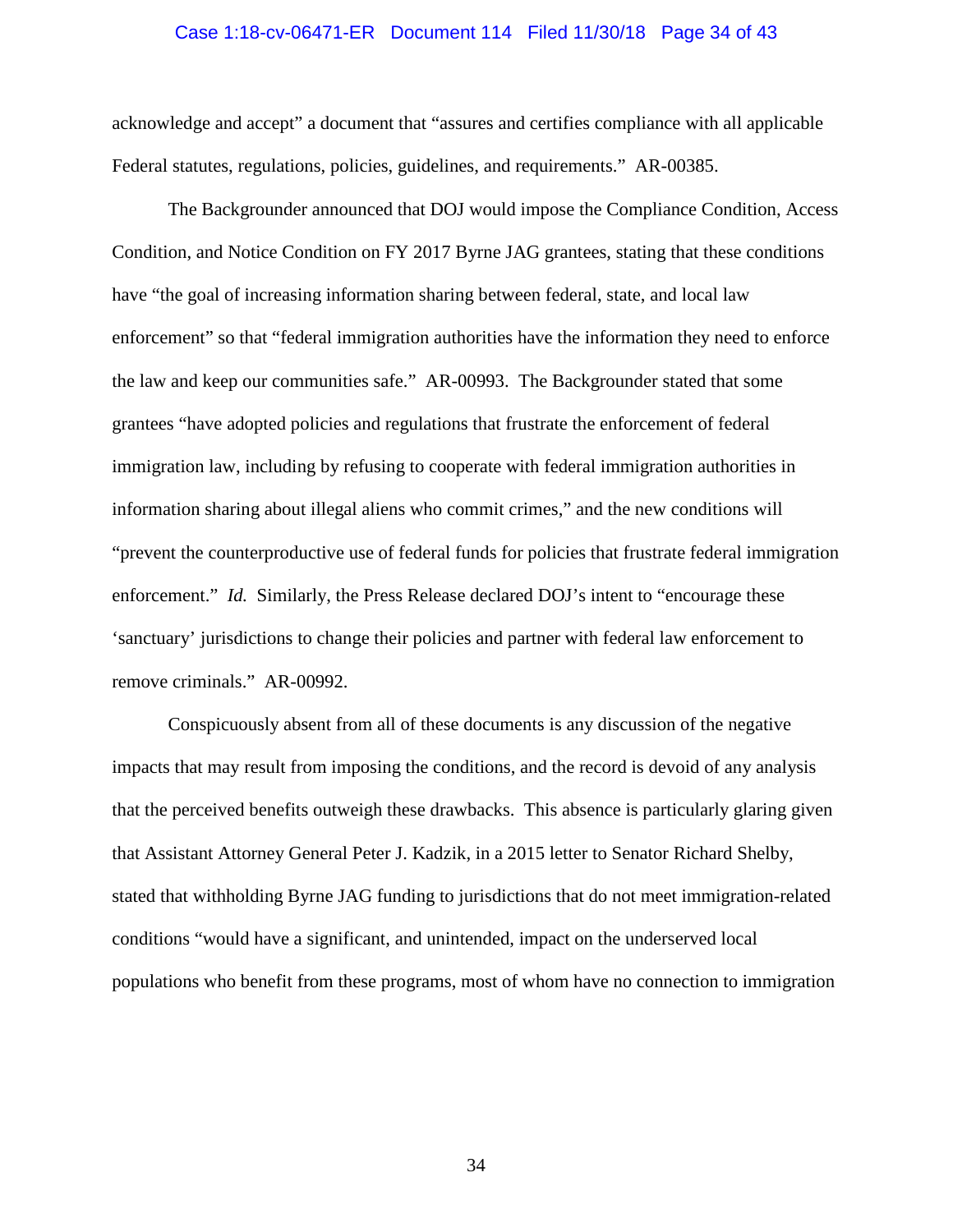policy."[25](#page-34-0) Holt Decl. Ex. 9, at AR-00113. Defendants did not consider whether the perceived benefits of the conditions outweighed these negative impacts on underserved local populations or whether such impacts could be mitigated. Even though Defendants were aware of these detrimental effects, they are not addressed anywhere in the administrative record. While one may well argue about the weight to be given to such evidence relative to other factors, it cannot simply be ignored. *See El Rio Santa Cruz Neighborhood Health Ctr., Inc. v. U.S. Dep't of Health & Human Servs.*, 396 F.3d 1265, 1278 (D.C. Cir. 2005) (holding that agency action was arbitrary and capricious where the agency "failed adequately to address relevant evidence before it"); *El Paso Elec. Co. v. FERC*, 201 F.3d 667, 672 (5th Cir. 2000) (holding that the agency could not "rely on the potential advantages of [the action] . . . while ignoring the potential disadvantages"). In addition, the documents proffered by Defendants do not reflect that they in any way considered whether jurisdictions' adherence to the conditions would undermine trust and cooperation between local communities and government, or the extent to which this would harm public welfare or frustrate local law enforcement, which is the very thing that the Byrne JAG program is supposed to assist. *See Or. Nat. Res. Council v. Thomas*, 92 F.3d 792, 798 (9th Cir. 1996) ("Whether an agency has overlooked 'an important aspect of the problem' . . . turns on what a relevant substantive statute makes 'important.'").

Defendants "entirely failed to consider an important aspect of the problem" by failing to recognize how the conditions would harm local populations, undermine relationships between local communities and law enforcement, and "interfere[] with local policies that promote public

<span id="page-34-0"></span><sup>&</sup>lt;sup>25</sup> Assistant Attorney General Kadzik also noted that "[i]n many cases . . . the Department does not have the discretion to suspend funding at all," because "many Department grant funds are formula-based, with the eligibility criteria (and related penalties, if any) set firmly by statute." AR-00113.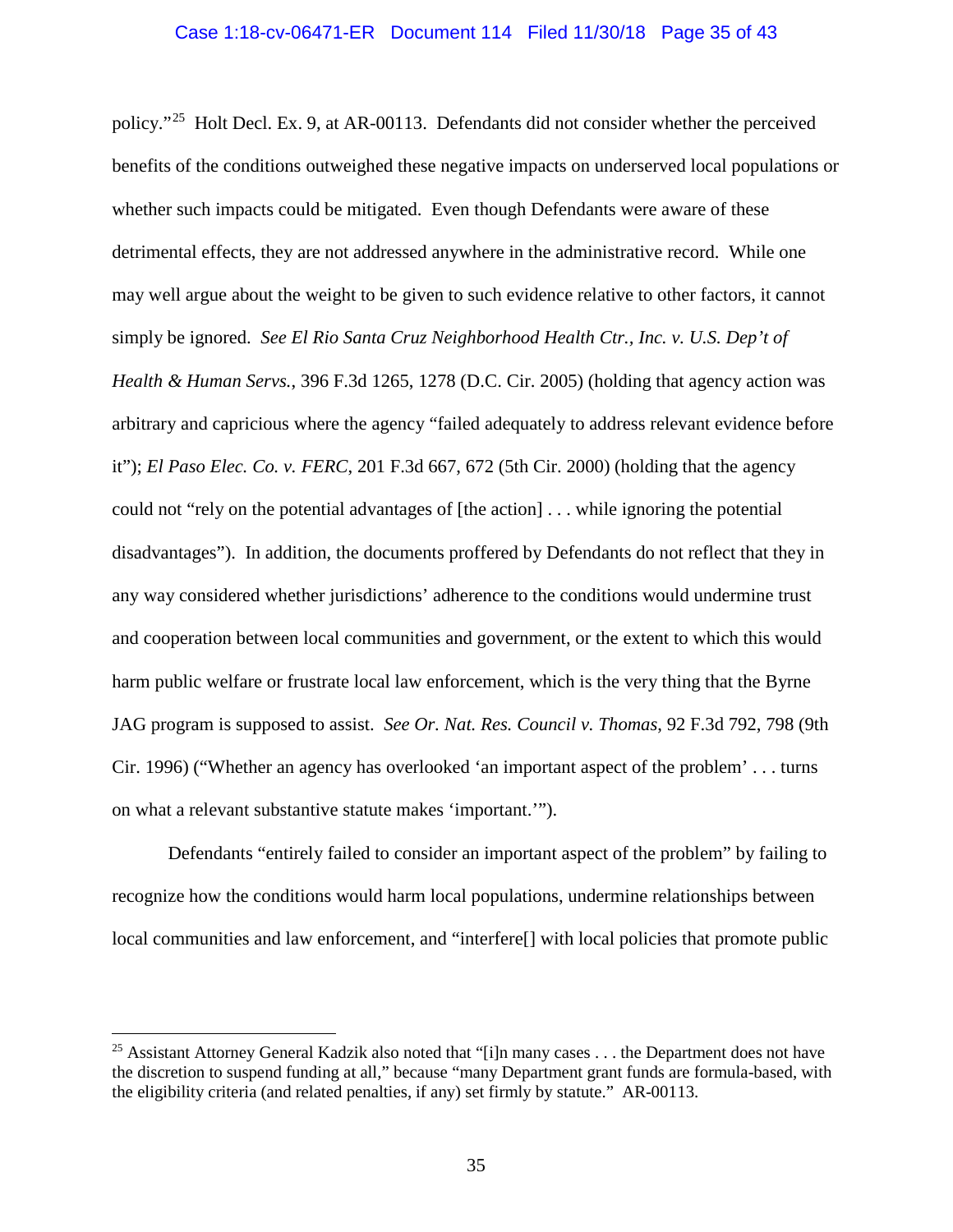health and safety." *Philadelphia*, 280 F. Supp. 3d at 625 (quoting *State Farm*, 463 U.S. at 43). Accordingly, the three challenged conditions are arbitrary and capricious.

### **E. Mandamus Relief**

The States seek mandamus relief compelling Defendants to reissue their award letters without the three unlawful conditions and to disburse their FY 2017 awards without regard to those conditions.[26](#page-35-0) Pls.' Mem. 47–48.

Under the Mandamus Act, the Court has jurisdiction "to compel an officer or employee of the United States or any agency thereof to perform a duty owed to the plaintiff." 28 U.S.C. § 1361. Mandamus relief is appropriate only where "(1) the plaintiffs have a right to have the act performed, (2) the defendant is under a clear nondiscretionary duty to perform the act requested, and (3) plaintiff has exhausted all other avenues of relief." *City of New York v. Heckler*, 742 F.2d 729, 739 (2d Cir. 1984).

Defendants object to mandamus relief on the grounds that they are not legally required to issue the awards. Defs.' Mem. 51. They point out that the Byrne JAG statute provides that the Attorney General "may" make grants for criminal justice programs. 34 U.S.C. § 10152(a)(1). The full text of this provision reads:

- (a) Grants authorized
	- (1) In general

From amounts made available to carry out this part, the Attorney General may, in accordance with the formula established under section 10156 of this title, make grants to States and units of local government, for use by the State or unit of local government to provide additional personnel, equipment, supplies, contractual support, training, technical assistance, and information

<span id="page-35-0"></span> $^{26}$  As a result of the preliminary injunction obtained by the U.S. Conference of Mayors, of which the City is a member, the City obtained its FY 2017 Byrne JAG award and intends to withdraw its request for mandamus relief, as it confirmed at oral argument. *See* City's Oct. 23, 2018 Letter, Doc. 65; *see also U.S. Conference of Mayors*, slip op. at 2; *Evanston*, slip op. at 11.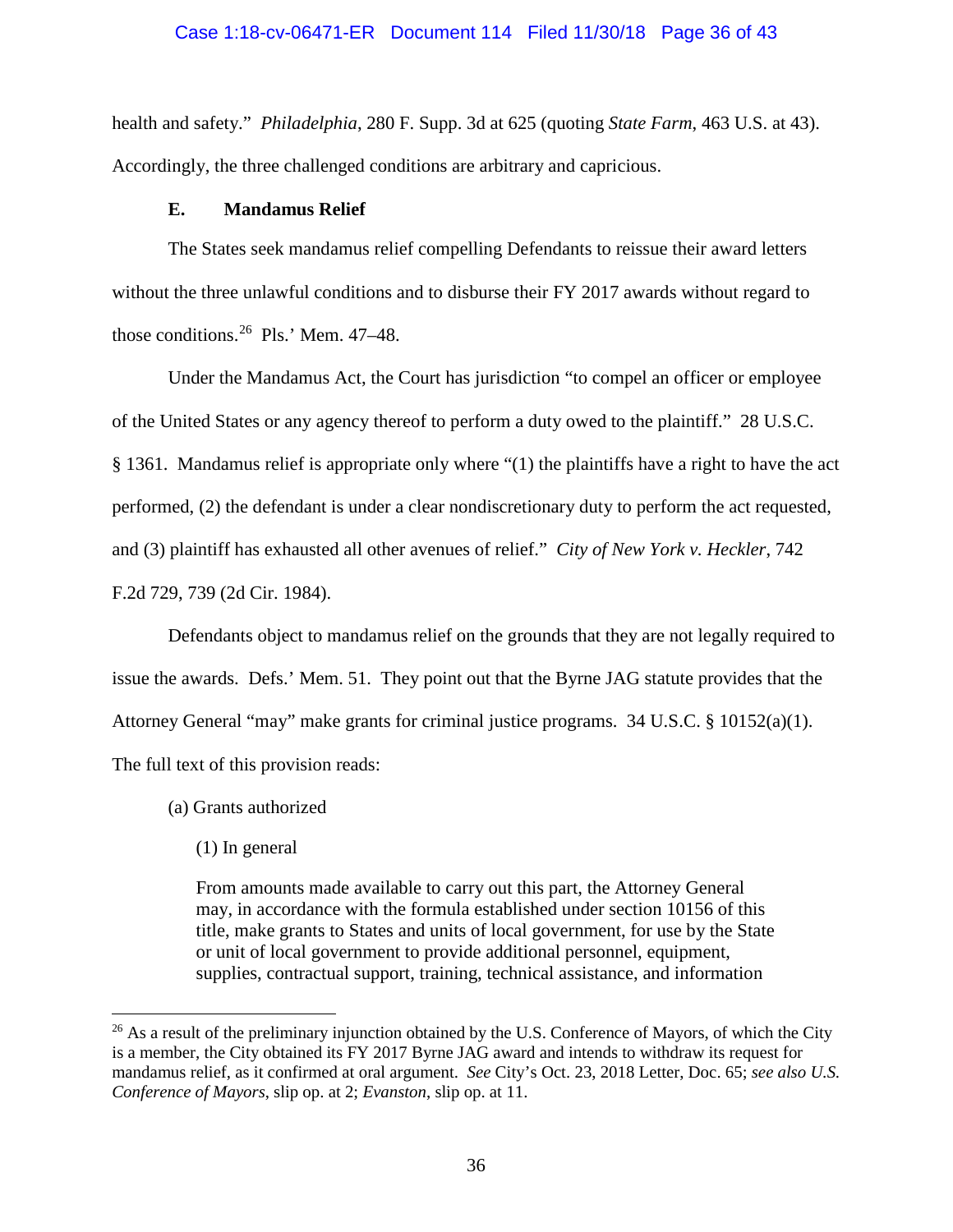systems for criminal justice, including for any one or more of the following programs:

- (A) Law enforcement programs.
- (B) Prosecution and court programs.
- (C) Prevention and education programs.

(D) Corrections and community corrections programs.

(E) Drug treatment and enforcement programs.

(F) Planning, evaluation, and technology improvement programs.

(G) Crime victim and witness programs (other than compensation).

(H) Mental health programs and related law enforcement and corrections programs, including behavioral programs and crisis intervention teams.

*Id.*

As noted above, the Byrne JAG grant is "a formula grant rather than a discretionary grant." *Chicago*, 888 F.3d at 285. Thus, in the context of the structure of the statute and the nondiscretionary nature of the Byrne JAG formula grant, the single word "may" does not support the proposition that the Attorney General may withhold grants entirely. Rather, this provision means that the Attorney General may issue grants only for the statutorily prescribed purposes.<sup>27</sup> The mandatory nature of this program is clear from § 10156, which provides that "the Attorney General *shall* . . . allocate" funds pursuant to the statutory formula. 34 U.S.C. § 10156(a)(1) (emphasis added); *see San Francisco*, 2018 WL 4859528, at \*33 ("The Byrne JAG program is a formula grant that requires the Attorney General to disburse funds annually . . . ."); *Philadelphia*,

<span id="page-36-0"></span><sup>&</sup>lt;sup>27</sup> The subsection heading confirms that the provision is meant to list the particular "[g]rants authorized." 34 U.S.C. § 10152(a); *see Merit Mgmt. Grp., LP v. FTI Consulting, Inc.*, 138 S. Ct. 883, 893 (2018) ("Although section headings cannot limit the plain meaning of a statutory text, 'they supply cues' as to what Congress intended." (citations omitted)).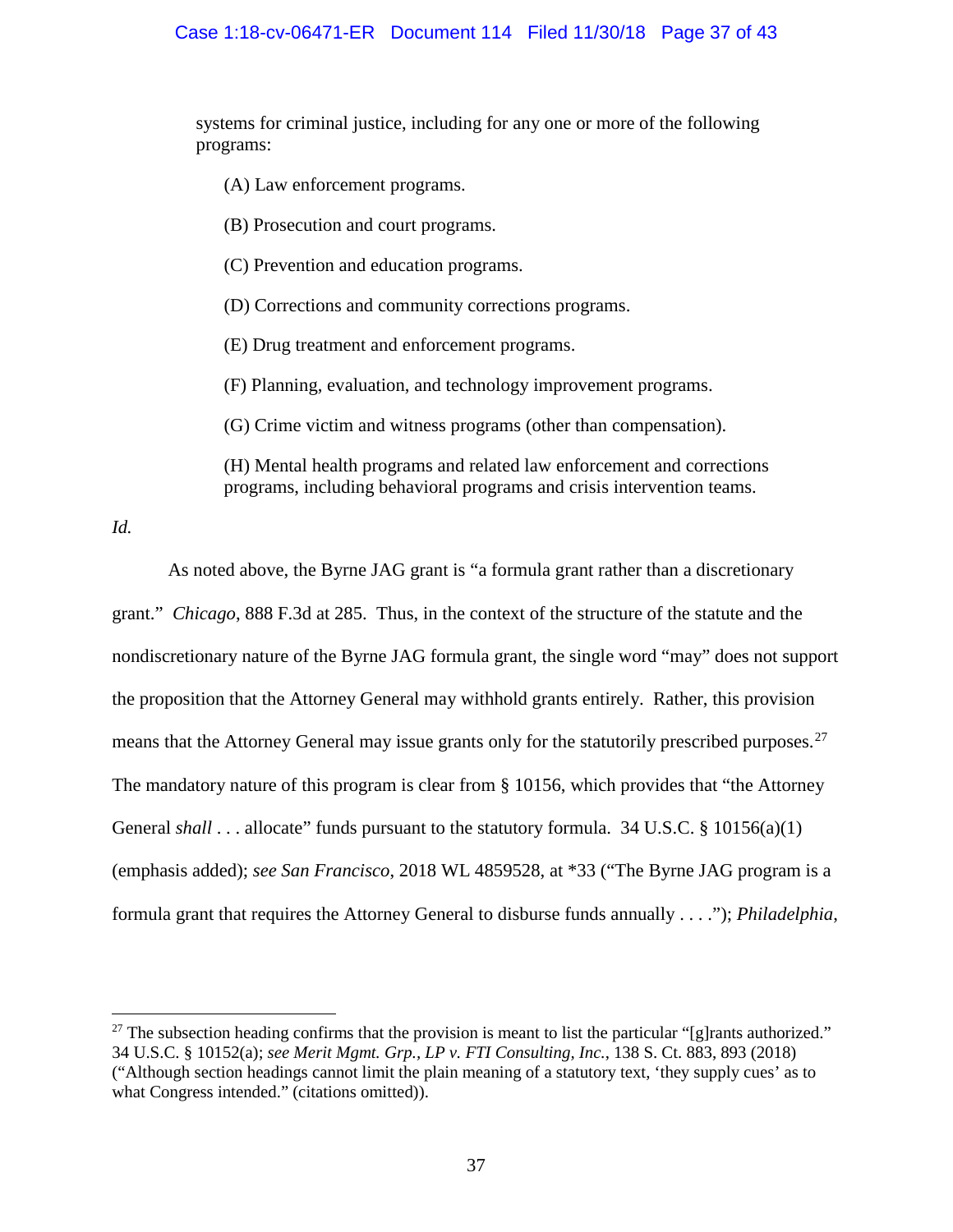309 F. Supp. 3d at 343–44 ("[T]he JAG statute is a formula (rather than discretionary) grant,

[and] the JAG Program enabling statute is couched in mandatory language." (citation omitted)).

Defendants also suggest that they are under no statutory deadline to issue grants. Defs.'

Mem. 51. However, an agency's "unreasonable delay" may be "so egregious as to warrant

mandamus," which the Court assesses in light of several principles:

(1) the time agencies take to make decisions must be governed by a "rule of reason"; (2) where Congress has provided a timetable or other indication of the speed with which it expects the agency to proceed in the enabling statute, that statutory scheme may supply content for this rule of reason; (3) delays that might be reasonable in the sphere of economic regulation are less tolerable when human health and welfare are at stake; (4) the court should consider the effect of expediting delayed action on agency activities of a higher or competing priority; (5) the court should also take into account the nature and extent of the interests prejudiced by delay; and (6) the court need not "find any impropriety lurking behind agency lassitude in order to hold that agency action is 'unreasonably delayed."

*Telecomms. Research & Action Ctr. v. FCC*, 750 F.2d 70, 79–80 (D.C. Cir. 1984) (citations

omitted).

As the district court in *San Francisco* concluded, "[e]ach factor supports mandamus relief

for the Byrne JAG grant":

For the first two factors, delays beyond a year time frame preclude recipients from receiving their awards when they need them to support more immediate projects or programs. The Byrne JAG program is a formula grant that requires the Attorney General to disburse funds annually . . . . Factor three favors relief because the delay impacts human health and welfare, particularly [because] Byrne JAG funds aid [law enforcement programs]. Similarly, factor five supports relief because the human welfare and community safety [programs] that [Plaintiffs'] grant funding [supports] are at risk of being discontinued for lack of funding and are prejudiced by this delay. Expediting this matter, as discussed in factor four, would not prejudicially affect the federal government's tangentially related interest in federal immigration enforcement. Finally, the sixth factor . . . would favor relief because DOJ is withholding grant funding based on conditions that violate the separation of powers.

*San Francisco*, 2018 WL 4859528, at \*33–34 (citations omitted); *see also Philadelphia*, 309 F.

Supp. 3d at 343 ("[I]t bears emphasis that Congress specifically set the JAG Program as an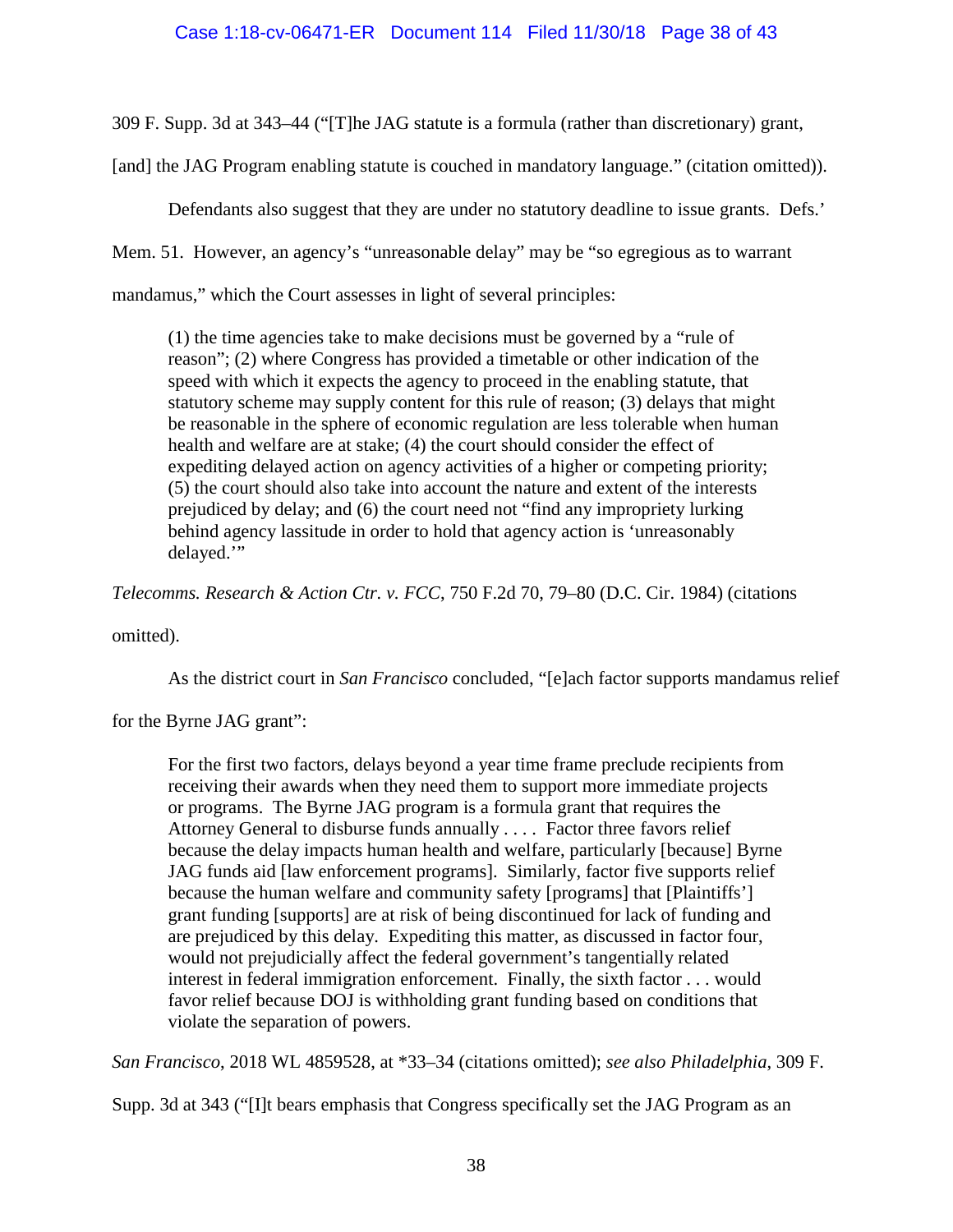#### Case 1:18-cv-06471-ER Document 114 Filed 11/30/18 Page 39 of 43

annual award, and the DOJ's delay has precluded the City from receiving the intended award at such time as the City can make timely use of it.").

Accordingly, the Court will grant the States mandamus relief compelling Defendants to reissue their award letters without the three unlawful conditions and to disburse their FY 2017 awards without regard to those conditions.

## **F. Injunctive Relief**

Plaintiffs seek a permanent injunction to bar Defendants from imposing the three unlawful conditions. Pls.' Mem. 42–47.

A plaintiff seeking a permanent injunction must show "(1) that it has suffered an irreparable injury; (2) that remedies available at law, such as monetary damages, are inadequate to compensate for that injury; (3) that, considering the balance of hardships between the plaintiff and defendant, a remedy in equity is warranted; and (4) that the public interest would not be disserved by a permanent injunction." *Entergy Nuclear Vt. Yankee, LLC v. Shumlin*, 733 F.3d 393, 422 (2d Cir. 2013) (quoting *Monsanto Co. v. Geertson Seed Farms*, 561 U.S. 139, 156 (2010)). Each of these factors is satisfied here.

As to the first two factors, Plaintiffs have demonstrated an irreparable "constitutional injury" that cannot be adequately compensated by monetary damages because Defendants have imposed on them unlawful conditions that violate the separation of powers. *San Francisco*, 2018 WL 4859528, at \*30; *see Scelsa v. City Univ. of N.Y.*, 806 F. Supp. 1126, 1135 (S.D.N.Y. 1992) ("[A] constitutional deprivation constitutes per se irreparable harm."). Plaintiffs have also demonstrated that complying with the unlawful conditions would undermine trust between immigrant communities and local government, which would discourage individuals from reporting crimes, cooperating with investigations, and obtaining medical services, thereby harming public safety and welfare. *E.g.*, Pls.' 56.1 **[1]** 184, 194. "Trust once lost is not easily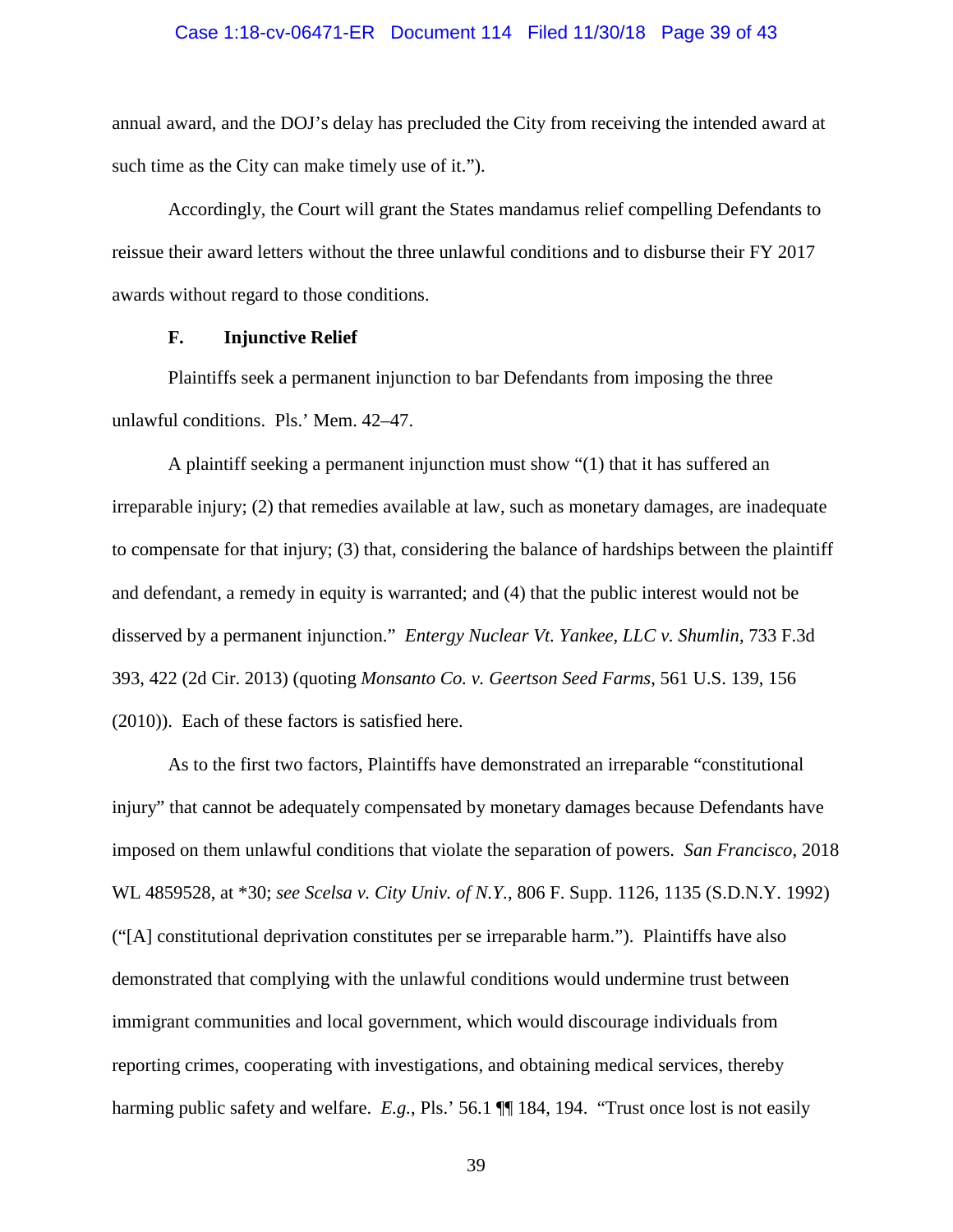#### Case 1:18-cv-06471-ER Document 114 Filed 11/30/18 Page 40 of 43

restored, and as such, this is an irreparable harm for which there is no adequate remedy at law." *Chicago*, 321 F. Supp. 3d at 877–78. Furthermore, "the Hobson's choice that now confronts [Plaintiffs]—whether to suffer this injury or else decline much-needed grant funds—is not a choice at all and is itself sufficient to establish irreparable harm." *Id.* at 878.

As to the third factor, the balance of hardships weighs in favor of Plaintiffs. As just explained, the unlawful conditions impose an irreparable injury on Plaintiffs and encumber more than \$29 million in grant funds that Plaintiffs would otherwise use for law enforcement and public safety purposes. On the other side of the scale, Defendants "suffer[] little hardship here because the injunction does not strip away any option [they] could otherwise exercise" in pursuit of their claimed goal of increasing cooperation on immigration matters. *Id.* at 879. "Though the Attorney General has many tools at his disposal to increase such local cooperation, conditioning the Byrne JAG grant as he has here is not one of them." *Id.*

Finally, an injunction will serve the public interest in the lawful administration of government consistent with the separation of powers. "By enjoining the unlawful Conditions, the Court acts as a check on the executive's encroachment of congressional power and thus serves the public interest by constraining the Attorney General's authority in order to preserve the Byrne JAG program as Congress envisioned." *Id.* Accordingly, Plaintiffs are entitled to a permanent injunction against the three challenged conditions.

A question remains as to the scope of the injunction. Plaintiffs seek a nationwide injunction barring Defendants from imposing the conditions on any jurisdiction, contending that unlawful agency action must be completely set aside and forcing other jurisdictions to relitigate issues that are not fact dependent would be inefficient. Pls.' Mem. 46–47. Defendants ask that injunctive relief be limited to the parties before the Court, arguing that a broader scope is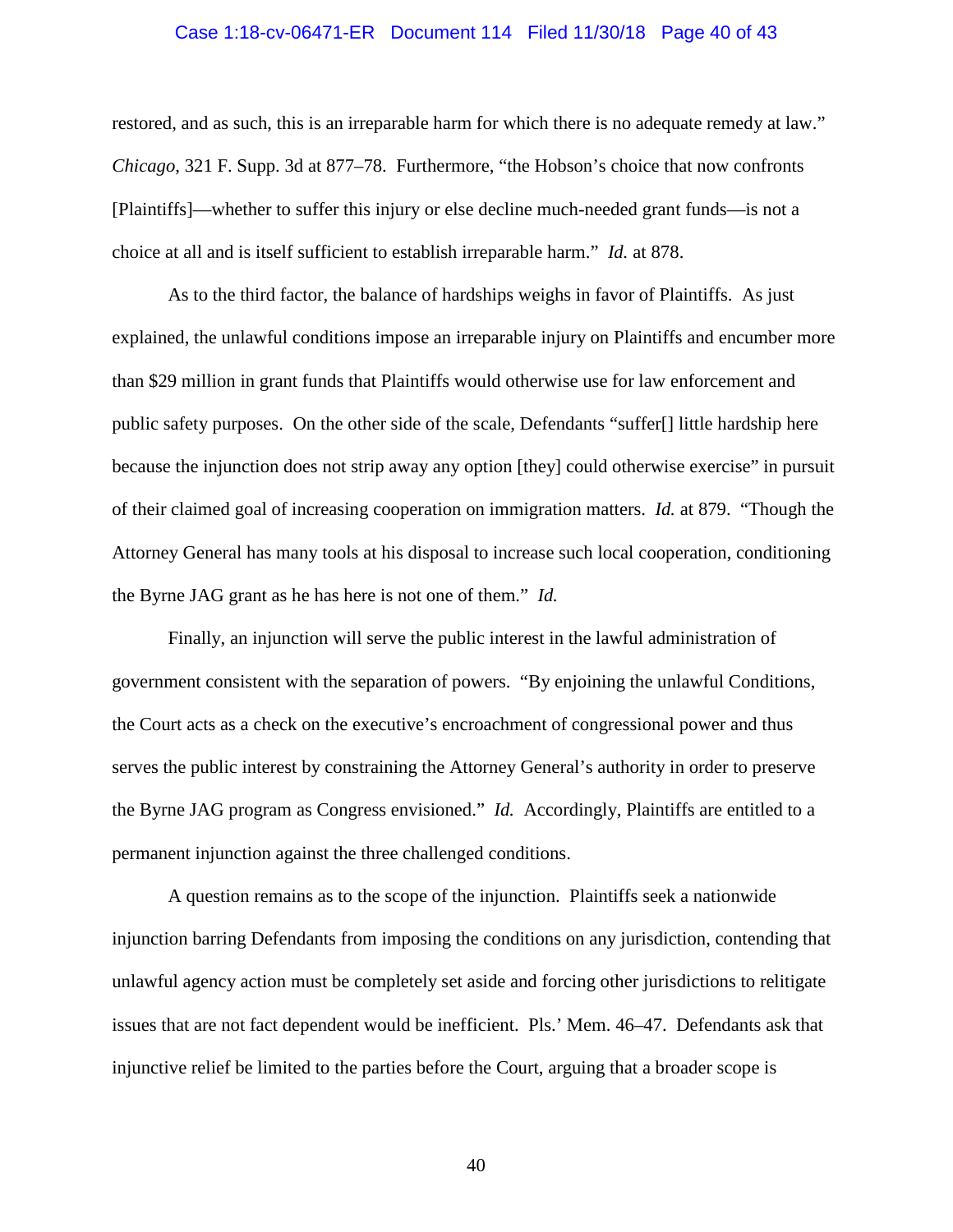#### Case 1:18-cv-06471-ER Document 114 Filed 11/30/18 Page 41 of 43

unnecessary to accord relief to the parties and would short circuit the percolation of these issues in courts around the country. Defs.' Mem. 52–55.

"Once a constitutional violation is found, a federal court is required to tailor 'the scope of the remedy' to fit 'the nature and extent of the constitutional violation.'" *Hills v. Gautreaux*, 425 U.S. 284, 293–94 (1976) (quoting *Milliken v. Bradley*, 418 U.S. 717, 744 (1974)). Although "the scope of a district court's equitable powers to remedy past wrongs is broad," *Swann v. Charlotte-Mecklenburg Bd. of Ed.*, 402 U.S. 1, 15 (1971), "'injunctive relief should be no more burdensome to the defendant than necessary to provide complete relief to the plaintiffs' before the court," *L.A. Haven Hospice, Inc. v. Sebelius*, 638 F.3d 644, 664 (9th Cir. 2011) (quoting *Califano v. Yamasaki*, 442 U.S. 682, 702 (1979)). Thus, "[w]here relief can be structured on an individual basis, it must be narrowly tailored to remedy the specific harm shown," but "an injunction is not necessarily made over-broad by extending benefit or protection to persons other than prevailing parties in the lawsuit—even if it is not a class action—if such breadth is necessary to give prevailing parties the relief to which they are entitled." *Bresgal v. Brock*, 843 F.2d 1163, 1170–71 (9th Cir. 1987) (emphasis omitted).

Here, Plaintiffs have not made a sufficient showing of "nationwide impact" demonstrating that a nationwide injunction is necessary to completely accord relief to them. *City & County of San Francisco v. Trump*, 897 F.3d 1225, 1244 (9th Cir. 2018). Moreover, the Court notes that of the courts handling the Byrne JAG litigation around the country, only one has issued a nationwide injunction, which was briefly affirmed by the Seventh Circuit, only to be stayed as to the nationwide scope pending en banc review. *See generally City of Chicago v. Sessions*, No. 17-2991, 2018 WL 4268814, at \*1 (7th Cir. Aug. 10, 2018). Since then, each district court to consider a nationwide injunction against the Byrne JAG conditions has stayed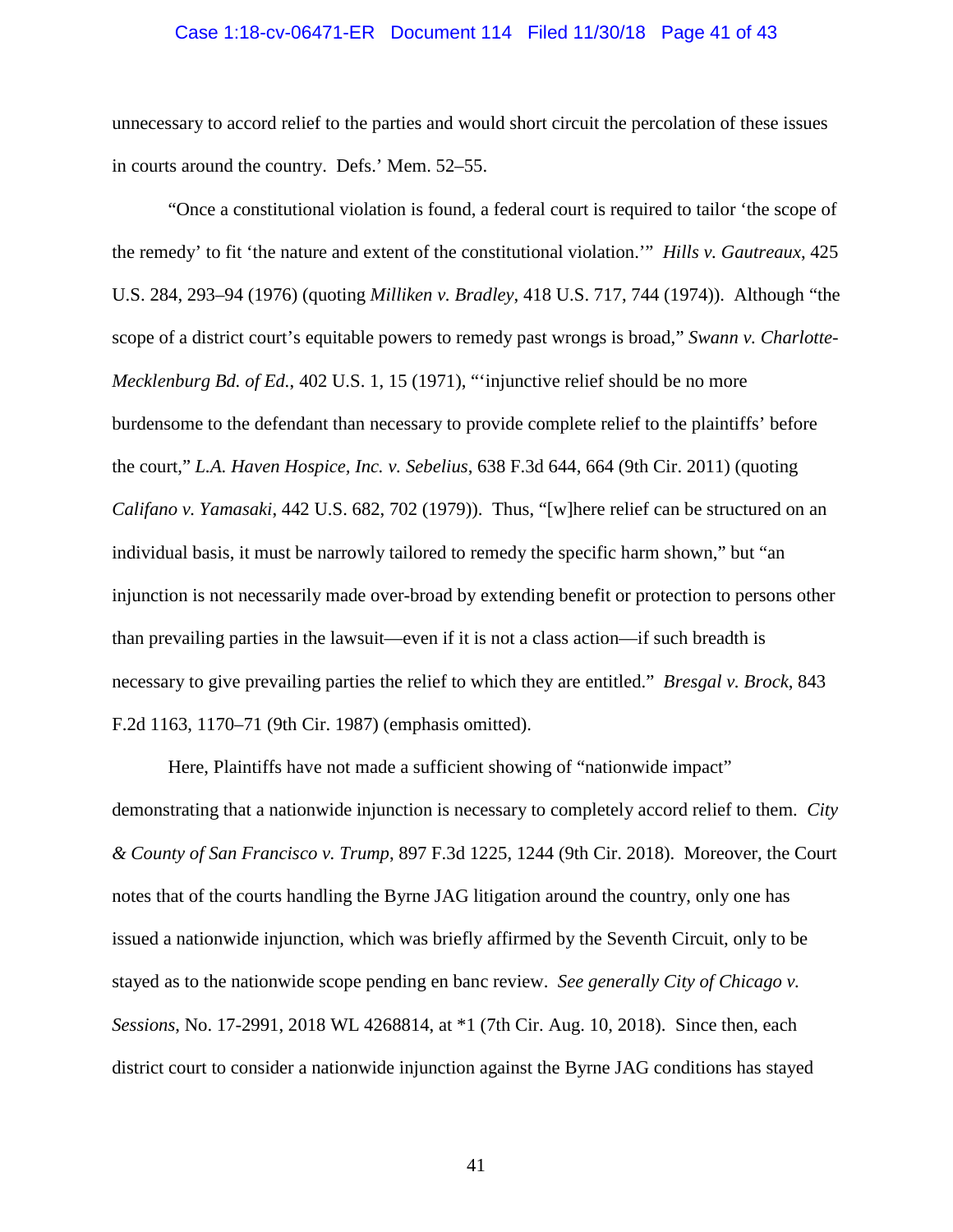the injunction's nationwide scope. *See San Francisco*, 2018 WL 4859528, at \*30; *Chicago*, 321

F. Supp. 3d at 882. At this juncture, the Court will similarly limit injunctive relief to the parties

before the Court and their political subdivisions.<sup>[28](#page-41-0)</sup>

# **IV. Conclusion**

Plaintiffs' motion for partial summary judgment is GRANTED, and Defendants' motion

for partial summary judgment or in the alternative to dismiss is DENIED. Specifically, the Court

hereby ORDERS as follows:

- 1. The Notice, Access, and Compliance Conditions are ultra vires and not in accordance with law under the APA. Summary judgment is GRANTED to the States on their Counts II and III and to the City on its Count II.
- 2. 8 U.S.C. § 1373(a)–(b), insofar as it applies to states and localities, is facially unconstitutional under the anticommandeering doctrine of the Tenth Amendment. Summary judgment is GRANTED to the States on their Count V and to the City on its Counts V and XI.
- 3. The Notice, Access, and Compliance Conditions violate the constitutional separation of powers. Summary judgment is GRANTED to the States on their Count I and to the City on its Count I. The motions for summary judgment with respect to the City's Count IV (violation of the Spending Clause) are DENIED as moot.
- 4. The Notice, Access, and Compliance Conditions are arbitrary and capricious under the APA. Summary judgment is GRANTED to the States on their Count IV and to the City on its Count III.
- 5. Defendants are MANDATED to reissue the States' FY 2017 Byrne JAG award documents without the Notice, Access, or Compliance Conditions, and upon acceptance,

<span id="page-41-0"></span><sup>&</sup>lt;sup>28</sup> At oral argument, the States requested that, to the extent the Court limits injunctive relief to the parties, such relief also extend to the States' political subdivisions, which may be direct grantees or subgrantees of the Byrne JAG program. The political subdivisions experience the same injuries described earlier, which necessarily flow to the States by virtue of the subdivisions' position within the States' geographic boundaries and political systems, and which are compounded insofar as the States must make and monitor compliance with subdivisions' subgrants with unlawful conditions. Accordingly, the Court agrees that in order to accord complete relief to the States, an injunction must protect both the States and their political subdivisions. *See California ex rel. Becerra v. Sessions*, No. 17 Civ. 04701 (WHO), 2018 WL 6069940, at \*1 (N.D. Cal. Nov. 20, 2018) (enjoining the challenged conditions from being imposed on "any California state entity" or "any California political subdivision").